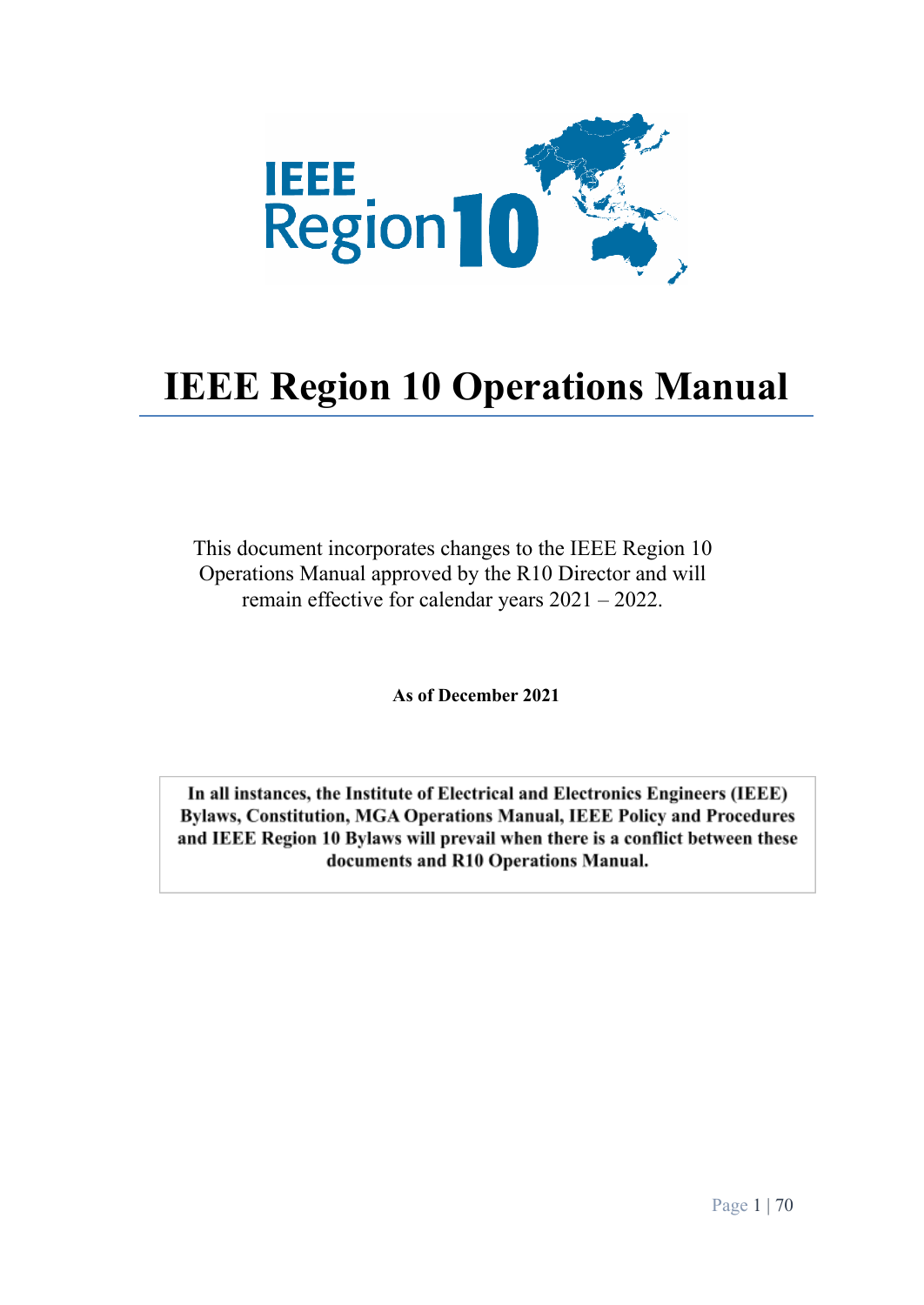# **CONTENTS**

| <b>DEFINITIONS</b>                                                                                                  | 6        |
|---------------------------------------------------------------------------------------------------------------------|----------|
| <b>R10 OPERATIONS MANUAL</b>                                                                                        | 7        |
| Introduction                                                                                                        | 7        |
| R10 General Practices                                                                                               | 7        |
| Preservation of R10 Operational Manual                                                                              | $\, 8$   |
| Organization Chart                                                                                                  | 9        |
| <b>SECTION 1: R10 DIRECTOR/R10 DELEGATE</b>                                                                         | 10       |
| 1.1 Introduction                                                                                                    | 10       |
| 1.2 Composition of R10 Executive Committee                                                                          | 11       |
| 1.3 The R10 Director's Functions<br>1.4 Contact details for the R10 Director                                        | 11       |
|                                                                                                                     | 11       |
| <b>SECTION 2: R10 NOMINATIONS AND ADVISORY COMMITTEE</b>                                                            | 12       |
| 2.1 Introduction                                                                                                    | 12<br>12 |
| 2.2 Composition & Tenure<br>2.3 Functions                                                                           | 12       |
| 2.4 Meetings                                                                                                        | 13       |
| <b>SECTION 3: RUNNING OF THE REGION</b>                                                                             | 14       |
| 3.1 Introduction                                                                                                    | 14       |
| 3.2 R10 Secretary                                                                                                   | 14       |
| 3.3 R10 Treasurer                                                                                                   | 15       |
| 3.4 R10 Vice Chairs                                                                                                 | 15       |
| 3.4.1 R10 Vice Chair (Technical Activities)                                                                         | 16       |
| 3.4.2 R10 Vice Chair (Professional Activities)                                                                      | 16       |
| 3.4.3 R10 Vice Chair (Members Activities)                                                                           | 16       |
| <b>SECTION 4: R10 FINANCIAL MANAGEMENT</b>                                                                          | 17       |
| 4.1 Region 10 Accounts                                                                                              | 17       |
| 4.2 Region 10 Funds                                                                                                 | 17       |
| 4.3 Role & Responsibility of the Treasurer                                                                          | 18       |
| 4.4 Handing Over Procedures                                                                                         | 19       |
| <b>SECTION 5: R10 AWARDS &amp; RECOGNITIONS COMMITTEE</b>                                                           | 20       |
| 5.1 Introduction                                                                                                    | 20       |
| 5.2 R10 Awards & Recognition Committee Broad Objectives<br>5.3 R10 Awards & Recognition Committee (ARC) Composition | 20<br>20 |
| 5.4 R10 Awards & Recognition Committee Functions                                                                    | 20       |
| 5.5 R10 Awards & Recognition Committee Chair's Functions                                                            | 21       |
| 5.6 List of R10 Awards for 2021 (updated annually)                                                                  | 21       |
| 5.7 R10 ARC Schedule (updated annually)                                                                             | 23       |
| 5.8 Point of Contacts for Further Information (updated annually)                                                    | 23       |
| <b>SECTION 6: R10 CONFERENCE AND TECHNICAL SEMINAR COMMITTEE</b>                                                    | 24       |
| 6.1 Introduction                                                                                                    | 24       |
| 6.2 R10 CTS Committee Broad Objectives                                                                              | 24       |
| 6.3 R10 CTS Committee Composition                                                                                   | 25       |
| 6.4 R10 CTS Committee Functions                                                                                     | 25       |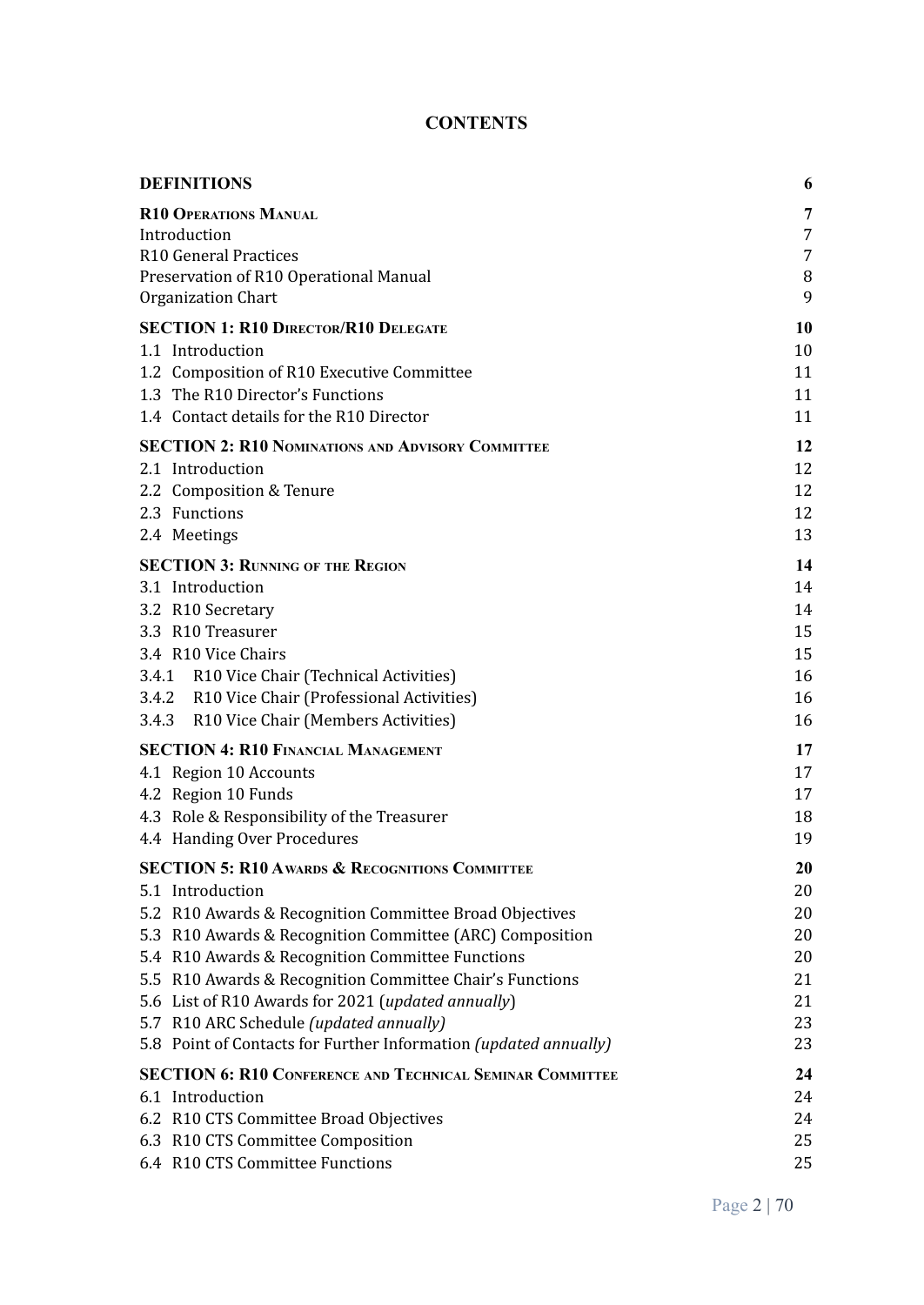| 6.5 R10 CTS Committee Chair's Functions                                    | 25 |
|----------------------------------------------------------------------------|----|
| 6.6 Major Timelines of R10 CTS Committee                                   | 26 |
| 6.7 Main Point of Contacts for the R10 CTS Committee:                      | 26 |
| <b>SECTION 7: R10 CONFERENCE QUALITY AND MANAGEMENT COMMITTEE</b>          | 27 |
| 7.1 Introduction                                                           | 27 |
| 7.2 R10 Conference Quality and Management (CQM) Committee Broad Objectives | 27 |
| 7.3 R10 CQM Committee Composition                                          | 27 |
| 7.4 R10 CQM Committee Functions                                            | 27 |
| 7.5 R10 CQM Committee Chair's Functions                                    | 28 |
| 7.6 R10 CQM Timelines                                                      | 28 |
| 7.7 R10 CQM Committee Point of Contact:                                    | 28 |
| <b>SECTION 8: R10 EDUCATIONAL ACTIVITIES COMMITTEE</b>                     | 29 |
| 8.1 Introduction                                                           | 29 |
| 8.2 R10 Education Activities Committee Broad Objectives                    | 29 |
| 8.3 R10 Education Activity Committee Composition                           | 29 |
| 8.4 R10 EA Committee Functions                                             | 29 |
| 8.5 R10 EA Committee Chair's Functions                                     | 30 |
| 8.6 List of R10 EAC Key Projects (updated annually)                        | 30 |
| 8.7 R10 EAC Timelines                                                      | 31 |
| 8.8 R10 EAC Point of Contact:                                              | 31 |
| <b>SECTION 9: R10 PROFESSIONAL ACTIVITIES COMMITTEE</b>                    | 32 |
| 9.1 Introduction                                                           | 32 |
| 9.2 R10 Professional Activities Committee Broad Objectives                 | 32 |
| 9.3 R10 Professional Activities Committee Composition                      | 32 |
| 9.4 R10 Professional Activities Committee Functions                        | 32 |
| 9.5 R10 Professional Activities Committee Chair's Functions                | 33 |
| 9.6 PAC Coordinated Projects for 2021 - 2022 (updated as required)         | 33 |
| 9.7 Project Task Measurable                                                | 34 |
| 9.8 Timeline                                                               | 34 |
| 9.10 R10 PAC Point of Contact:                                             | 34 |
| <b>SECTION 10: R10 INDUSTRY RELATIONS COMMITTEE</b>                        | 35 |
| 10.1 Introduction                                                          | 35 |
| 10.2 R10 Industry Relations Committee Broad Objectives                     | 35 |
| 10.3 R10 Industry Relations Committee Composition                          | 35 |
| 10.4 R10 Industry Relations Committee Functions                            | 35 |
| 10.5 R10 Industry Relations Committee Chair's Functions                    | 36 |
| 10.6 R10 IRC Coordinated Projects for 2021 - 2022                          | 36 |
| 10.7 R10 Industry Relations Committee Point of Contact:                    | 36 |
| <b>SECTION 11: R10 INFORMATION MANAGEMENT COMMITTEE</b>                    | 37 |
| 11.1 Introduction                                                          | 37 |
| 11.2 R10 Information Management Committee Broad Objectives                 | 37 |
| 11.3 R10 Information Management Committee Composition                      | 37 |
| 11.4 R10 Information Management Committee Functions                        | 37 |
| 11.5 R10 Information Management Committee Chair's Functions                | 38 |
| 11.6 R10 IMC Coordinated Projects for 2021 - 2022                          | 38 |
| 11.7 R10 IMC Major Projects & Timelines                                    | 39 |
| 11.8 R10 Information Management Committee Point of Contact:                | 39 |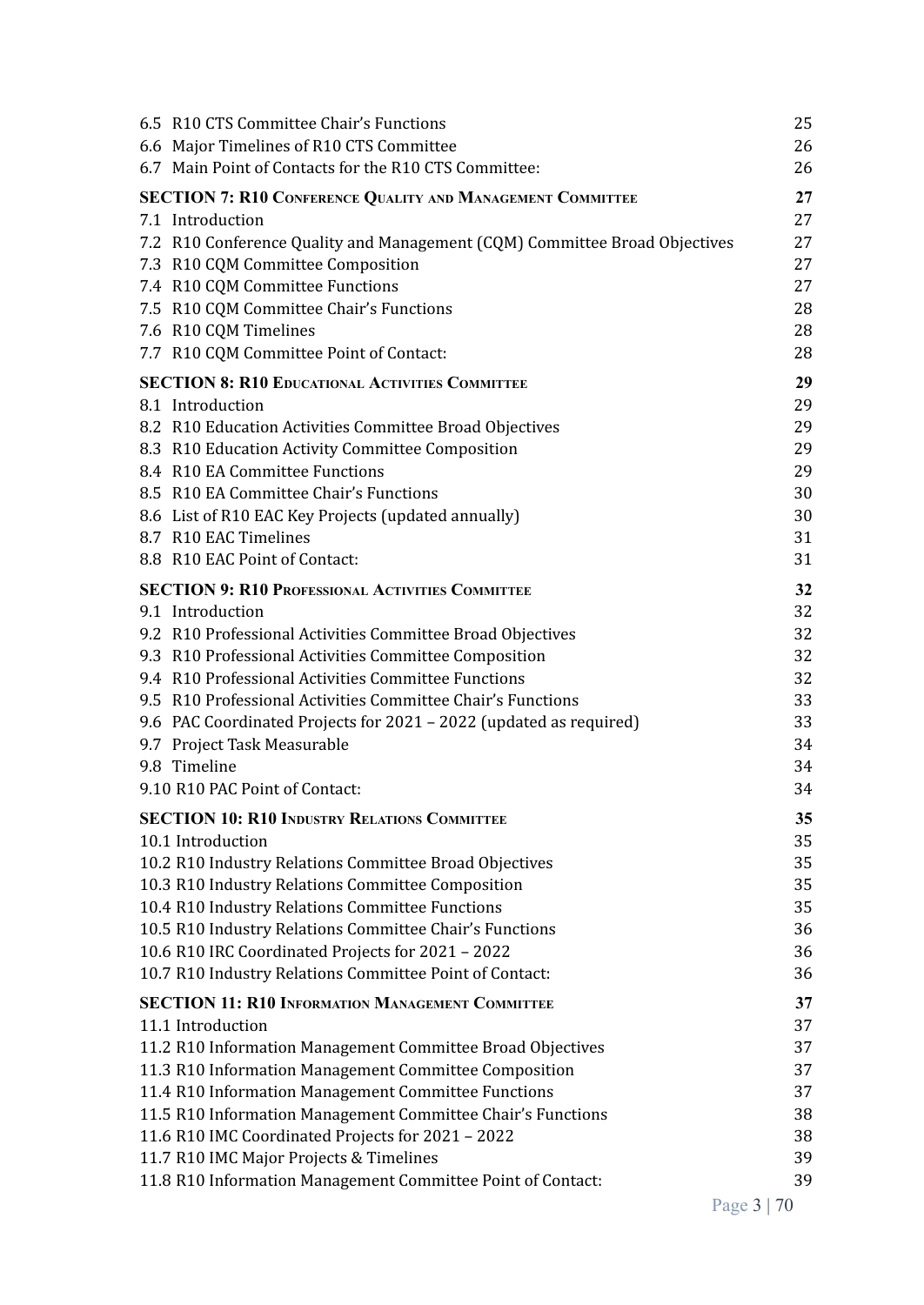| <b>SECTION 12: R10 LIFE MEMBERS ACTIVITIES COMMITTEE</b>                    | 40       |
|-----------------------------------------------------------------------------|----------|
| 12.1 Introduction                                                           | 40       |
| 12.2 R10 LMAC Broad Objectives                                              | 40       |
| 12.3 R10 Life Members Activities Committee Composition                      | 40       |
| 12.4 R10 LMAC Functions                                                     | 40       |
| 12.5 R10 Life Members Activities Committee Chair's Functions                | 41       |
| 12.6 Awards and Competition for Region 10 Life Members                      | 42       |
| 12.7 R10 Life Member Committee Point of Contact:                            | 42       |
| <b>SECTION 13: R10 MEMBERSHIP DEVELOPMENT COMMITTEE</b>                     | 43       |
| 13.1 Introduction                                                           | 43       |
| 13.2 R10 Membership Development Committee Broad Objectives                  | 43       |
| 13.3 R10 Membership Development Committee Composition                       | 43       |
| 13.4 R10 Membership Development Committee Functions                         | 43       |
| 13.5 R10 Membership Development Committee Chair's Functions                 | 44       |
| 13.6 R10 Membership Development Committee Point of Contact:                 | 44       |
| <b>SECTION 14: R10 NEWSLETTER COMMITTEE</b>                                 | 45       |
| 14.1 Introduction                                                           | 45       |
| 14.2 R10 Newsletter Committee Broad Objectives                              | 45       |
| 14.3 R10 Newsletter Committee Composition                                   | 45       |
| 14.4 R10 Newsletter Committee Functions                                     | 45       |
| 14.5 R10 Newsletter Editor/Committee Chair's Functions                      | 45       |
| 14.6 Links to R10 Newsletter                                                | 46       |
| 14.7 R10 Newsletter Point of Contact:                                       | 46       |
| <b>SECTION 15: R10 SECTION AND CHAPTER SUPPORT COMMITTEE</b>                | 47       |
| 15.1 Introduction                                                           | 47       |
| 15.2 R10 Section and Chapter Support Committee Broad Objectives             | 47       |
| 15.3 R10 Section and Chapter Support (SCS) Committee Composition            | 47       |
| 15.4 R10 Section and Chapter Committee Functions                            | 47       |
| 15.5 R10 Sections & Chapters Support Committee Chair's Functions            | 48       |
| 15.6 R10 Sections & Chapters Support Committee Point of Contact:            | 48       |
| SECTION 16: R10 STRATEGIC PLANNING AND NEW INITIATIVES COMMITTEE            | 49       |
| 16.1 Introduction                                                           | 49       |
| 16.2 R10 Strategic Planning and New Initiatives Committee Broad Objectives  | 49       |
| 16.3 R10 Strategic Planning & New Initiatives Committee Composition         | 49       |
| 16.4 R10 Strategic Planning and New Initiatives Committee Functions         | 49       |
| 16.5 R10 Strategic Planning and New Initiatives Committee Chair's Functions | 49       |
| 15.6 R10 Strategic Planning and New Initiatives Point of Contact:           | 50       |
|                                                                             |          |
| <b>SECTION 17: R10 YOUNG PROFESSIONALS COMMITTEE</b>                        | 51       |
| 17.1 Introduction                                                           | 51       |
| 17.2 R10 YP Activities Committee Broad Objectives                           | 51       |
| 17.3 R10 YP Committee Composition                                           | 51       |
| 17.4 R10 YP Committee Functions<br>17.5 R10 YP Committee Chair's Functions  | 51<br>52 |
| 17.6 Main R10 YP Activities for 2021-2022                                   | 53       |
| 17.7 R10 Young Professional Committee Point of Contact:                     | 53       |
|                                                                             |          |
| <b>SECTION 18: R10 STUDENTS ACTIVITIES COMMITTEE</b>                        | 54       |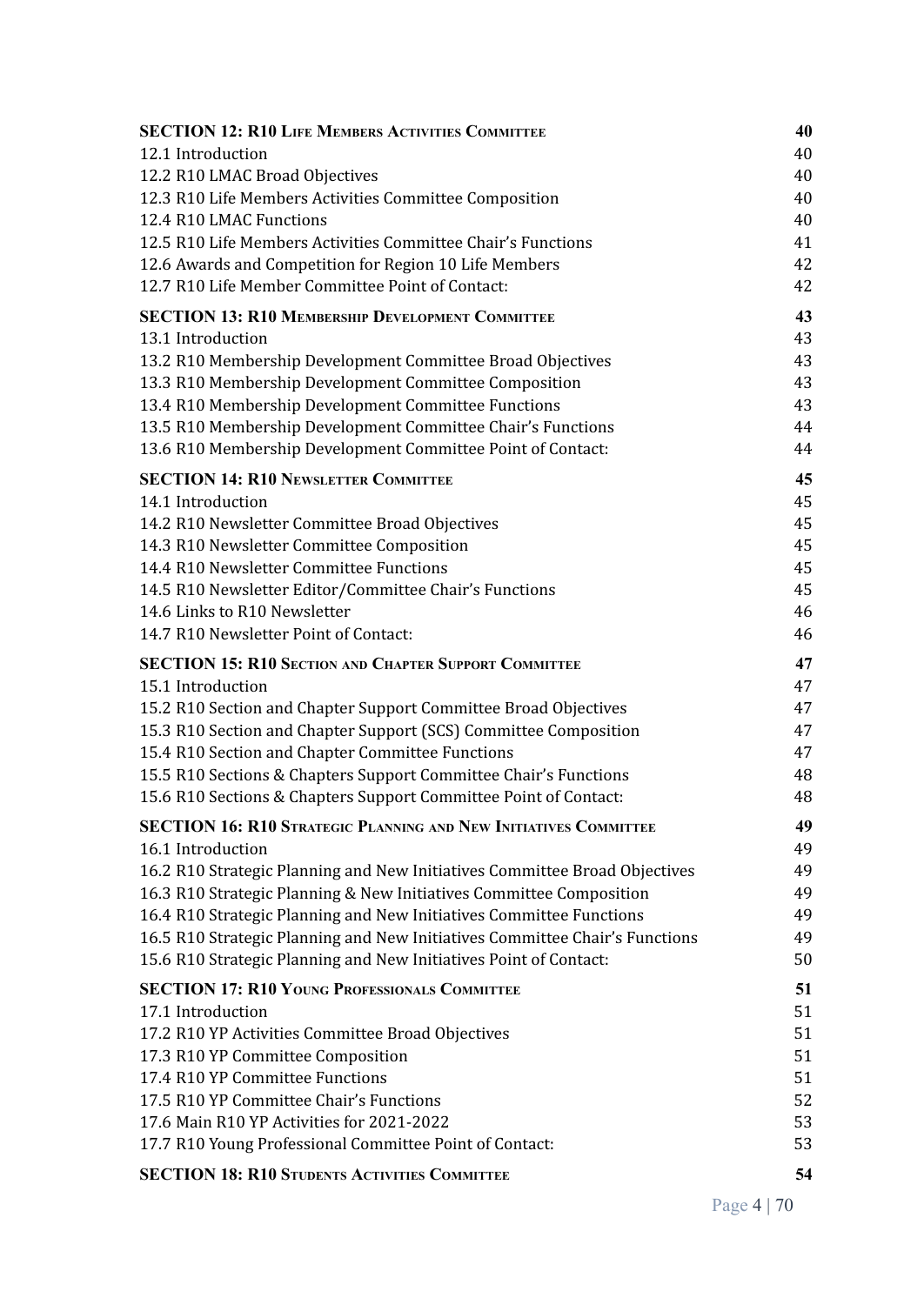| 18.1 Introduction                                                              | 54 |
|--------------------------------------------------------------------------------|----|
| 18.2 R10 Student Activities Committee Broad Objectives                         | 54 |
| 18.3 R10 Students Activities Committee Composition                             | 54 |
| 18.4 R10 Student Activities Committee Functions                                | 54 |
| 18.5 R10 Student Activities Committee Chair's Functions                        | 55 |
| 18.6 List of Major Annual Activities                                           | 55 |
| 18.7 R10 Students Activities Committee Point of Contact:                       | 56 |
| <b>SECTION 19: R10 WOMEN IN ENGINEERING COMMITTEE</b>                          | 57 |
| 19.1 Introduction                                                              | 57 |
| 19.2 R10 Women In Engineering Committee Broad Objectives                       | 57 |
| 19.3 R10 Women In Engineering Committee Composition                            | 57 |
| 19.4 R10 Women In Engineering Committee Functions                              | 57 |
| 19.5 R10 WIE Committee Chair's Functions                                       | 59 |
| 19.6 Activities                                                                | 59 |
| 19.7 Other Matters                                                             | 59 |
| 19.8 R10 Women-in-Engineering Committee Point of Contact:                      | 59 |
| <b>SECTION 20: R10 HUMANITARIAN TECHNOLOGY ACTIVITIES COMMITTEE</b>            | 60 |
| 20.1 Introduction                                                              | 60 |
| 20.2 R10 Humanitarian Technology Activities Committee Broad Objectives         | 60 |
| 20.3 R10 Humanitarian Technology Activities Committee Composition              | 60 |
| 20.4 R10 Humanitarian Technology Activities Committee Functions                | 60 |
| 20.5 R10 Humanitarian Technology Activities Committee Chair's Functions        | 61 |
| 20.6 Major R10 HTA Projects                                                    | 61 |
| 20.7 R10 Humanitarian Activities Committee Point of Contact:                   | 61 |
| <b>SECTION 21: R10 HISTORY COMMITTEE</b>                                       | 62 |
| 21.1 Introduction                                                              | 62 |
| 21.2 R10 History Committee Broad Objectives                                    | 62 |
| 21.3 R10 History Committee Composition                                         | 62 |
| 21.4 R10 History Committee Functions                                           | 62 |
| 21.5 R10 History Activities Committee Chair's Functions                        | 62 |
| 21.6 Point of Contact for R10 History Committee                                | 63 |
| <b>SECTION 22: R10 INDIVIDUAL BENEFITS &amp; SERVICES COMMITTEE</b>            | 64 |
| 22.1 Introduction                                                              | 64 |
| 22.2 R10 Individual Benefits & Services Committee Broad Objectives             | 64 |
| 22.3 R10 Individual Benefits & Services Committee Composition                  | 64 |
| 22.4 R10 Individual Benefits & Services Activities Committee Functions         | 64 |
| 22.5 R10 Individual Benefits & Services Activities Committee Chair's Functions | 64 |
| 22.6 Point of Contact for R10 IB&S Committee                                   | 65 |
| <b>Record of Changes</b><br>Annex I:                                           | 66 |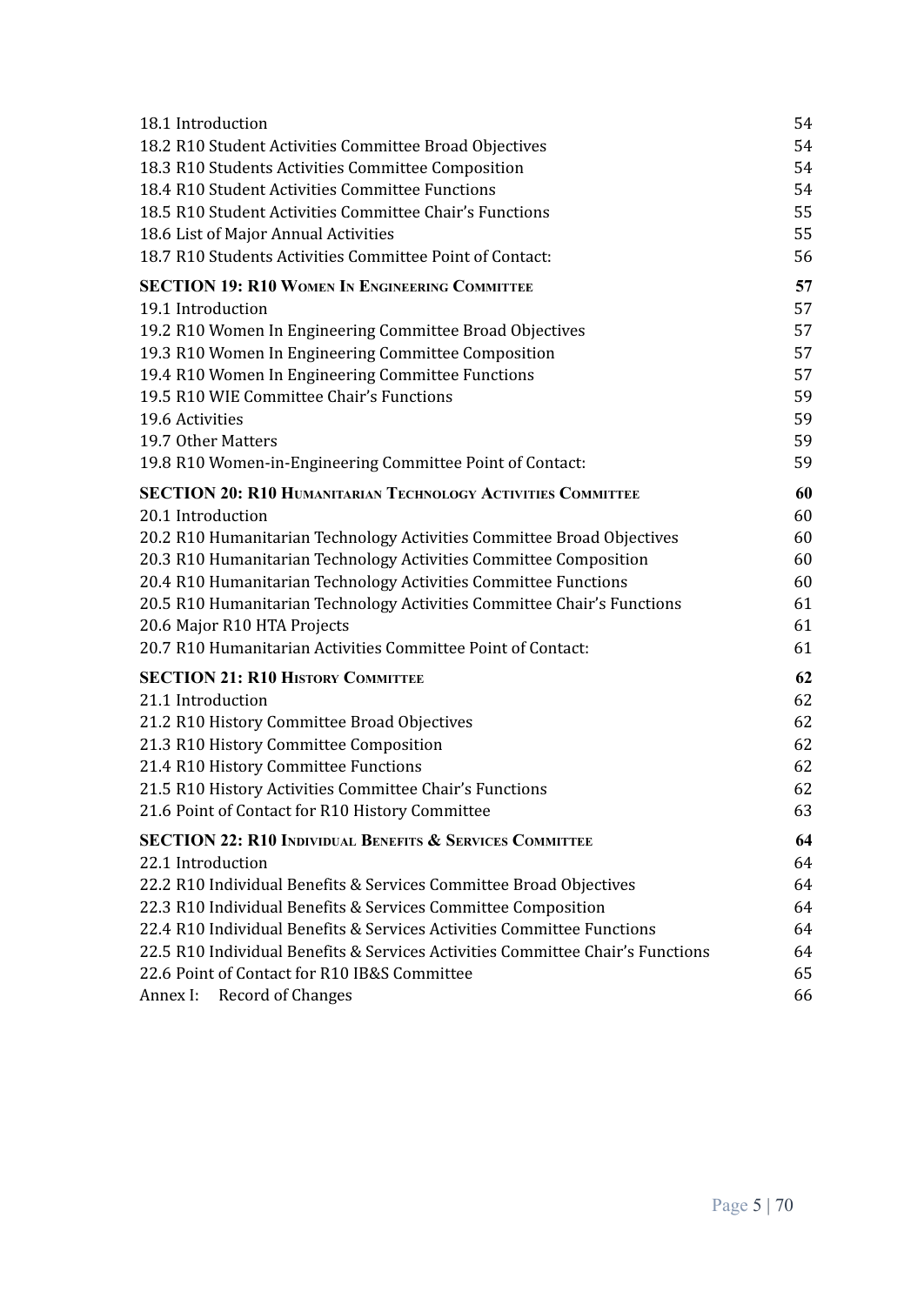# **DEFINITIONS**

<span id="page-5-0"></span>When used in the R10 Operations Manual, the following terms shall have the meaning as shown below:

- "R10" shall mean IEEE Region 10, the Asia-Pacific Region.
- "R10 OpsMan" shall mean R10 Operations Manual
- "R10 EXCOM" shall mean IEEE Executive Committee members appointed by R10 Director to run the affairs of the region.
- "Approved" shall mean approved by the R10 Director or someone authorised to approve on behalf of R10 Director.
- "R10 Committee" shall mean the Committee of the Region.
- "R10 Program Committee" shall mean committee appointed by R10 Director to run a specific R10 programs and is chaired by a R10 EXCOM member.
- "Meeting" shall mean a duly convened meeting of R10.
- "Simple Majority" shall mean majority of more than the half.
- "Member" shall mean an individual member or an organisational unit (OU) of R10
- "Territory" shall mean the total Territory of the Region 10 as approved by the MGA Board.
- "MGA" shall mean the IEEE Member & Geographic Activities Board.
- "Policies and Procedures" as used in this document refers only to R10 Policies and Procedures.
- "Section" shall mean an IEEE Section that currently is an **Organizational Unit** of the IEEE.
- "SECTION" in upper case refers to parts of this document.
- "OU" means the IEEE organizational unit, which can be a Section, Technical Society Chapter, an Affinity Group, a Student Branch, a Student Branch Chapter or Student Branch Affinity Group.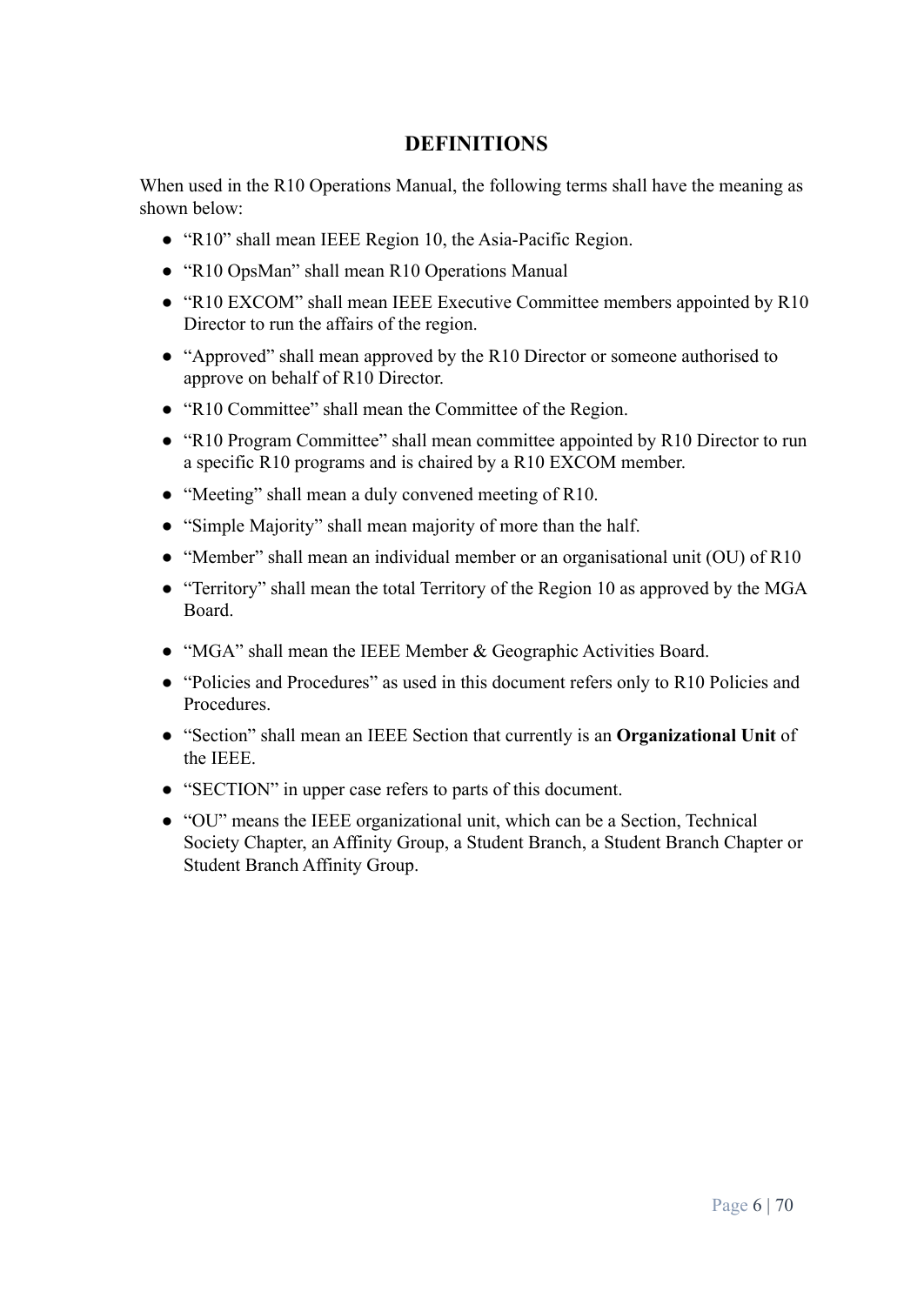# **R10 Operations Manual**

#### <span id="page-6-1"></span><span id="page-6-0"></span>**Introduction**

This IEEE Region 10 Operations Manual (R10 OpsMan) is prepared to provide a framework for the smooth functioning of Region's affairs and as a guide for all appointed R10 officers, R10 EXCOM members and members of various committees to carry out their duties and functions effectively. In some instances it is possible that the officers' duties and committees' functions described in the R10 OpsMan may not adequately cover the subject matter. In all such instances R10 Director shall provide guidance or directives in accordance to R10 Bylaws and IEEE policies.

If needed, different committees may either be merged or chaired by a single R10 Committee Chair. In such cases, the R10 OpsMan shall retain the description of each of those committees separately.

As the R10 priorities and programs may change to meet emerging situations, the OpsMan is required to be reviewed and updated every second year corresponding to change of R10 Directorship and introduction of a new R10 EXCOM. A scheme to keep a record of the changes in the OpsMan is explained below.

#### <span id="page-6-2"></span>**R10 General Practices**

The OpsMan is divided into several SECTIONS to explain duties of R10 Director, Operations Committee and all EXCOM members and functions of various committees. However, some of the general practices that apply to most of the R10 EXCOM members are described below.

- (1) Ethical Practices IEEE R10 upholds ethical practices and expects the highest standard of ethical behaviours from every member and volunteers involved in R10 affairs.
	- All R10 EXCOM members and their committees' members must abide by the IEEE Code of Conduct and **[IEEE Code of Ethics](https://www.ieee.org/about/corporate/governance/p7-8.html)**.
	- It is mandatory for all members of R10 EXCOM to declare any **[conflict](https://www.ieee.org/about/compliance/conflict-of-interest/index.html) of [interest](https://www.ieee.org/about/compliance/conflict-of-interest/index.html)** and take appropriate steps to avoid participation in any R10 activity where there is a chance of conflict of interest. R10 EXCOM members will also ensure that no member of the committee they chair has any conflict of interest with the matters dealt by the committee.
	- All members of R10 EXCOM are required to pay due consideration to their "Duty of Care" towards fellow volunteers and extend support in the professional and personal development of all IEEE members.
	- R10 Committee Chairs shall collaborate with each other to avoid duplication of undertakings and wastage of resources, both financial as well as human resources.
- (2) R10 Committee Chairs shall serve as Region 10 Executive Committee Members reporting at both the Region 10 Annual Executive Committee Meeting and the Region 10 Annual Meeting, normally to be held once a year.
- (3) R10 is required to report its activities and financial transactions to IEEE MGA Board and IEEE Treasurer, respectively. R10 EXCOM members are therefore required to (a) provide timely inputs about their activities to the six monthly reports to the Board of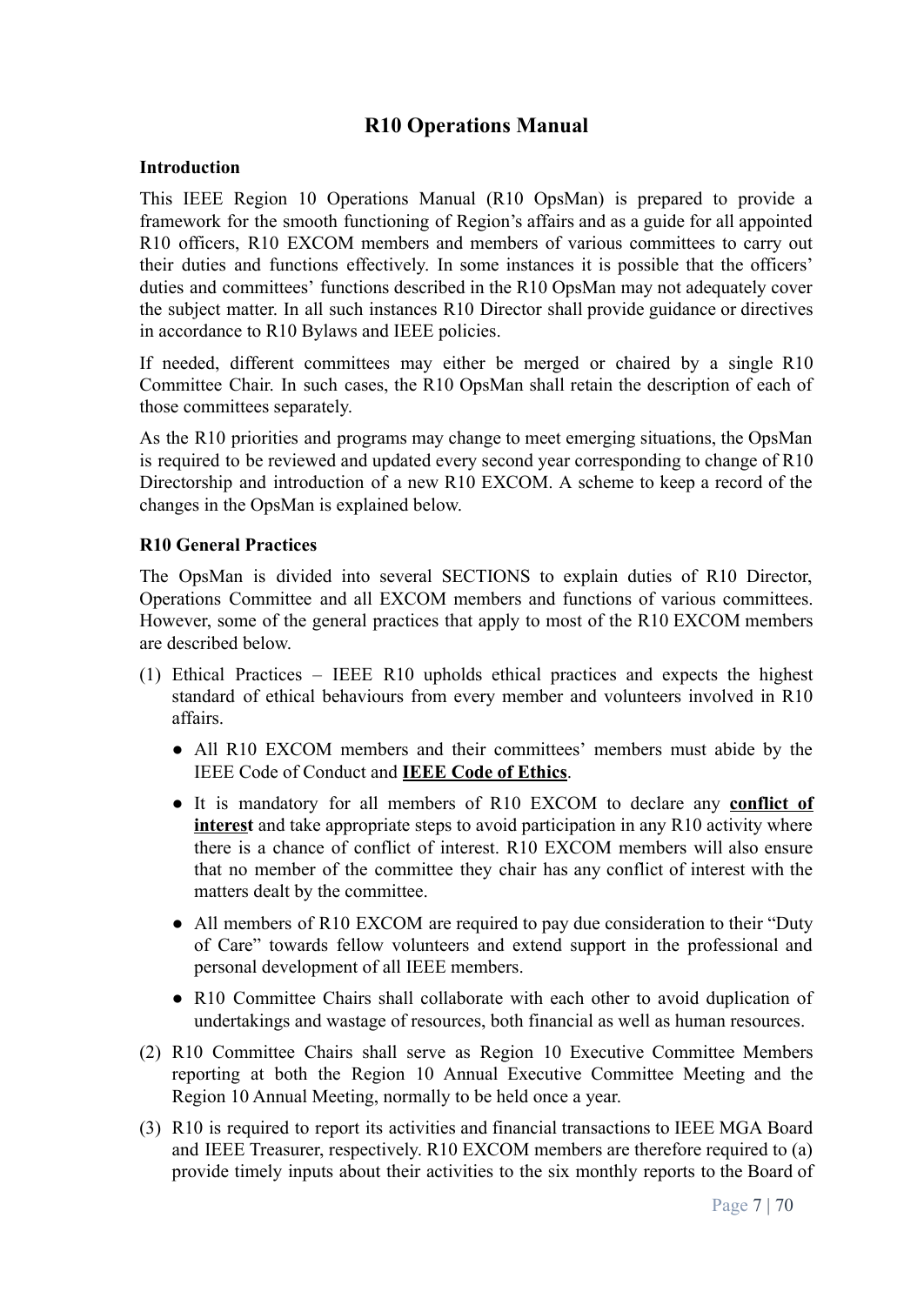Directors and (b) complete budget expenditure in time for R10 Treasurer to close the books by the date as specified by the IEEE Treasurer.

(4) All R10 EXCOM members who act as Programs Committee Chairs and Chair R10 Programs Committees shall lead their committees in an efficient manner by providing necessary data and information for committee members to understand the tasks at hand and deliver successful outcomes. Programs Committees' Chairs will also keep committee members informed about changes in R10 priorities and directions as communicated by the R10 Director and/or relevant R10 Vice Chair. In recruiting committee members all R10 Program Committees Chairs must attempt to achieve a balance of diversity in terms of gender as well as experience. It is advisable to have committee members from different areas, which includes Sections, Councils, Chapters and countries for diversity. The committee members should have experience of serving at Section, Council or Chapter levels in some leadership role so that they have better understanding of IEEE operations. R10 Programs Committees Chairs should also nurture talented committee members for future leadership roles in R10.

Generally the R10 Committee Chairs and their committees will conduct their business by e-mail and online meetings. If an opportunity arises they can meet in person to discuss their functions and programs. Such meetings shall be with the prior approval of R10 Director.

- (5) Succession Plan Where possible, all R10 Committee Chairs must identify and groom talented volunteers and assist in putting them forward for consideration of higher-level IEEE volunteer positions. The R10 Chairs should consider to delegate some responsibilities to their committee members as an opportunity to incubate future leaders who can become good candidates as successors of R10 Committee Chair positions and other IEEE volunteer positions.
- (6) Every R10 Committee Chair must annually review the relevant section of the R10 Operations Manual and ensure it is in alignment with R10 objectives and policies.
- (7) Handing Over Procedures At the end of the term of the elected R10 Director it is deemed that the R10 EXCOM members and members of various committees will stand down and handover to the incoming R10 EXCOM. For a smooth transition, each R10 EXCOM shall prepare a comprehensive report of the area of his/her responsibilities and pass it to the corresponding incoming R10 EXCOM member. The report shall still be required even if the EXCOM member is continuing in the new R10 EXCOM in the same position or a new position.

#### <span id="page-7-0"></span>**Preservation of R10 Operational Manual**

The R10 OpsMan may need to get an update every second year to reflect the changing nature of R10 operations and stay relevant to members' needs. It is important to amend this document in a systematic manner and keep a track of changes made so that all amendments remain traceable.

• The R10 EXCOM members shall be given an opportunity at the beginning of their term to discuss relevant SECTIONS of the OpsMan with the concerned R10 Vice Chair and review it with his/her committee. After the review, appropriate amendments shall be made to reflect the true nature of objectives, role & responsibilities and the functions of R10 Committee Chair/officer and committees. The revision of the R10 OpsMan will allow the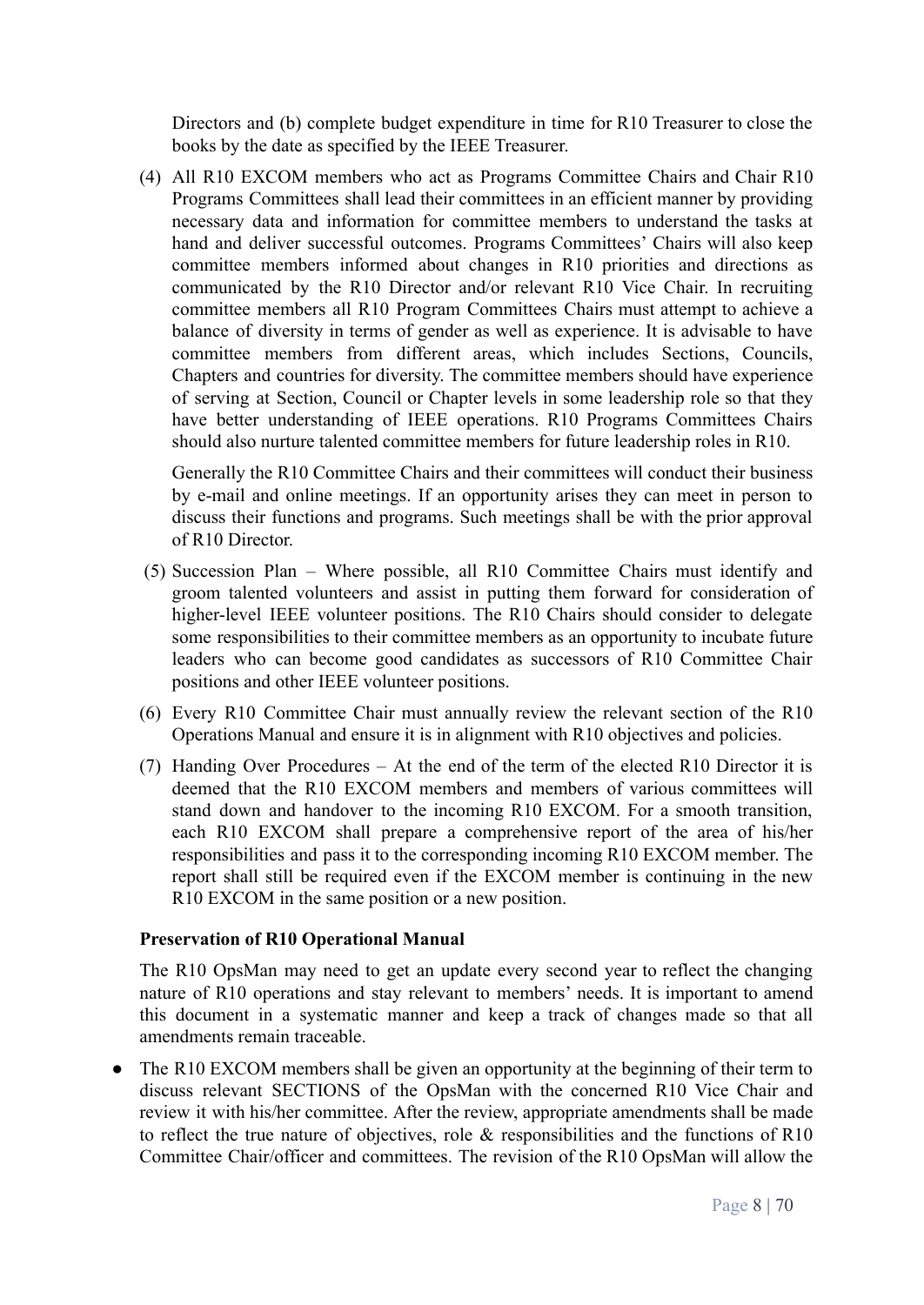R10 EXCOM members to better understand their role and carry out their responsibilities effectively.

- The amendments suggested by a R10 Committee Chair shall be examined by the R10 Operations Committee (OpsCom) before making recommendation to the Director for approval. The R10 Director shall approve all changes in the R10 Operation Manual and a new version of the OpsMan shall be released. Names of all amends makers will be recorded in Annex I. The IEEE Singapore Office will preserve the softcopy of old versions of the R10 OpsMan for the purpose of record keeping.
- The final OpsMan document after amendment shall be made available on the R10 website.

#### <span id="page-8-0"></span>**Organization Chart**

General structure of IEEE R10 EXCOM and support from IEEE Offices is shown in block diagram below..



R10 Organization Chart - Updated - 8 December 2021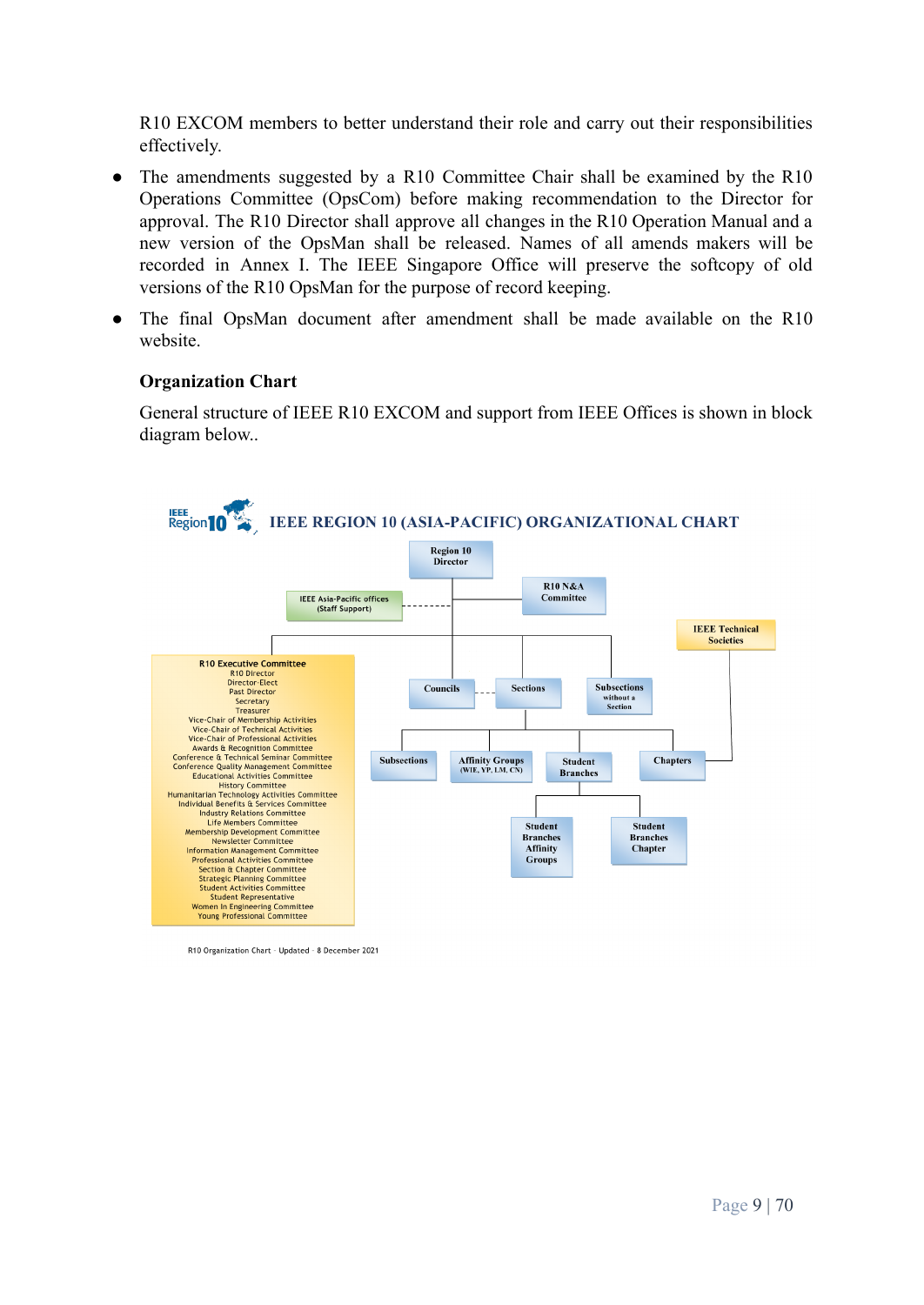# **SECTION 1: R10 Director/R10 Delegate**

#### <span id="page-9-1"></span><span id="page-9-0"></span>**1.1 Introduction**

The IEEE Region 10 Director/R10 Delegate is the highest elected officer of the region and as such oversees the IEEE programs and implementation of IEEE policies in the region. The elected R10 Director first serves as Director-Elect for two years followed by assuming the role of R10 Director for two years.

Being the most senior volunteer in the region, R10 Director is seen to be a role model and a leader to inspire the Sections' leadership and volunteers for a professionally vibrant IEEE community. R10 Director sets the directions for achieving IEEE goals and maximizes membership benefits for all members.

The IEEE MGA Operations Manual specifies the functions of Regional Directors as:

- 1. Represents the membership of Region 10.
- 2. Serves as a voting member of the IEEE Assembly and MGA Assembly as a delegate.
- 3. Serves as a voting member of the IEEE Board of Directors, and as such serves the interests of IEEE.
- 4. Serves as a voting member of the MGA Board.
- 5. May serve as a representative of MGA to other IEEE organizational units.
- 6. May serve on MGA committees or other organizational units.
- 7. Serves as chair of their respective Region committee with responsibilities and authority in consonance with the Region bylaws.

The IEEE MGA Operations Manual specifies the duties and responsibilities of Regional Directors as:

- Have the duties, responsibilities, and authority as identified in IEEE Bylaws and Region bylaws.
- Appoints the Treasurer, Secretary, and such other committee chairs as may be specified in the Region bylaws or identified in the MGA Operations Manual.
- The Region Director will hold at least one Region meeting a year and may hold Region Executive Committee meetings between the Region meetings if necessary, in accordance with Region bylaws.
- Encourage Sections participation in the Region meetings and address problems faced by the Sections.
- Encourage Section/Chapter interaction.
- Develop an appropriate leadership development program and encourage Section officers to participate.
- Encourage student activities including the formation and successful operation of Student Branches and Student Branch Chapters.
- Present recommendations for approval of Section and Geographic Council formations and forward petitions to the MGA Secretary for ratification and transmission to the MGA Board.
- Approve Technical Chapters, Affinity Group, Student Branch, and Student Branch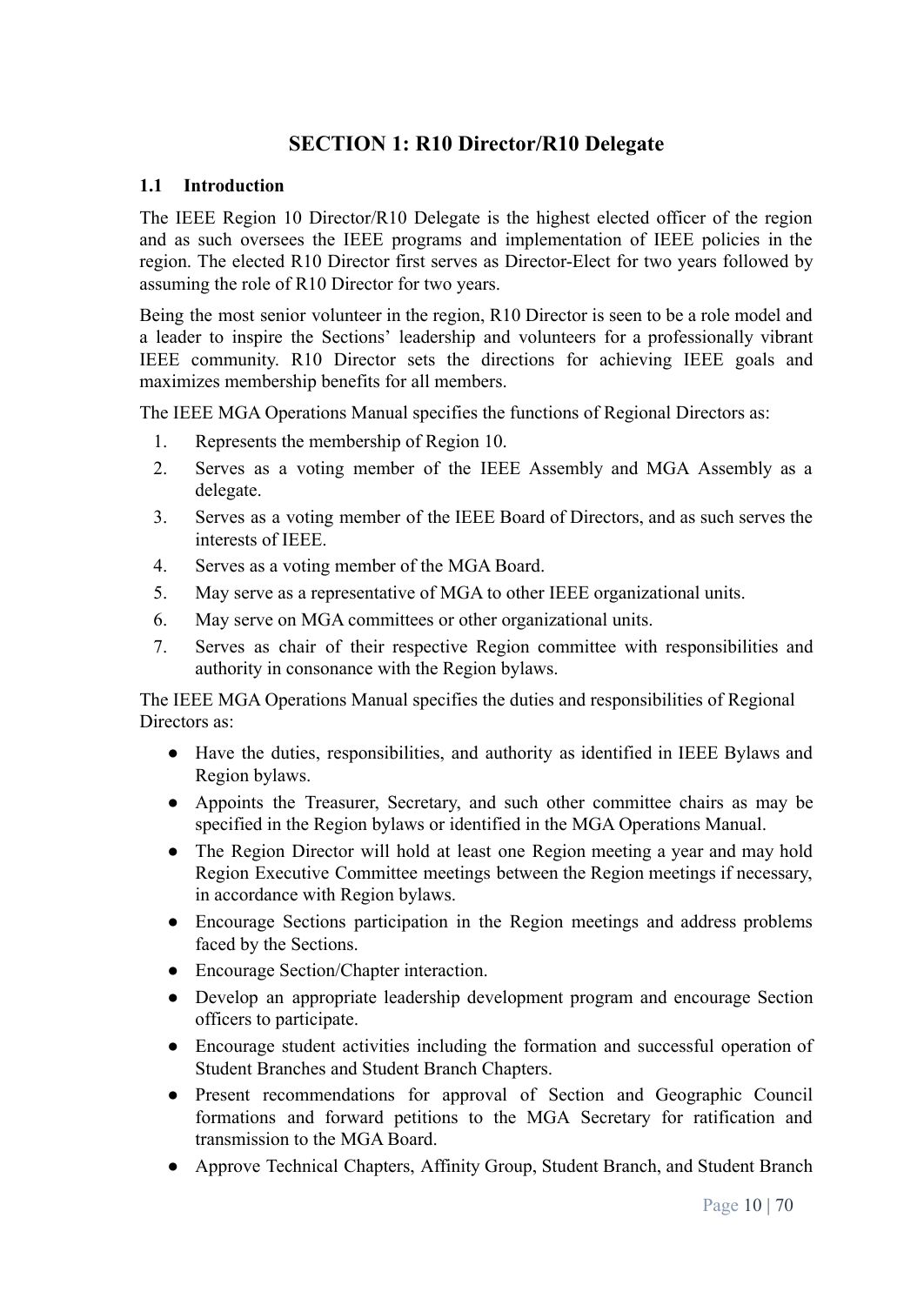Chapter formations for transmission to the MGA Board.

- Encourage membership development, including recruitment, retention, and recovery.
- Participate in and encourage IEEE Sections Congress.
- Ensure that the Region financial statements and Region committee roster reports are submitted to the MGA department in a timely manner.
- Present to MGA Board any regional items that may require MGA Board action.
- Submit a report of activities to the MGA Board before each MGA Board meeting and a summary report for the MGA Annual Report.
- Develop appropriate training curricula and materials for Region officers.

#### <span id="page-10-0"></span>**1.2 Composition of R10 Executive Committee**

R10 Director selects experienced, enthusiastic and dynamic volunteers from across the region as R10 Executive Committee members to lead different R10 programs and serves as R10 emissaries in the region and outside the region. The R10 Director appoints R10 Secretary, R10 Treasurer and program Committee Chairs, which forms the R10 Executive Committee (EXCOM). There is no fixed number of EXCOM members and it is at the discretion of the R10 Director to decide the optimum size of the EXCOM.

The R10 Committee Chair/Chairs form and lead the Program Committees for implementation of the R10 Director's vision and mission. The functions of each EXCOM member are given in detail in the relevant SECTION of this manual.

#### <span id="page-10-1"></span>**1.3 The R10 Director's Functions**

In addition to the responsibilities mentioned in the MGA Operations Manual, the R10 Director performs following functions:

- Chair of the R10 Committee, consisting of all IEEE Section Chairs in the region and other appointed or ex-officio members.
- Chair of the R10 EXCOM
- Chair of the R10 OpsCom
- Approver of the R10 budget for the year
- Conflict resolutions

#### <span id="page-10-2"></span>**1.4 Contact details for the R10 Director**

- (a) Mr Deepak Mathur ([deepakmathur@ieee.org\)](mailto:deepakmathur@ieee.org)
- (b) In most instances the R10 Director can be contacted through Ms Ewell Tan, Manager, IEEE Asia Pacific in Singapore ([ewell.tan@ieee.org](mailto:ewell.tan@ieee.org)).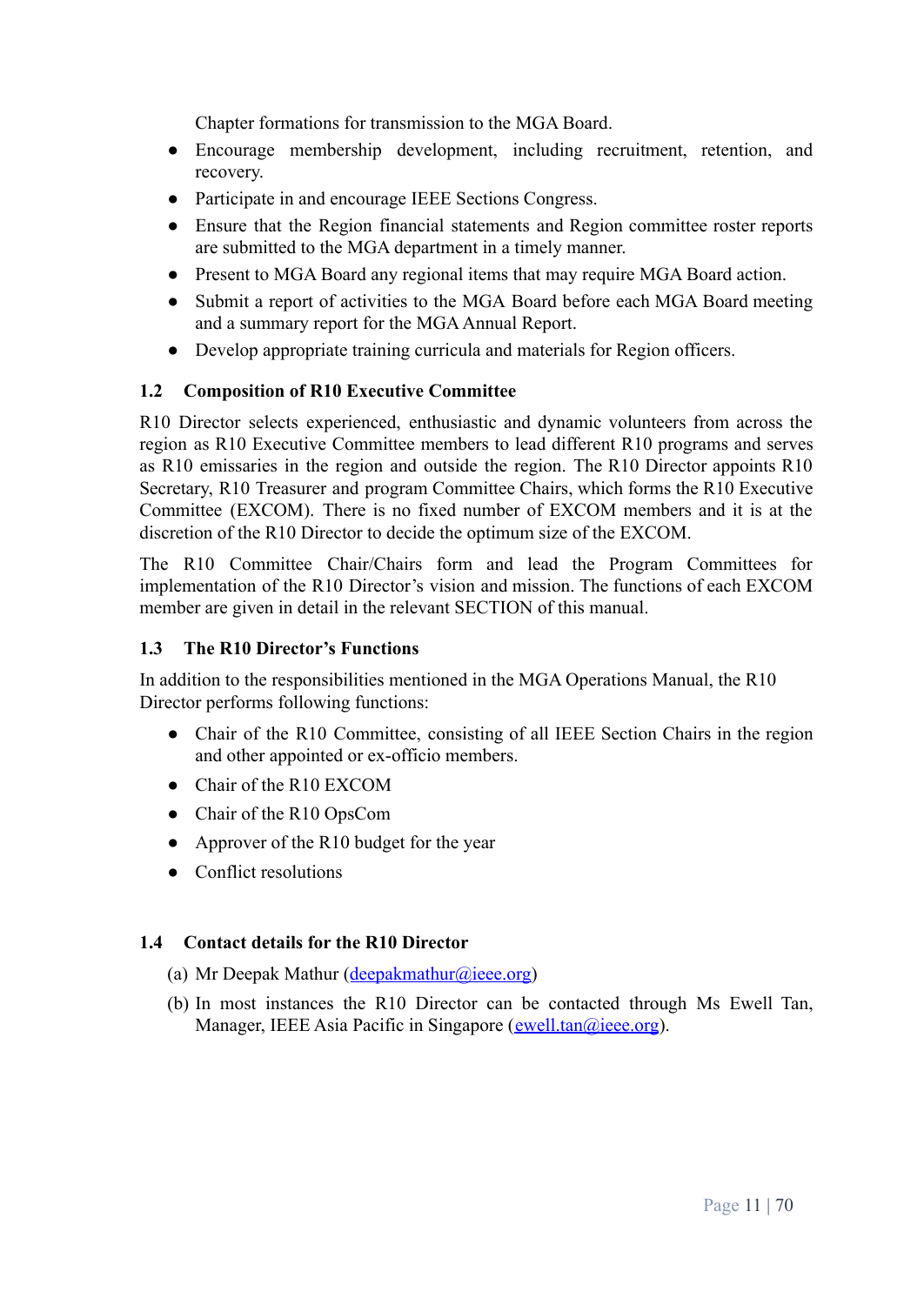# **SECTION 2: R10 Nominations and Advisory Committee**

#### <span id="page-11-1"></span><span id="page-11-0"></span>**2.1 Introduction**

The Region 10 Nominations and Advisory (R10 N&A) Committee is a standing committee of Region 10 and reports to the serving Region 10 Director. The broad scope of the N&A Committee includes:

- The Region 10 Nominations and Advisory Committee shall be responsible for the nominations process and identifying qualified candidates for the position of Region 10 Director-Elect.
- The Committee shall also be responsible for preparing a list of potential candidates to be considered by the IEEE and MGA Nominations  $\&$  Appointments Committees for service on various Boards and Committees of IEEE.
- The Committee will also have scope to advise the Region 10 Director on various issues referred from time to time.

## <span id="page-11-2"></span>**2.2 Composition & Tenure**

The R10 N&A Committee consists of the Region 10 Director, Region 10 Director-Elect and Immediate Past Region 10 Director plus up to four Past Region 10 Directors who are living and registered in Region 10 and serving in the R10 EXCOM. The Immediate Past Region 10 Director serves as the Chair of the N&A Committee. The Committee shall report to the serving Region 10 Director.

The term of the Committee is concurrent with that of the Region 10 Director.

No later than December 1 of the year preceding the term of Region 10 Director, the R10 N&A Committee shall be appointed by the R10 Director.

#### <span id="page-11-3"></span>**2.3 Functions**

The Region 10 Nominations and Advisory (R10 N&A) Committee shall be:

- 1. Responsible for recommending potential candidates to IEEE and MGA N&A Committees from Region10 - The committee shall prepare an annual list and recommend candidates for various IEEE and MGA positions, including chair and committee member candidates, within the relevant nomination deadline.
- 2. Advising the R10 Director on various issues referred from time to time.
- 3. Responsible for Nomination of Region 10 Director-Elect Candidates as per the following procedure:
	- I. No later than August 1 of the odd numbered year preceding the year of election of the Region 10 Director-Elect, the R10 N&A Committee via IEEE APO (Asia-Pacific Office) will call for nominations of candidates from all Sections by the submission of the candidates' names for the position of Region 10 Director-Elect as per the annexed format-A. The deadline to receive Nominations is September 30.
	- II. No later than October 1 of the odd numbered year preceding the year of election of the Region 10 Director-Elect, the R10 N&A Committee via IEEE APO (Asia-Pacific Office) will call the nomination packages of the candidates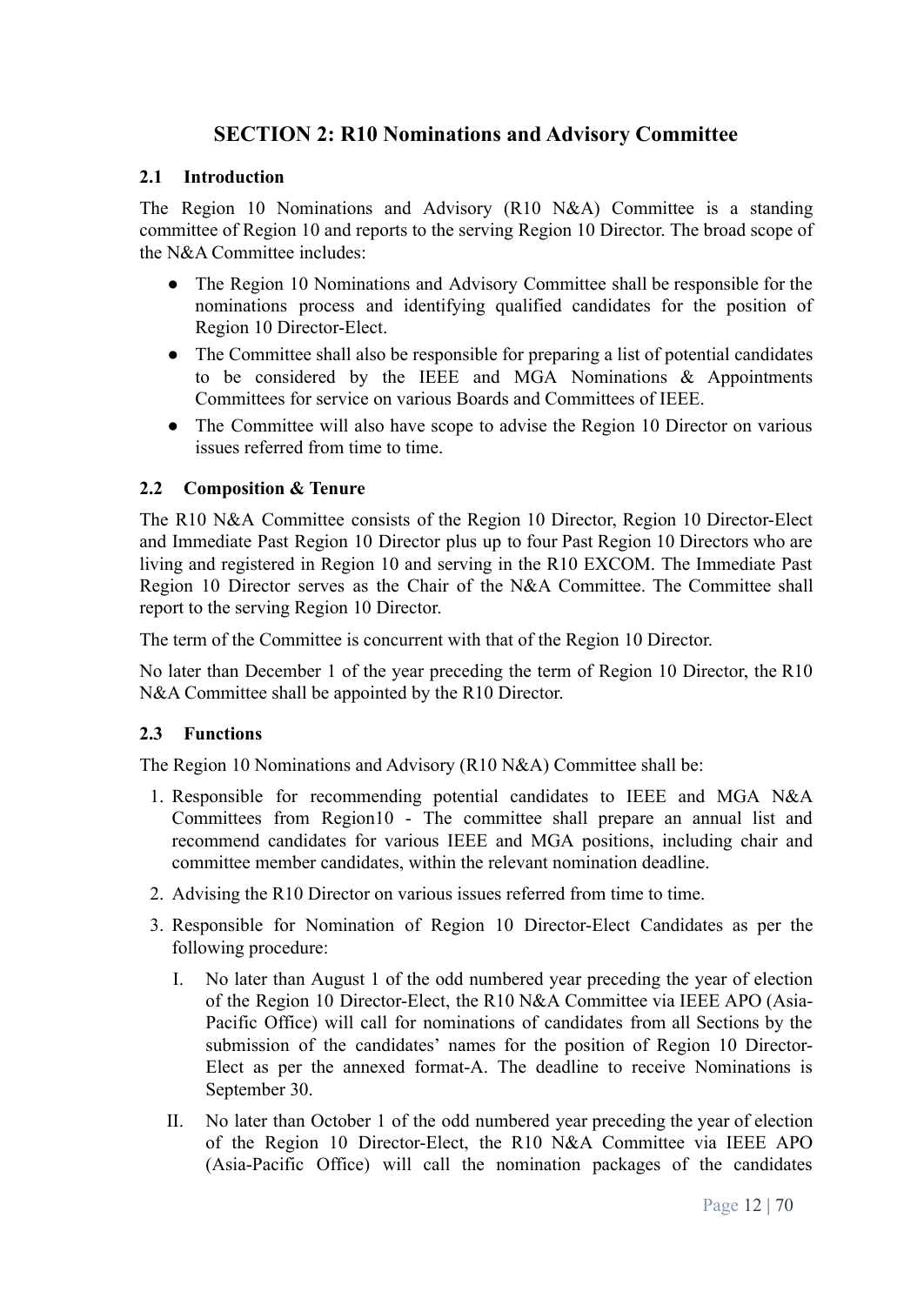including the consent as per annexed format-B from all nominees to collate for the position of Region 10 Director-Elect. The deadline to receive the nomination packages from nominees is October 31.

- III. No later than December 15 of the odd numbered year preceding the year of election of Region 10 Director-Elect, the R10 N&A Committee will close the checking/evaluation of the nomination packages of the recommended candidates to the position of Region 10 Director-Elect.
- IV. During the R10 N&A Committee Meeting concurrent with the Region 10

Executive Committee Meeting scheduled on 3rd/4th Saturday of January of the election year of the Region 10 Director-Elect, the R10 N&A Committee will complete the recommendations of nominated candidates for the position of Region 10 Director-Elect and forward for approval of the Region Director.

- V. No later than January 31 of the R10 election year, the R10 N&A Committee will have nominated a minimum of two (2) and a maximum of three (3) candidates for the position of R10 Director-Elect among those proposed by Sections within the R10. The slates of candidates shall be submitted to the IEEE Headquarters via the serving R10 Director.
- VI. To be valid, all nomination candidates for the position of Region 10 Director-Elect, must be Fellow or Senior Member grade and shall be residing in Region 10 and also must have written to the Chair of the R10 N&A Committee expressing acceptance of nomination.
- VII. In accordance with IEEE Bylaw I-307.9, individual voting members may propose, by petition, names to be added to the list of candidates for Region 10 Director-Elect. According to IEEE Bylaw I-307.9, it is stated that, "For all positions where the electorate has more than 30,000 voting members, 600 signatures of eligible voters plus 1% of the difference between the number of eligible voters and 30,000 shall be required." Such a petition must also reach IEEE Headquarters no later than twelve o'clock noon, New York, U.S.A. time, on the Friday preceding May 15 of the election year, accompanied by a signed statement from the petition candidate, indicating his/her willingness to serve if elected.
- VIII. IEEE Headquarters in accordance with the IEEE Bylaws shall conduct the election.
	- IX. All members in Region 10 of Graduate Student Member Grade or Higher, shall be eligible voting members of Region 10, each having one vote.

#### <span id="page-12-0"></span>**2.4 Meetings**

- 1. A meeting shall occur at the call of the R10 N&A Committee Chair. Meetings will be scheduled as required with reasonable travel expenses for committee members within the budget.
- 2. Electronic mail, conference calls and other non-face-to-face means may be utilized for the transaction of business and for the conduct of meetings as called by the Chair.
- 3. A quorum shall be a majority of the Committee members. Voting shall be by majority vote with the Chair casting his or her vote in the event of a tie.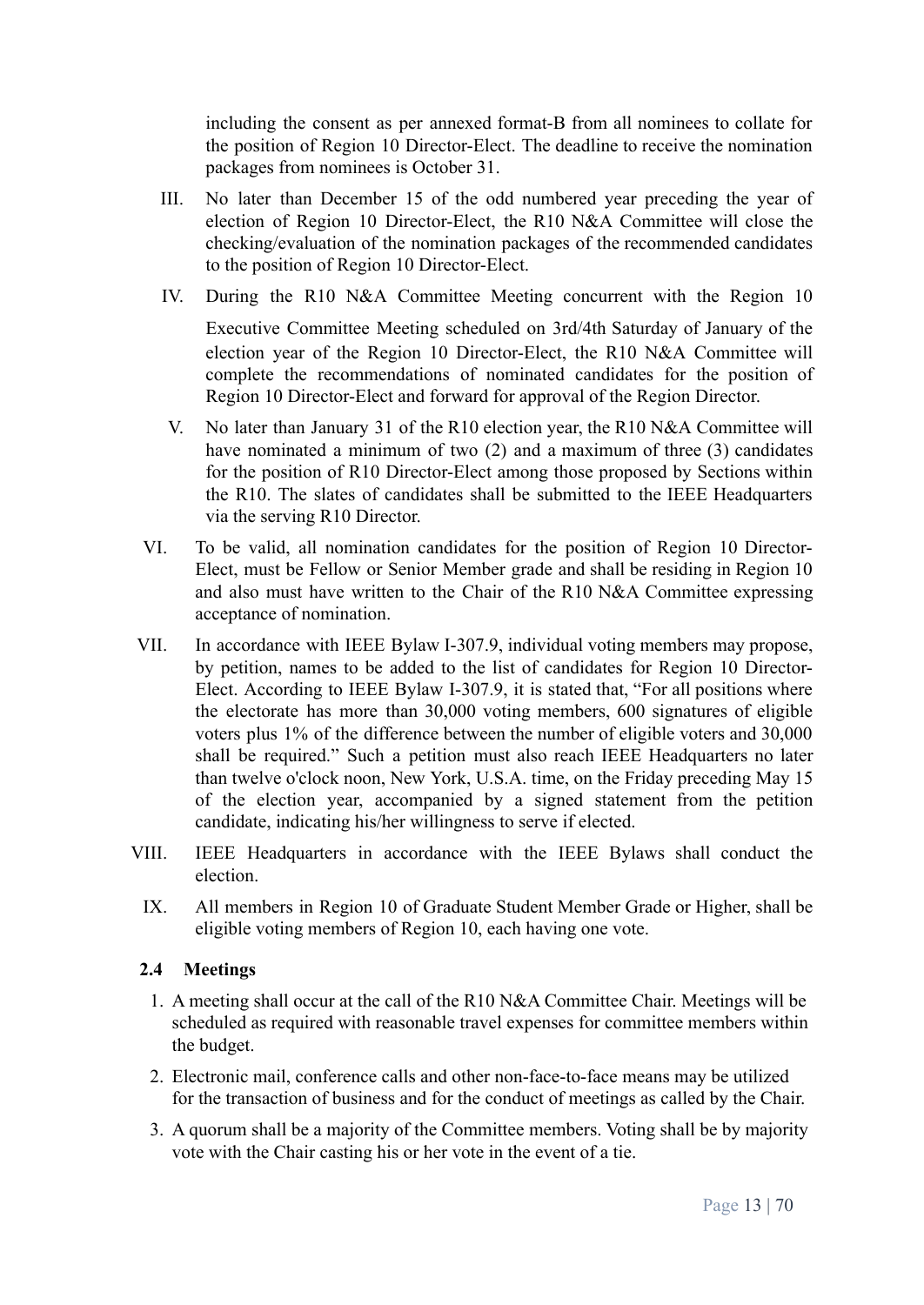# **SECTION 3: Running of the Region**

#### <span id="page-13-1"></span><span id="page-13-0"></span>**3.1 Introduction**

The R10 Secretary and Treasurer are the key officers for running the affairs of the region related to administrative and financial matters respectively, and assist R10 Director and senior leadership in correct decision making.

For conducting and promoting technical and professional activities in the region three R10 Vice Chairs are appointed by the R10 Director to guide and supervise R10 Committee Chairs/Committee Chairs with their planning and implementation of various R10 sponsored programs. The three R10 Vice are:

R10 Vice Chair (Technical Activities)

R10 Vice Chair (Professional Activities) and

R10 Vice Chair (Members Membership Activities)

The R10 Operations Committee (OpsCom) is chaired by the R10 Director and consists of R10 Secretary, R10 Treasurer, R10 Director-Elect and three R10 Vice Chairs. The OpsCom is tasked to deliberate matters related to efficient running of the region, new ideas for technical and professional activities and assist R10 Director in making decisions.

## <span id="page-13-2"></span>**3.2 R10 Secretary**

The Secretary of IEEE Region 10 is appointed by the R10 Director and is for a term of two years concurrent with the term of R10 Director. The main duties of R10 Secretary are as follows -

- The first duty is to report to IEEE HQ, Member and Geographic Activities Board (MGA Board), R10 Executive Committee (EXCOM) members under the R10 Director.
- This is necessary for the update of office bearers. The following format may be used in the reporting:

| Designation | Name:                           |
|-------------|---------------------------------|
|             | (IEEE Membership No.: xxxxxxxx) |
|             | Affiliation with Address:       |
|             | Phone No.:                      |
|             | Email:                          |

● To organize and manage, with the help of the IEEE Asia Pacific Office, at least 2 R10 EXCOM meetings, 2 R10 Annual meetings, and Section Congress, which take place once every 3 years. Details are shown in the Table below:

| <b>Type of Meeting</b> | When                                              | <b>Main Attendees</b>      |       |
|------------------------|---------------------------------------------------|----------------------------|-------|
|                        | R10 EXCOM Meeting Beginning of $1st$ year of term | R <sub>10</sub><br>Members | EXCOM |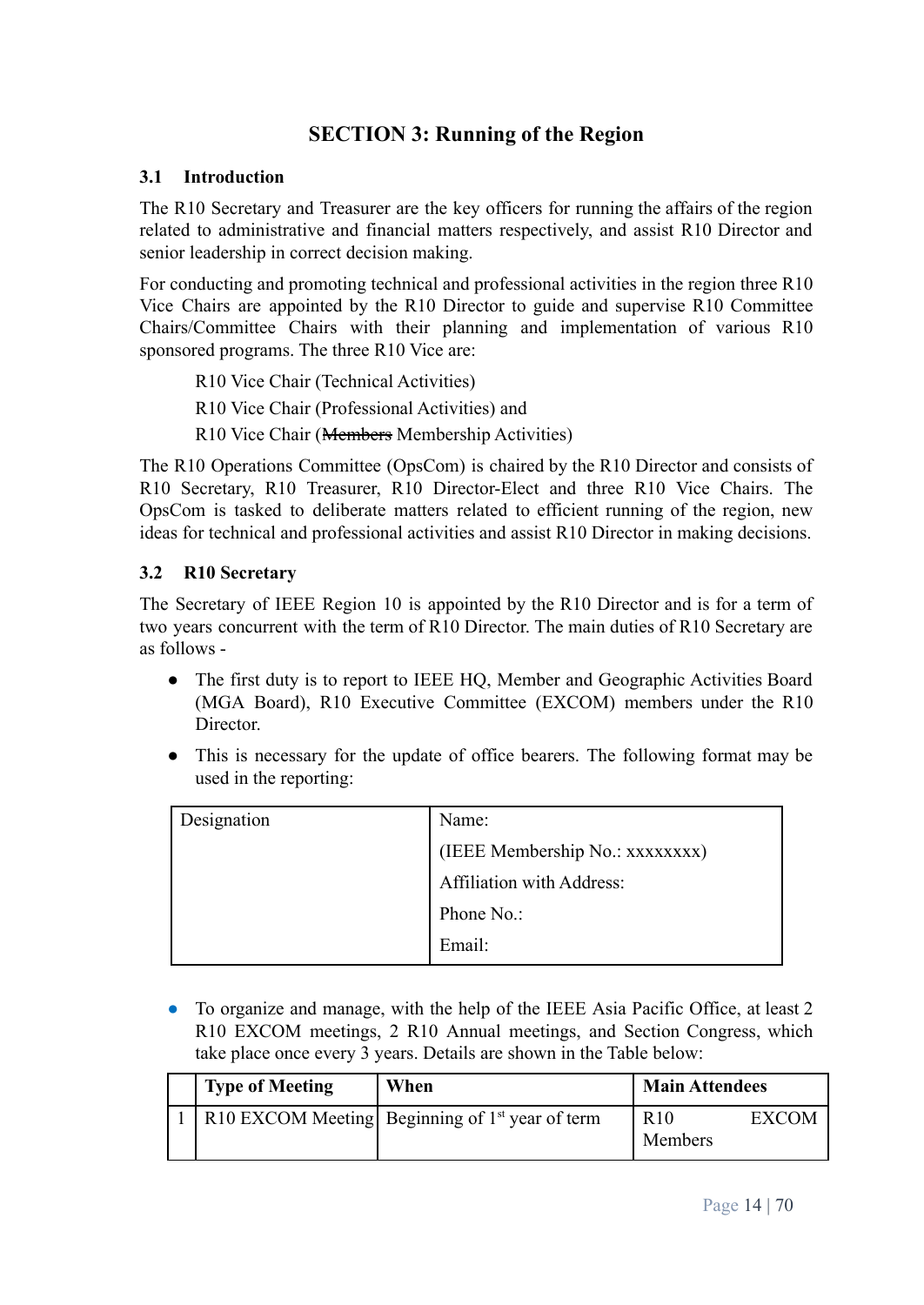|   | R <sub>10</sub> Annual Meeting | Usually in the end of Feb /<br>March of 1 <sup>st</sup> year of term | R <sub>10</sub> Section Chairs &<br><b>EXCOM</b><br>R10<br>Members |
|---|--------------------------------|----------------------------------------------------------------------|--------------------------------------------------------------------|
| 3 |                                | R10 EXCOM Meeting Beginning of $2nd$ year of term                    | R <sub>10</sub><br><b>EXCOM</b><br>Members                         |
| 4 | R <sub>10</sub> Annual Meeting | Usually in the end of Feb /<br>March of $2nd$ year of term           | R10 Section Chairs &<br><b>EXCOM</b><br>R <sub>10</sub><br>Members |
|   | <b>Section Congress</b>        | Usually in August, once every<br>3 years                             | R10 Section Chairs &<br><b>EXCOM</b><br>R10<br>Members             |

- Additional R10 EXCOM meetings may be called at the discretion of the R10 Director.
- Tasks include, but not limited to, finalizing meeting agenda with R10 Director, sending call for meeting and agenda, collation of meeting materials, and etc. In short, Secretary needs to ensure the smooth running of the meetings.
- R10 Meetings Record Keeping Minutes of all R10 meetings are to be written by the R10 Secretary and approved as a true record of the meeting proceedings in the subsequent meeting. Approved minutes are subsequently uploaded to the R10 website for access by members and copied to the MGA Board for information.
- The duties of Secretary shall also include review and approve IEEE conference eNotice requests for broadcasting to the members within the Region in accordance with R<sub>10</sub> eNotice policy.

The Project Manager from IEEE Asia-Pacific office shall facilitate and support the Secretary and R10 EXCOM members in carrying out the duties/projects.

This document supplements the role and responsibilities of the Region 10 Secretary as stipulated in the Region 10 By-laws.

# <span id="page-14-0"></span>**3.3 R10 Treasurer**

-

The R10 Treasurer is appointed by the R10 Director and is for a term of two years concurrent with the term of R10 Director. The main duties of R10 Secretary are as follows

- R10 Financial Management as discussed in SECTION 4 of this document and carry out all responsibilities related to R10 financial management
- Keep R10 Director informed about the financial position of R10 throughout the year.
- Manage all matters related to income and expenses.

The full details of R10 financial management practices are described in SECTION 4.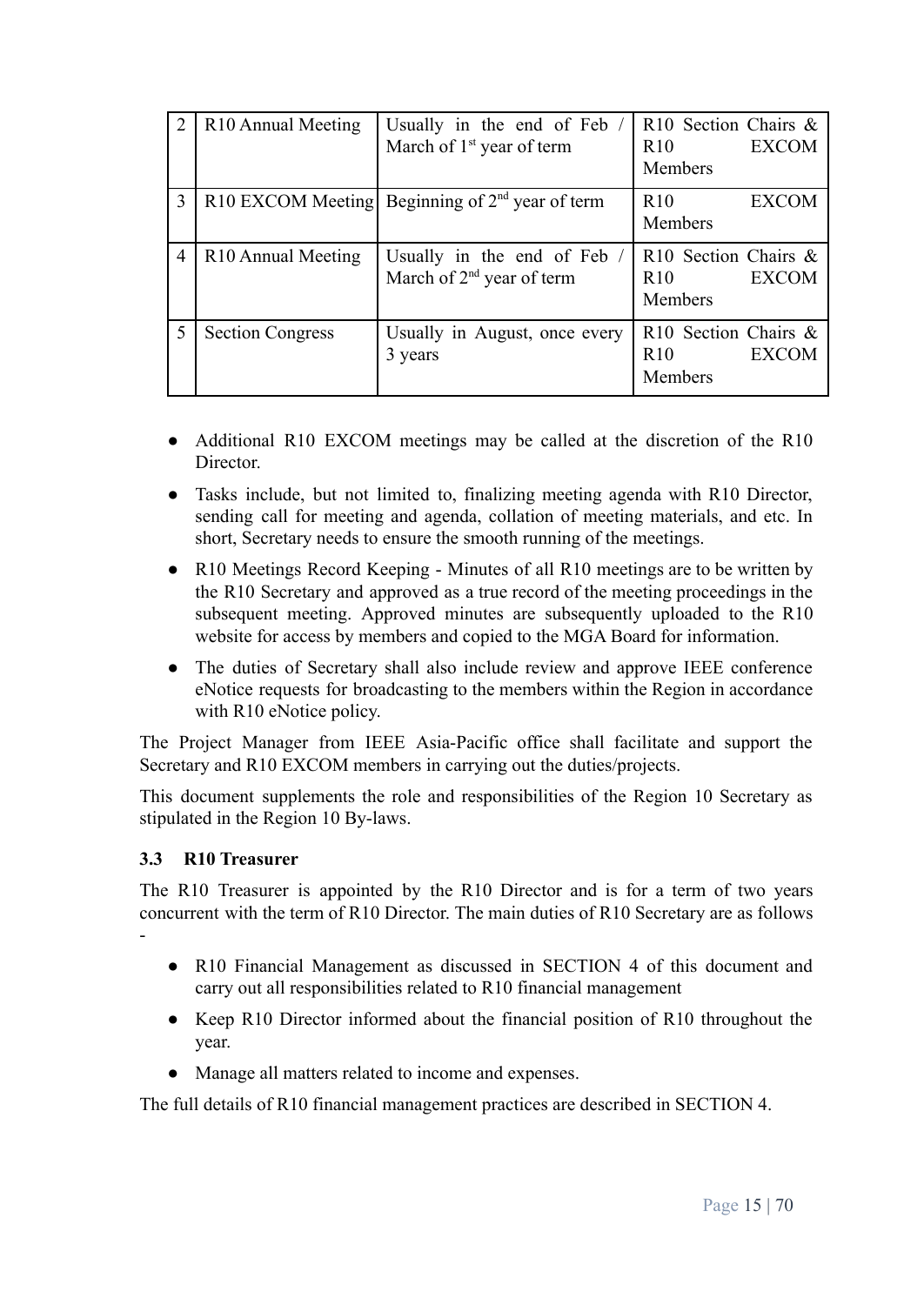## <span id="page-15-0"></span>**3.4 R10 Vice Chairs**

The three R10 Vice Chairs are appointed by the R10 Director for a term of two years, concurrent with the term of R10 Director. Each R10 Vice Chair leads one of thrust areas and provides guidance to all the committees within the thrust areas. Vice Chairs also serve as a link between the R10 Director and the R10 committees. Each Vice Chair is responsible to:

- 1. Provide guidance to R10 Committee Chairs and assist them in implementing their programs for the year.
- 2. Align activities in Line with thrust areas.
- 3. Seed new initiatives and promote collaboration among R10 EXCOM members
- 4. Serve as R10 OpsCom member and assist R10 Director as required
- 5. Assist with matters related to R10 Programs Committees on request from R10 Director and/or Committee Chair.
- 6. Ensure R10 Committee Chairs understand their duties clearly and provide reports on time for MGA Board and R10 meetings.
- In 2021 2022 the three Vice Chairs will lead following R10 committees:
- <span id="page-15-1"></span>3.4.1 R10 Vice Chair (Technical Activities)
	- 1. R10 Conference and Technical Seminar Committee
	- 2. R10 Conference Quality Management Committee
	- 3. R10 Humanitarian Technology Activities Committee
	- 4. R10 Industry Relations Committee
	- 5. R10 Information Management Committee
	- 6. R10 Awards and Recognition Committee
- <span id="page-15-2"></span>3.4.2 R10 Vice Chair (Professional Activities)
	- 1. R10 Professional Activities Committee
	- 2. R10 Educational Activities Committee
	- 3. R10 Strategic Planning & New Initiatives Committee
	- 4. R10 History & Individual Benefits Services Committee
	- 5. R10 Newsletter Committee
- <span id="page-15-3"></span>3.4.3 R10 Vice Chair (Membership Activities)
	- 1. R10 Students Activities Committee
	- 2. R10 Student Representative
	- 3. R10 Young Professionals Committee
	- 4. R10 Women-in-Engineering Committee
	- 5. R10 Membership Development Committee
	- 6. R10 Life Members Committee
	- 7. R10 Section and Chapter Committee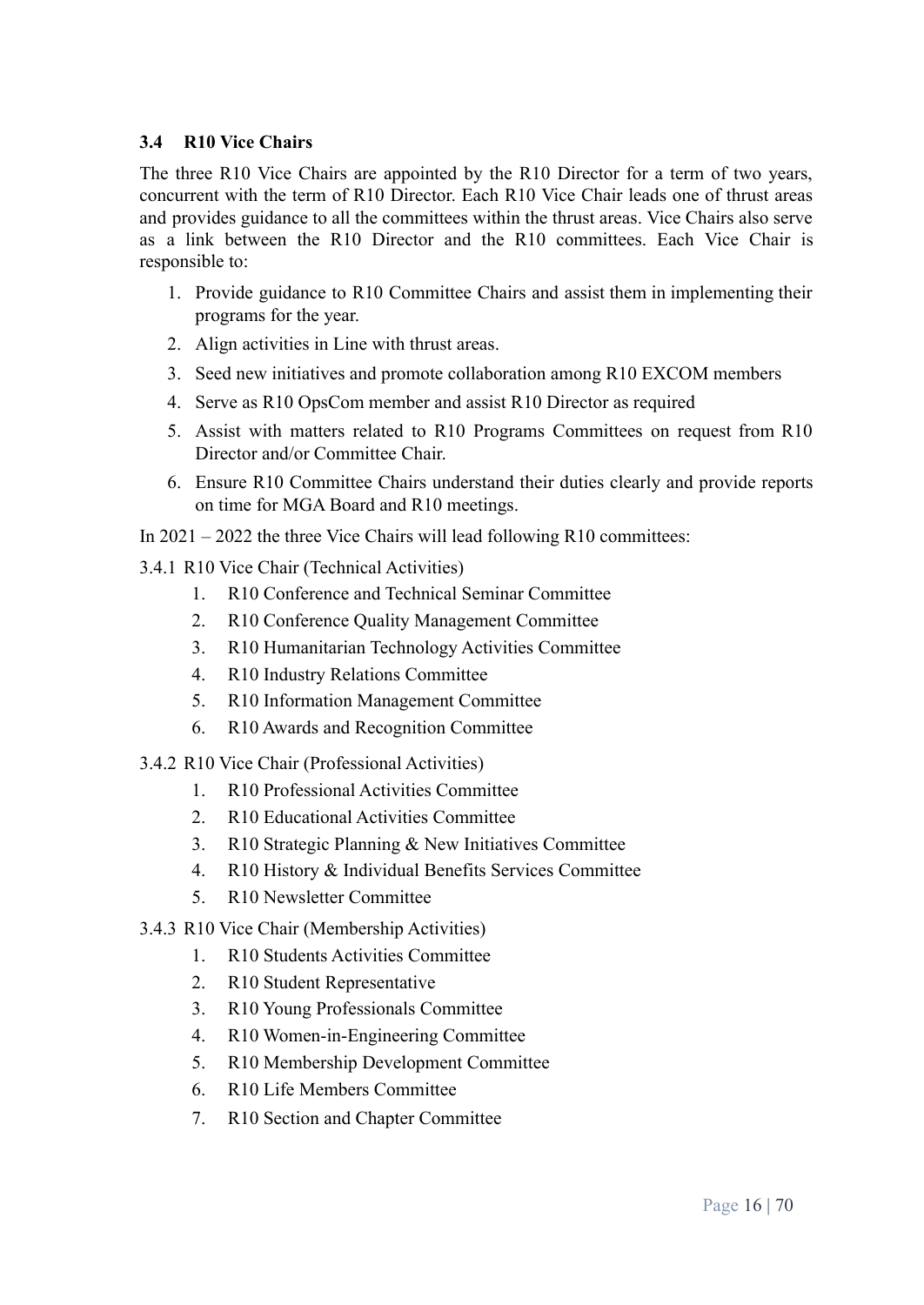# **SECTION 4: R10 Financial Management**

#### <span id="page-16-1"></span><span id="page-16-0"></span>**4.1 Region 10 Accounts**

#### **Concentration Bank & NextGen Banking**

This is the main account that maintains all allocations from the Headquarters in the US and all expenditure of Region 10.

More information on Concentration Bank: <https://www.ieee.org/membership/services/financial/treasury/concentration.html>

NextGen Banking:

[https://www.ieee.org/about/financials/nextgen/secure/nextgen-banking.html?utm\\_campaign=Next](https://www.ieee.org/about/financials/nextgen/secure/nextgen-banking.html?utm_campaign=NextGen%20Banking%20Referral&utm_source=Partner%20Site&utm_medium=Referral%20Site) [Gen%20Banking%20Referral&utm\\_source=Partner%20Site&utm\\_medium=Referral%20Site](https://www.ieee.org/about/financials/nextgen/secure/nextgen-banking.html?utm_campaign=NextGen%20Banking%20Referral&utm_source=Partner%20Site&utm_medium=Referral%20Site)

#### **Assessment Account**

This account maintains all membership fees received.

#### **Cash on Hand**

Since 2018, the Treasurer no longer handles cash on hand.

#### <span id="page-16-2"></span>**4.2 Region 10 Funds**

#### **4.2.1 Regional Allocation**

The Member and Geographic Activities Board (MGA Board) allocates a budget to the Region twice a year, normally in March and September of the year. This allocation is deposited in the Concentration Bank Account.

#### **4.2.2 Regional Assessment**

Every member except for students in Region 10 pays \$5.00 when he/she pays a membership due. The sum in each month is deposited in the Assessment Account.

#### **4.2.3 Region 10 Student/YP/WIE/ LM Congress Budget**

The Region 10 Student/YP/WIE Congress is generally held once every 2 years. The Region would usually allocate about \$20,000 every year for the congress. Incomes owing to the e-Notice blasting are also used to support the Congress.

In general, \$10,000 is used for the support of the Congress organization, while the rest is used for delegates travel/registration support.

#### **4.2.4 Section Congress Budget**

The IEEE Section Congress is held once every 3 years. The HQ would allocate a sum of money to the Region to subsidize EXCOM Members and the primary delegate from each section to attend the congress. Besides the funds from the HQ, the Region would usually set aside about \$80,000 every year for the forthcoming Section Congress. However, this amount can be less if Sections Congress is planned in hybrid modes in the future and the number of delegates gets reduced.

Announcements will usually be made to the Sections several months before the Congress. Normally, the Region bears a certain portion of primary delegates' total travel expenses.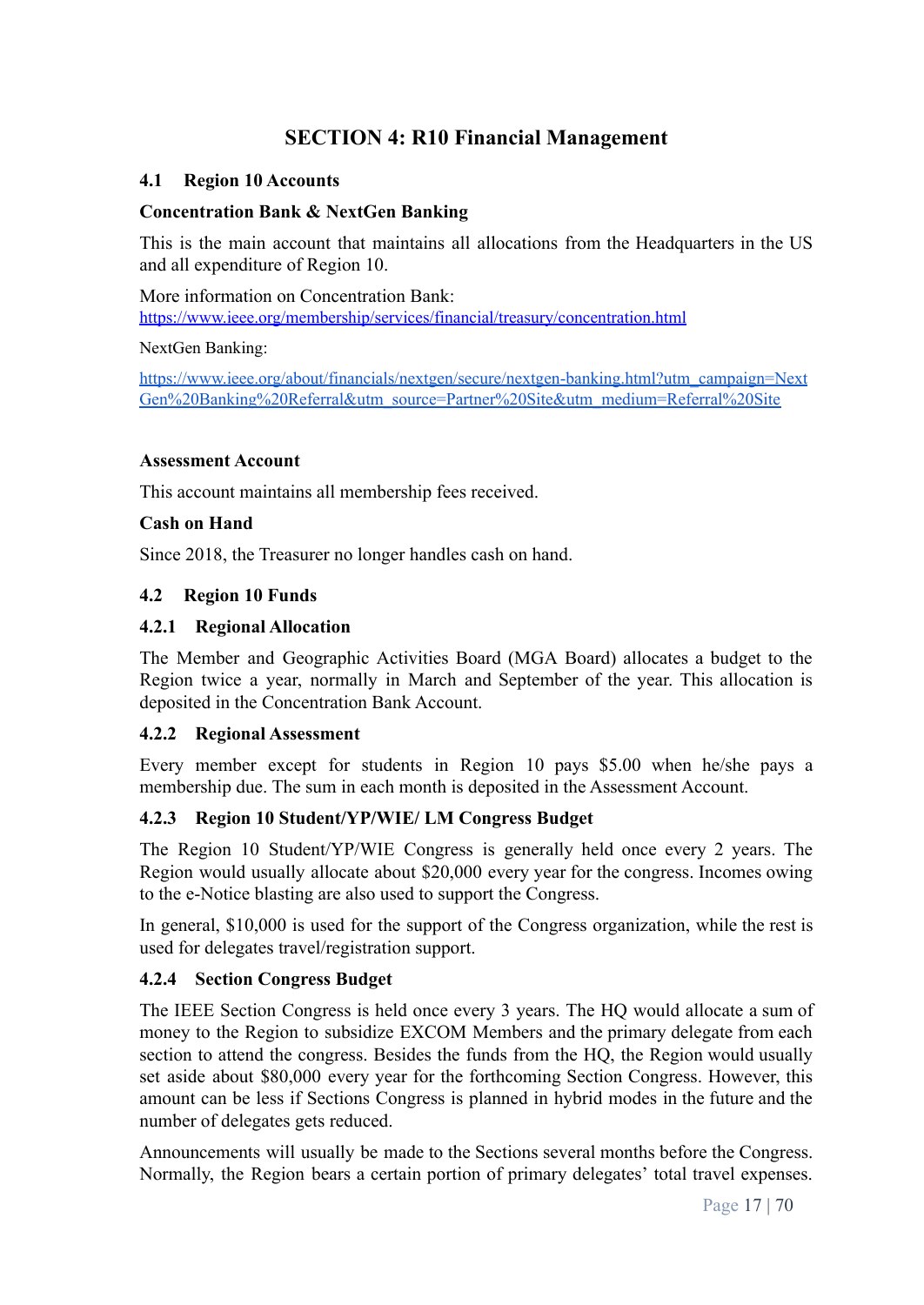The Sections would then pay the balance. The Region may also support participation of secondary delegates of the Sections.

## **4.2.5 Region 10 Reserve**

The aim of the Region 10 Reserve is to meet any unforeseeable expenses in the course of organizing IEEE events, e.g., cancellation of the R10 Conference in case of natural misfortunes, lawsuits, etc. It is designed to support and give a strong financial backup to IEEE volunteers. The Reserve should only be used with the approval in the R10 Committee Meeting.

The reserve would be kept to 50% of the Region 10 annual expenditure, currently total US\$200,000. General R10 funds should be saved each year to maintain the R10 Reserve if the fund is being used.

## <span id="page-17-0"></span>**4.3 Role & Responsibility of the Treasurer**

The Region's finances are primarily under the management of the Treasurer.

#### **4.3.1 Budget Preparation**

An annual budget of expected income and expenditures shall be prepared by the Treasurer, for the forthcoming year, with the assistance of Region 10 Executive Committee and approved by the Director. It shall be presented at the Region 10 Annual **Meet**.

The fiscal year shall be the calendar year.

#### **4.3.2 Fund Maintenance**

The Treasurer shall be responsible for the receipt, deposition and recording of all monies in the name of the Region.

The Treasurer is authorized to disburse the funds. In any event of uncertain expenses, disbursement shall only be made when the Region 10 Director's approval has been sought. The Treasurer shall make only such disbursements as approved by the Region 10 Executive Committee members.

All disbursement shall be in line with IEEE policy. For travel expenses, the following guidelines must be adhered to:

- i. Return air ticket, limited to the MOST ECONOMICAL MEANS (Discount Economy fare ticket) to the designated country. Original receipt (i.e., proof of payment, not pure invoice or quote) of the airfare must be obtained and attached to the Expense Report.
- ii. Hotel room charges as stipulated in the meeting announcement.
- iii. Airport tax, visa fee, bank transfer fee (if applicable).
- iv. Home / Airport transportation and other transportation related to the Meeting between meeting dates, limited to the MOST ECONOMICAL MEANS.
- v. Meals taken between meeting dates.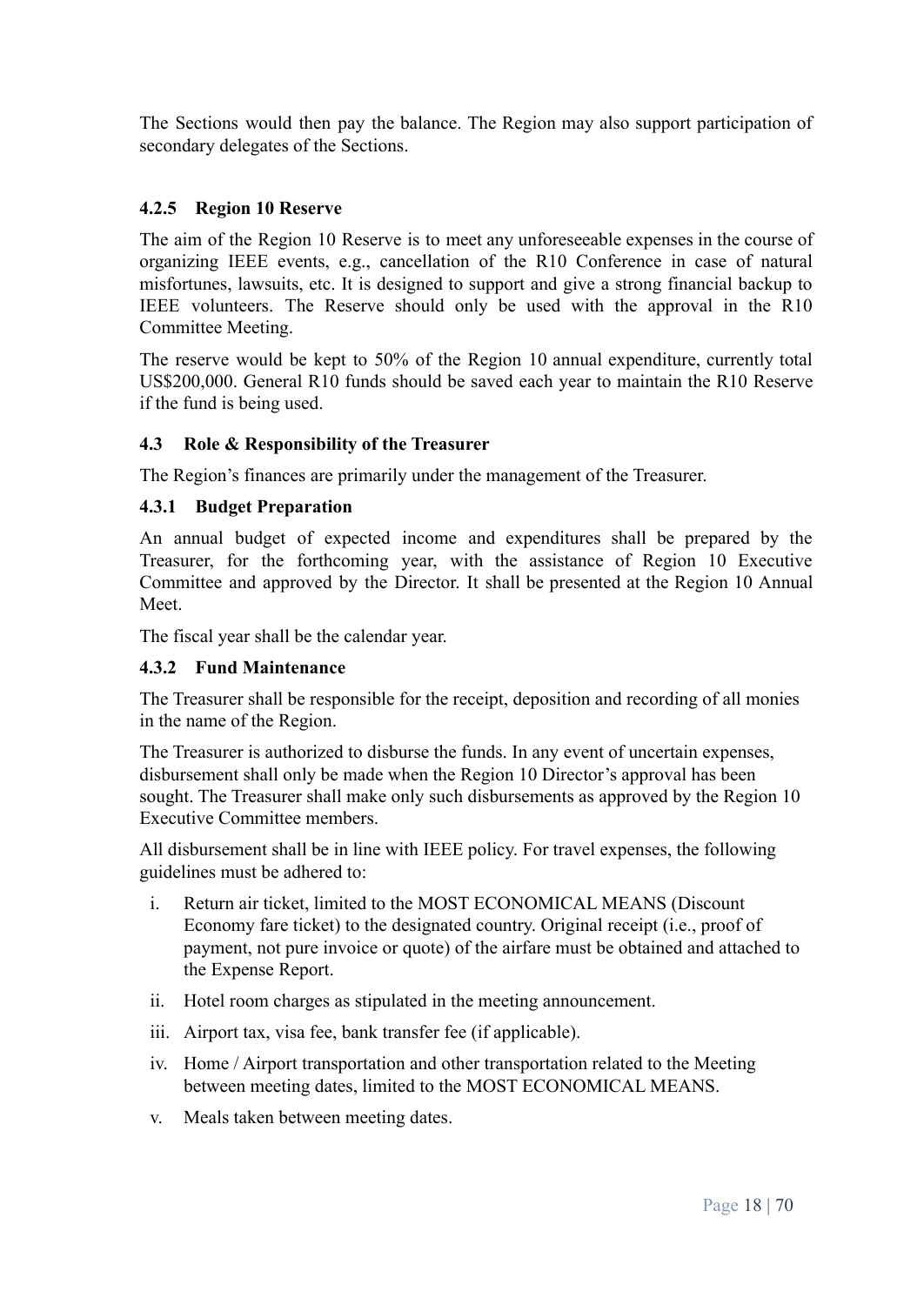- vi. Bank information (i.e., bank name, bank address/branch information, bank account#, bank swift code, name on the account), if the disbursement is the first time or bank account is recently changed.
- vii. Other miscellaneous reimbursement is only limited to the actual related expenses arising from the Meeting and subject to the approval by the Director.

Statements of accounts (Concentration Account and Assessment Account) will be available (via post/online report and email) to the Treasurer monthly. He shall reconcile all receipts and payments recorded in the Region 10 books with the monthly statements to make sure that the funds are well maintained.

## **4.3.3 Financial Records and Reports**

As mentioned, the Treasurer is responsible to keep proper records of all incoming and outgoing funds in the name of the Region. In Region 10, records are maintained in Excel Spreadsheet. With these records, the Balance Sheet will be prepared at the end of the year. The Balance Sheet will show the financial status of Region as well as to compare the Actual Income & Expenditure with the Budgeted figures.

It is the requirement by the IEEE Headquarter for Regions to submit an Annual Financial Report via NetSuite to report on the year's activity. Instruction manuals and the form templates are available in the website:

https://mga.ieee.org/resources-operations/geographic-unit/reporting-rebates/financial

# **4.3.4 Keeping of Records**

It shall be noted that all financial records should be kept for a minimum of 7 years.

# <span id="page-18-0"></span>**4.4 Handing Over Procedures**

Towards the end of the 2-year term, the Treasurer shall brief the incoming Treasurer about would-be expected roles and responsibilities of being the Region's Treasurer. He/she will hand over the financial report of the year to the new Treasurer and inform him/her of all outstanding issues so that follow-up actions can be done.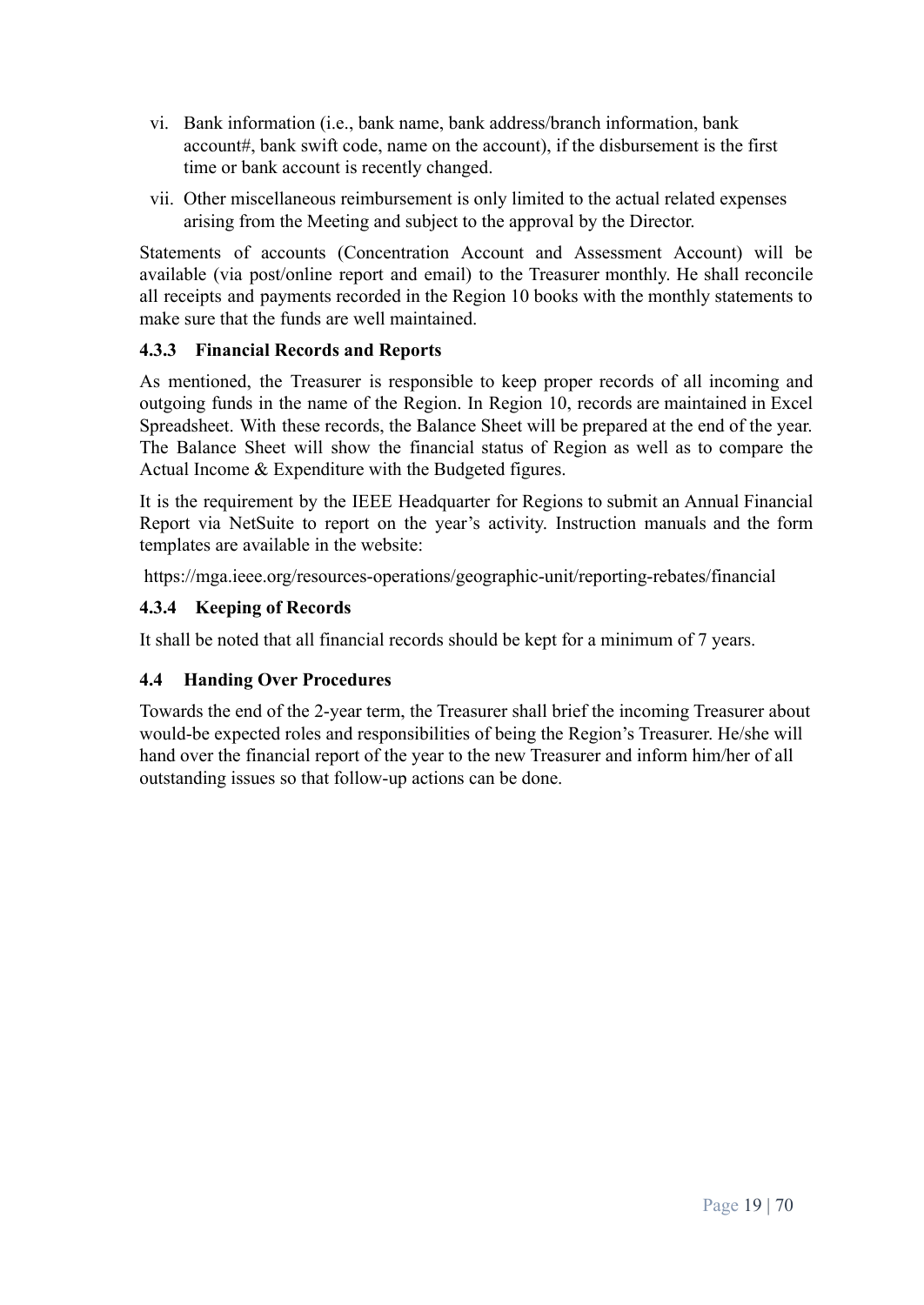# **SECTION 5: R10 Awards & Recognitions Committee**

## <span id="page-19-1"></span><span id="page-19-0"></span>**5.1 Introduction**

IEEE Region 10 established the Awards & Recognition Committee (R10 ARC) to recognize and reward outstanding contributions of individuals and groups towards accomplishing IEEE and R10 goals. Descriptions of all R10 awards coordinated by the R10 ARC are assembled in an R10 Awards & Recognition Terms of Reference document available on R10 website.

# <span id="page-19-2"></span>**5.2 R10 Awards & Recognition Committee Broad Objectives**

- 1. Recognition of outstanding performance by individual IEEE members and Organizational Units.
- 2. Encourage excellence in all facets of volunteering and professional achievements among IEEE members in R10.
- 3. Publicize outstanding performance by individual IEEE members and Organizational Units as examples for others to follow and to attract new members.

# <span id="page-19-3"></span>**5.3 R10 Awards & Recognition Committee (ARC) Composition**

The R10 Director appoints the R10 ARC Chair for a two year term. R10 ARC Chair is also a member of the R10 EXCOM.

The R10 ARC should consist of not less than two members appointed by the R10 ARC Chair and endorsed by the R10 Director.

# <span id="page-19-4"></span>**5.4 R10 Awards & Recognition Committee Functions**

The R10 ARC is responsible for conducting programs, which provides the means to recognize individuals or collective efforts of the members in promoting the interests of IEEE as reflected in the operation of R10 and its entities.

- 1. Develop and implement R10 Awards and Recognition programs and procedures sponsored specifically by R10.
- 2. Review existing R10 awards for their continuing fitness of purposes and recommend appropriate changes as deemed necessary to achieve ARC objectives.
- 3. Recommend new awards with appropriately written rationalizations for consideration and approval by the R10 Director.
- 4. Serve as an action body within R10, relating to various awards and recognition programs within the IEEE, and act as an information source about them.
- 5. Develop and keep up-to-date:
	- (a) Terms of Reference documents for the whole R10 Awards & Recognition program and their availability on the R10 website,
	- (b) Nominations assessment procedures and schedule for the implementation of the R10 Awards & Recognition programs, and
	- (c) Record of R10 awards winners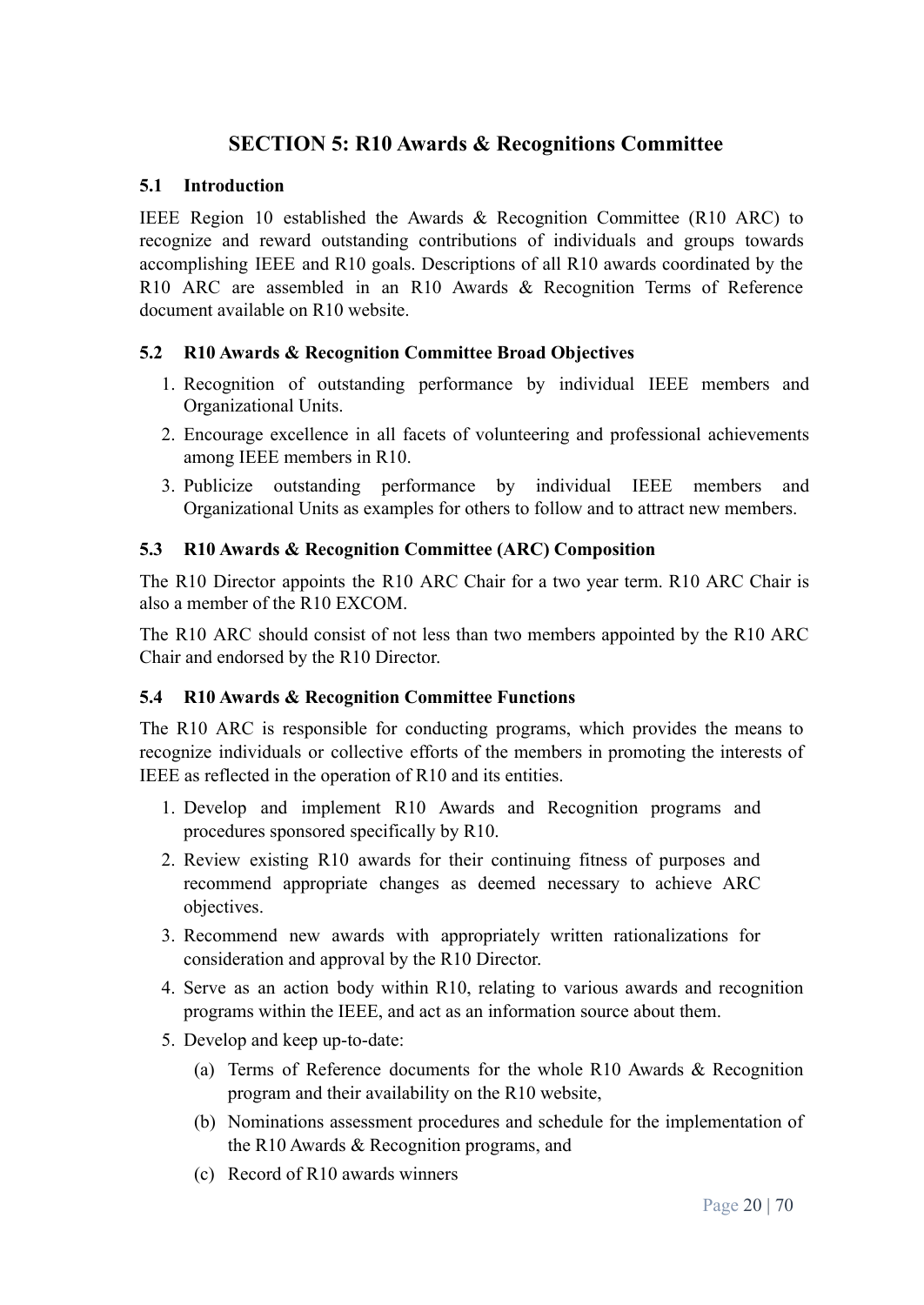- (d) Graphics and publicity material for announcement through all available media in support of the Call for Nominations for the R10 Awards & Recognitions program.
- 6. Assist R10 ARC Chair to actively encourage IEEE Sections in R10 to nominate deserving members for all appropriate awards and provide assistance as may be necessary for accurate, timely and professional nominations assessments and assist in affording appropriate media exposure to awardees.
- 7. Develop budgeting procedures for R10 awards and serve as a resource on various funding processes as may be available and permitted in support of the awards programs.

#### <span id="page-20-0"></span>**5.5 R10 Awards & Recognition Committee Chair's Functions**

- 1. Form the R10 ARC consisting of experienced as well as young volunteers.
- 2. Lead R10 ARC to deliver R10 Awards & Recognition Program outcomes in a timely manner.
- 3. Liaise with R10 ExCom Committee Chairs to ensure awards relevant to their areas are suitably achieving their purposes and properly managed.
- 4. Present R10 ARC program at R10 EXCOM and Annual meetings for approval of R10 Awards & Recognition Program with appropriate budget,
- 5. Ensure timely release of Call for Nominations (CFN) for R10 awards followed by appropriate publicity on all available media (eNotice, email, social media and R10 website).
- 6. Seek experienced volunteers to serve as judges and assure fair assessments of nominees for R10 awards.
- 7. Ensure fair and accurate assessment of all nominations for the R10 awards including those administered by other R10 committees in a timely manner.
- 8. Encourage all OUs (Councils, Sections, Student Branches, Affinity Groups and Technical Society Chapters) to nominate deserving candidates for R10 and all other IEEE awards.
- 9. Keep R10 Director, secretary and treasurer appropriately informed about the progress and any concerns related to R10 Awards & Recognition Program.
- 10. Provide timely progress reports about the R10 Awards program to the R10 Secretary for inclusion in the regional reports for the Board of Directors meeting.
- 11. Represent R10 on the MGA Awards & Recognition Committee.
- 12. Invite suggestions from EXCOM members to establish new R10 awards.

#### <span id="page-20-1"></span>**5.6 List of R10 Awards for 2021 (***updated annually***)**

1. **R10 Outstanding Large, Medium and Small Section Award** - to recognize the excellent work of the Section in the prior year. The assessment criteria for the award looks at multiple facets of Section's activities to determine the quantity with quality and the impact for the services to members and the community.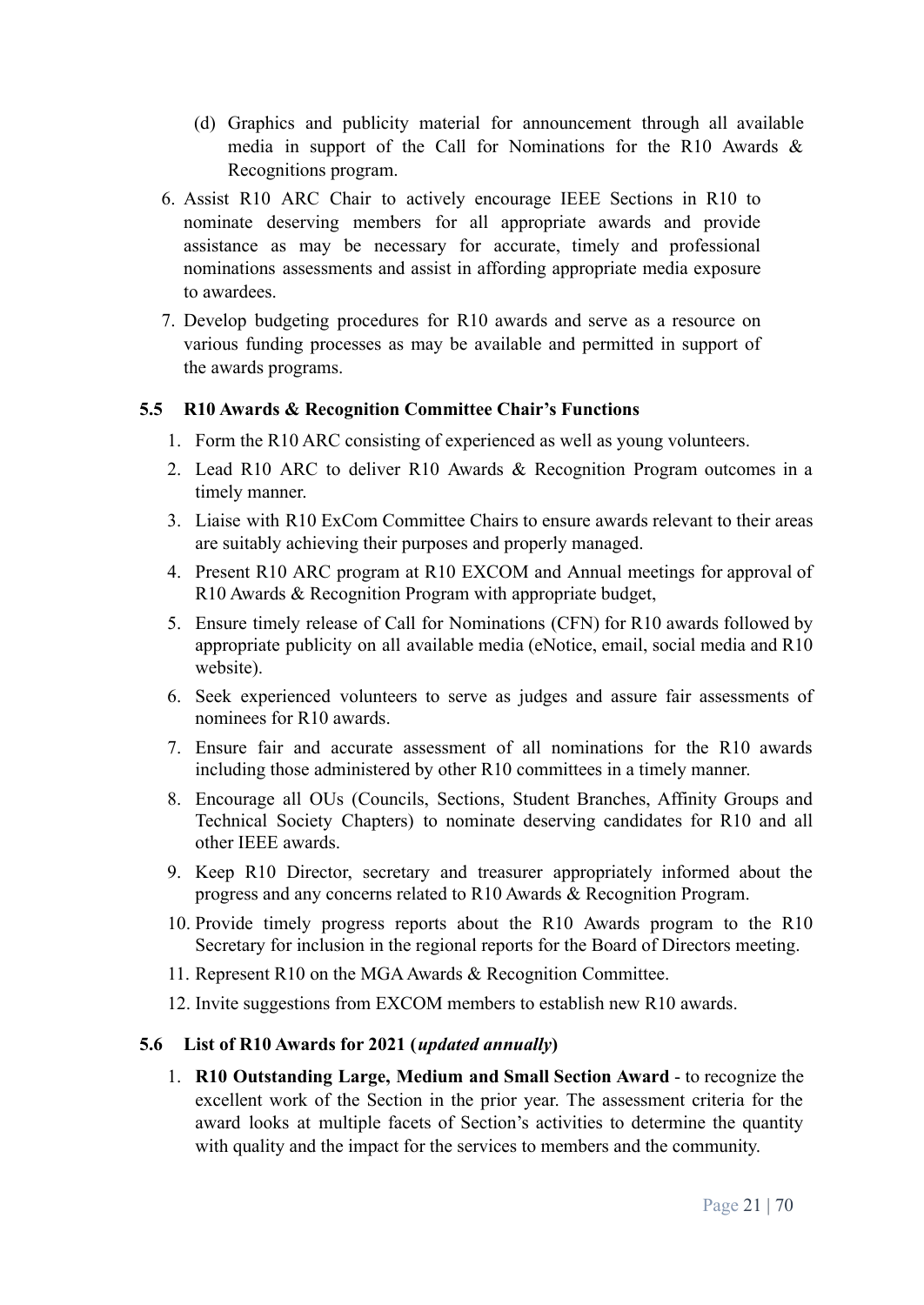Nomination Form: <http://www.ieeer10.org/awards-recognition-committee/>

2. **R10 Best Membership Growth Large, Medium, Small Section Award** - to recognize the excellent achievement on **Membership Growth** of the Section in the prior year

Nomination Form: <http://www.ieeer10.org/awards-recognition-committee/>

3. **R10 Best Membership Retention Large, Medium, Small Section Award** – to recognize the excellent achievement on Membership Retention of the Section in the prior year

Nomination Form: <http://www.ieeer10.org/awards-recognition-committee/>

- 4. **R10 Outstanding Volunteer Award** to recognize the excellent achievement and contributions of outstanding volunteer(s) to the Section and/or to the Region. Nomination Form: <http://www.ieeer10.org/awards-recognition-committee/>
- 5. **R10 Humanitarian Technology Activities Outstanding Volunteer Award** to inspire scientists and engineers to become socially responsible and be engaged in developing technological solutions to improve living conditions and livelihood of people thus making a difference in peoples' lives in a cost effective and sustainable manner.

Nomination Form: <http://www.ieeer10.org/awards-recognition-committee/>

6. **R10 Humanitarian Technology Activities Outstanding Section Award** – to recognize the Section who has done outstanding work in identifying social issues and made efforts to solve those issues through the use of technology or any other means.

Nomination Form: <http://www.ieeer10.org/awards-recognition-committee/>

- 7. **R10 WIE Outstanding Professional/ Student Volunteer Award** to recognize individuals who have exhibited exemplary and substantive leadership of an extraordinary nature in implementing activities which support the visions of IEEE WIE and R10 WIE, at the local, regional, national, and/or international level.
- 8. **R10 WIE Outstanding Section/ Student Branch Affinity Group Award** to recognize distinguished WIE Section Affinity Group and WIE Student Branch Affinity Group respectively in R10.
- 9. **R10 Young Professionals Outstanding Volunteer Award** to recognize the efforts and achievements of those individuals who have made substantial contributions to IEEE and Young Professionals Affinity Groups. The award is conferred upon two young professionals; one from academia and one from industry.
- 10. **R10 Young Professionals Outstanding Section Affinity Group Award** to recognize distinguished Young Professionals Affinity Groups. The award will be conferred for one best Affinity Group who have done quality activities at Section and/or Region level and had done significant collaborations with others OUs within the Section as well as outside the Section.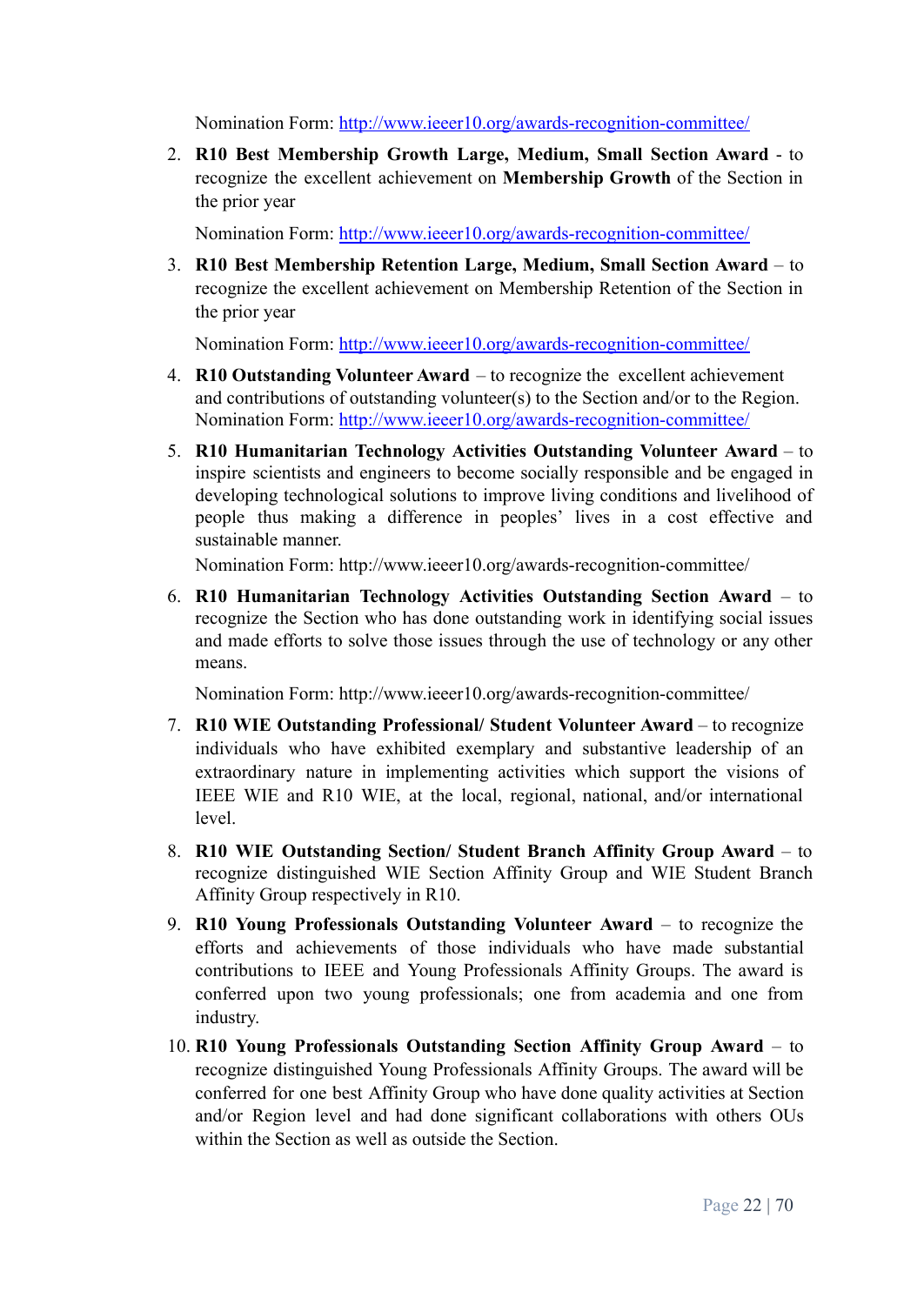- 11. **R10 SAC Outstanding Volunteer Award** to recognize a member who has been organizing activities and providing impetus to the growth of student involvement for IEEE activities and events. This award will help improve student member retention, recruiting new members and reporting from Student Branches & Sections.
- 12. **R10 SAC Outstanding Student Branch Award** to recognize a student branch that has maintained membership, provided student members with opportunities to volunteer, and helped in promotion of IEEE and its mission. IEEE R10 recognizes the role of Student Branch in representing and fulfilling the needs of the members and the missions of R10 and IEEE. This award will help improve the membership, membership satisfaction and retention.
- 13. **R10 Educational Activities Outstanding Group Award** to recognize Section/ Student Branch/Affinity Group who have exhibited exemplary and substantive leadership of an extraordinary nature in implementing activities in the scope of EA, as stated above, at the local, regional, national, and/or international level.
- 14. **R10 Educational Activities Outstanding Volunteer Award** to recognize individuals who have exhibited exemplary and substantive leadership of an extraordinary nature in implementing activities in the scope of EA, as stated above, at the local, regional, national, and/or international level.
- 15. **R10 Life Member Outstanding Volunteer Award** to recognize excellent work done by IEEE Life Members over a significant period or/and had a profound impact in various capacities as IEEE Volunteers at Subsection/ Section/ Council/ Region/ MGA level.

# <span id="page-22-0"></span>**5.7 R10 ARC Schedule** *(updated annually)*

- Call for Nominations: 20 March
- Nomination Deadline: 30 May
- Evaluation period: 1 June to 30 July
- Recipient Notified: Around mid-Aug early September

Nomination Form can be found on R10 Award webpage at:

<http://www.ieeer10.org/awards-recognition-committee/> and website related to various R10 committees.

# <span id="page-22-1"></span>**5.8 Point of Contacts for Further Information (updated annually)**

- **R10 Awards & Recognition Committee Chair**: Prof Wu Qun (*gwu@hit.edu.cn*)
- **IEEE Singapore Office**: Ewell Tan ([ewell.tan@ieee.org\)](mailto:ewell.tan@ieee.org)
- **R10 Students Awards:** Prof Jennifer Dela Cruz ([jennifer.c.delacruz@ieee.org\)](mailto:jennifer.c.delacruz@ieee.org) and Warunika Hippola ([waru.hippola@ieee.org](mailto:waru.hippola@ieee.org))
- **R10 Young Professional Awards:** Dr. Saaveethya Sivakumar ([r10yp@ieee.org\)](mailto:r10yp@ieee.org)
- **R10 Women-in-Engineering Awards**: Ms Emi Yano ([emi@ieee.org](mailto:emi@ieee.org))
- **R10 Humanitarian Activities Awards**: Prof Jing Dong ([jing.dong@ieee.org\)](mailto:jing.dong@ieee.org)
- **R10 Educational Activities Awards**: Prof Preeti Bajaj [\(preetibajaj@ieee.org\)](mailto:preetibajaj@ieee.org)
- **● R10 Life Members Activities Awards:** Mr Rajendra ([asthana@ieee.org](mailto:asthana@ieee.org))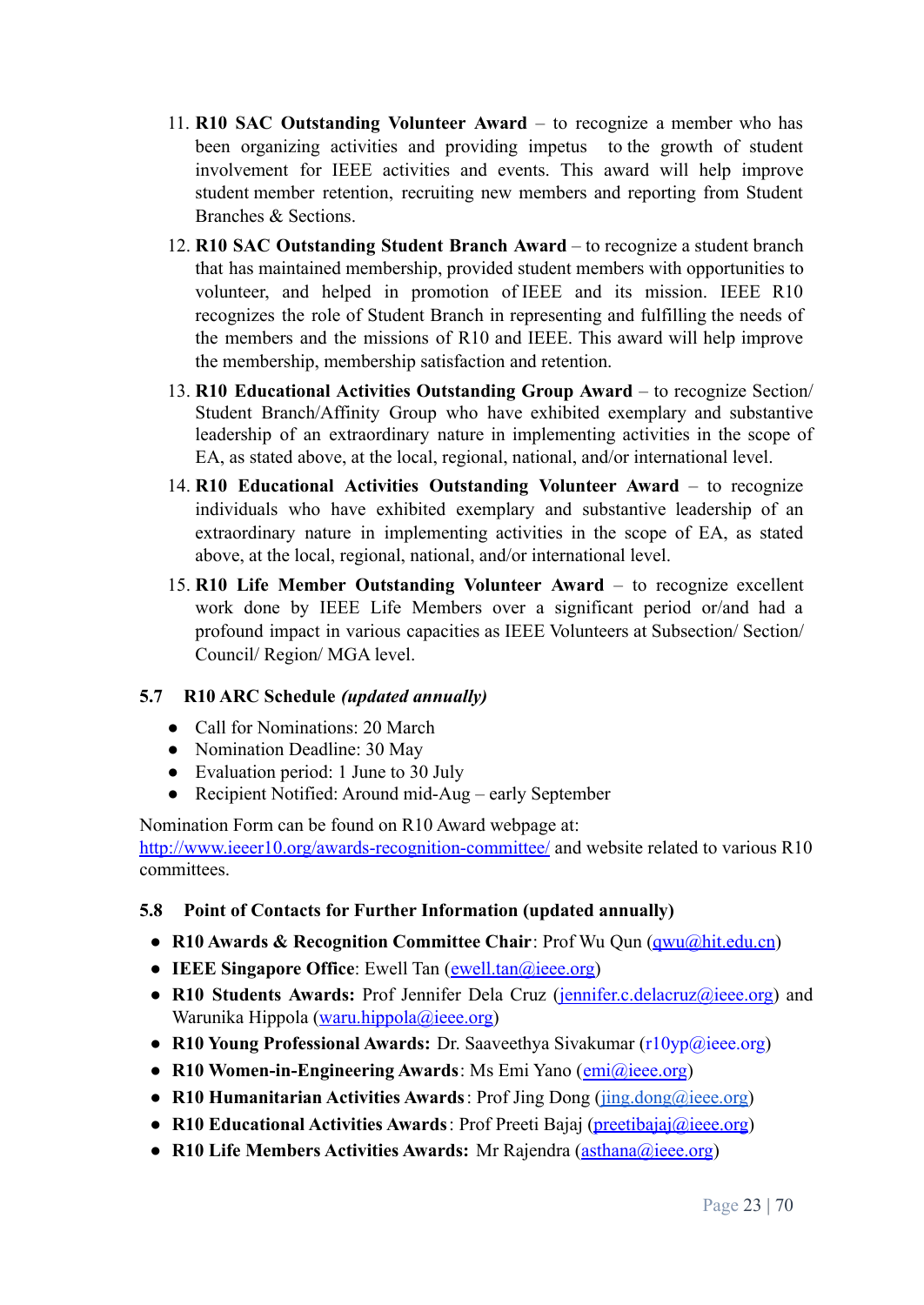# <span id="page-23-0"></span>**SECTION 6: R10 Conference and Technical Seminar Committee**

## <span id="page-23-1"></span>**6.1 Introduction**

IEEE Region 10 has established three major technical conferences as its flagship events. These conferences are TENCON, TENSYMP and R10-HTC. In addition to the technical conferences, R10 also organizes a major professional development event called Students, Young Professions, Women-in-Engineering and Life Members Congress (R10 SYWL Congress), which is held every second year. Managing these R10 flagship events and ensuring their success requires a very dedicated team with a good leader to guide the host OUs with attention to details on every aspect of the event.

All three R10 technical conferences and R10 SYWL Congress are financially sponsored by R10 but hosted by IEEE Sections in the region. The privilege of hosting of these R10 flagship events is allocated through an open bidding process. The assessment of bids takes into account several key factors, such as host Section's strengths in terms of experienced volunteers, financial viability, location, local facilities (airport, hotels, medical services, transport etc.), support from educational and research institutes and sponsorship from other professional bodies and local governmental departments. R10 CTS Committee in cooperation with R10 Conference Quality Management (CQM) Committee helps with coordination of the events. The profit of these events will be shared among R10 and the hosting Section(s).

Besides technical conferences, R10 CTS Committee also organizes a number of seminars and workshops, and facilitates IEEE Distinguished Lectures and Leadership programs across the region. As a guide, speakers of the Technical Colloquium, Technical Seminar and Leadership Program consist of a mixture of distinguished research scientists, engineers or professors within and outside the region. IEEE Region 10 may support the budget for speakers' travel expenses while the host OUs are required to bear all the other expenses. Registration fees can be charged to defray the cost and generate profit. A percentage of the profit, if any, is returned to Region 10.

R10 CTS shall hold online webinars under the R10Talk series in which eminent speakers from academia and industry are invited to deliver enlightening talks to members about the latest technology trends and career development opportunities. The R10Talk webinars are also live-streamed on social media and recorded for availability to members on R10 Youtube channel.

Assistance is also made available on request to OUs for hosting other IEEE Technical Societies Conferences in the region, which typically numbered more than 400 each year. For volunteers' training purposes R10 CTS and CQM coordinate R10 mini POCO (Panel of Conference Organizers), which conveys necessary skills to successfully organize good quality conferences.

# <span id="page-23-2"></span>**6.2 R10 CTS Committee Broad Objectives**

The broad objectives of the R10 CTS Committee are: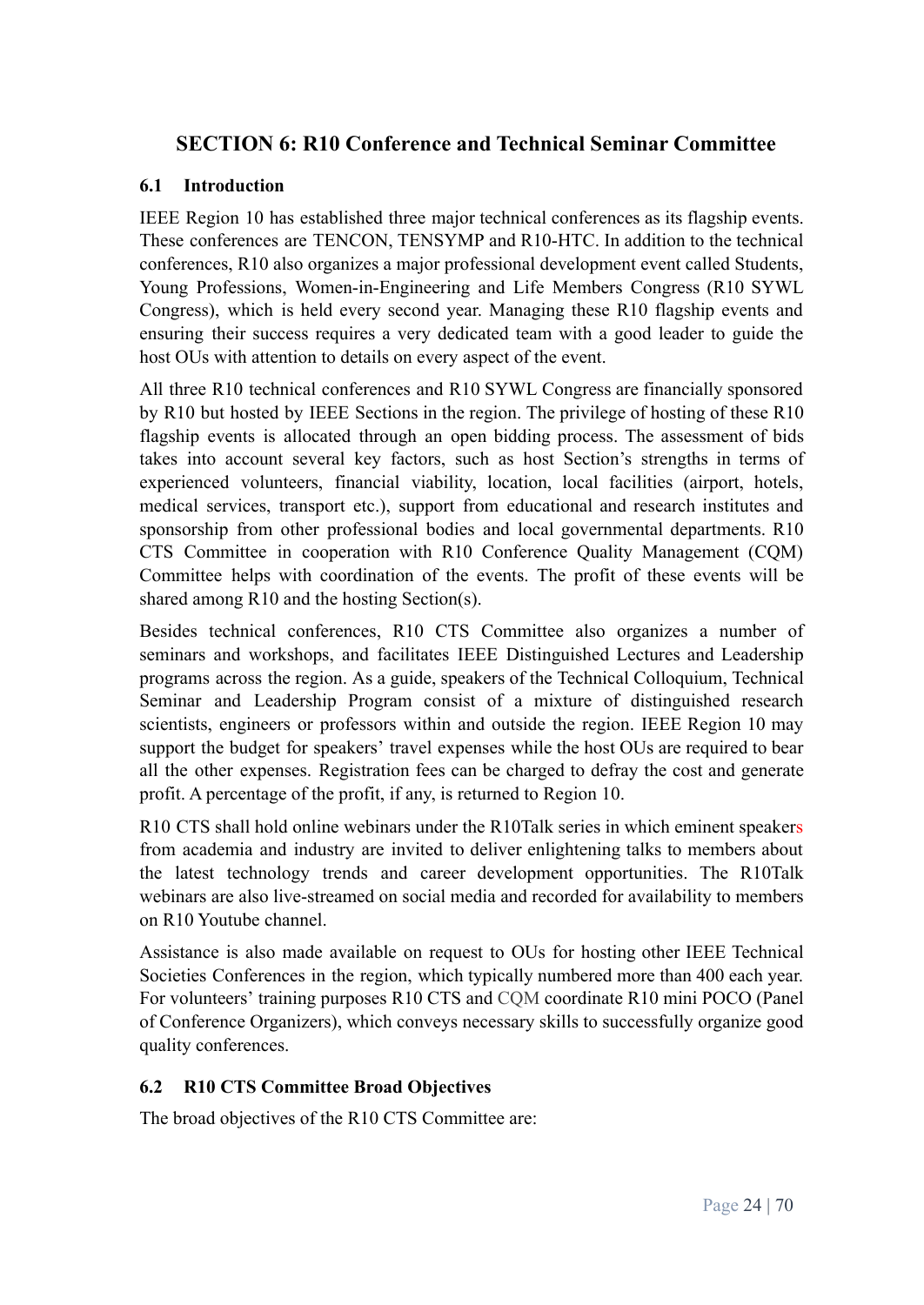- 1. Provide members with access to the latest development in Electro-technology, Computer and Information Engineering fields through supporting conferences, seminars, workshops and webinars in the Asia-Pacific region.
- 2. Allocate all three R10 major flagship conferences and R10 SYWL Congress by inviting proposals from potential host Sections and select the best proposals.
- 3. Manage all three R10 Major flagship conferences and ensure high standards of IEEE conferences are maintained.
- 4. Liaison with the IEEE Conference Meetings, Conferences and Events (MCE) and guide Conference Organising Committees (wherever required).

#### <span id="page-24-0"></span>**6.3 R10 CTS Committee Composition**

- The Region Director appoints the R10 CTS Committee Chair for a one-year term, and can be reappointed for the second term.
- The CTS Committee Chair then appoints several members from across R10 to form the R10 CTS Committee. The R10 CTS Committee Chair determines the number of members and their skills to serve on the committee. On R10 CTS Committee Chair's recommendation, R10 Director approves the committee membership for one year but may continue for full two-year term.

#### <span id="page-24-1"></span>**6.4 R10 CTS Committee Functions**

The R10 CTS Committee shall carryout following functions to achieve its objectives:

- 1. The R10 CTS Committee Chair shall organize technical seminars and workshops just before or after the R10 Executive Committee and R10 Annual meetings at the location of these meetings in association with the local section.
- 2. The R10 CTS Committee shall be responsible for soliciting proposals for hosting the R10 flagship conferences and shall:
	- (a) Assess conference bid/proposals and choose hosts and locations for TENCON, TENSYMP and R10-HTC two/three years in advance to ensure sufficient time for adequate organization, budget preparation according to the IEEE rules and an agreement between the Region 10 and an organizing Section signed.
	- (b) Scrutinize the soundness for a payment of the R10 seed money (up to US\$5,000), which is to be returned to the Region 10 Treasurer. The R10 CTS Committee shall ensure 30% surplus of TENCON, TENSYMP and R10-HTC to be disbursed to Region 10.
- 3. CTS shall also encourage and facilitate the organization of Region 10 Technical Colloquium, Technical Seminar and Leadership Program such as R10 mini POCO (Panel of Conference Organizers) in cooperation with one or more interested Councils, Sections and Chapters in the region. R10 mini POCO shall particularly provide training opportunities for Conference Chairs and members of the Conference Organizing Committees.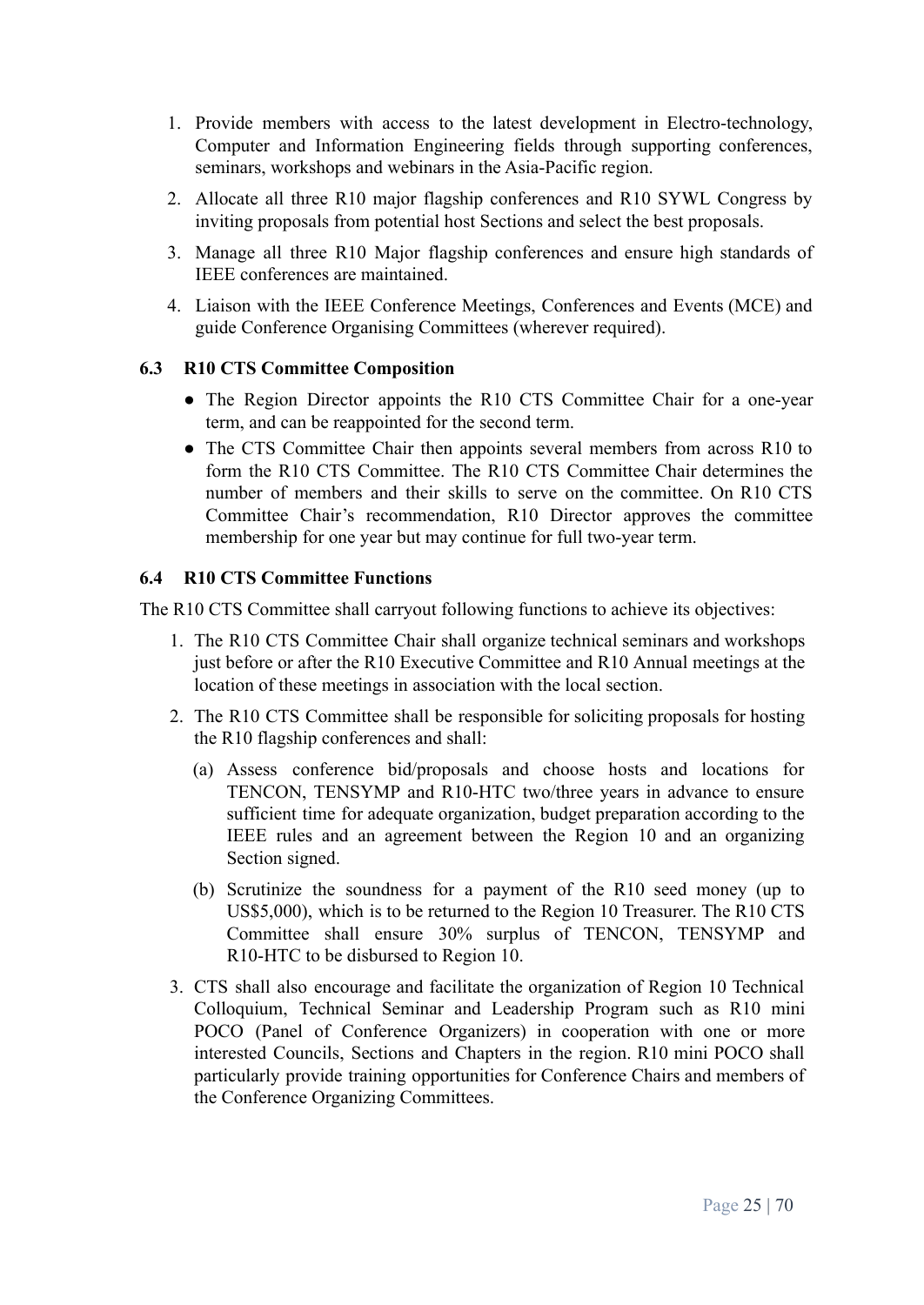#### <span id="page-25-0"></span>**6.5 R10 CTS Committee Chair's Functions**

The R10 CTS Committee Chair

- 1. Serves as a Region 10 Executive Committee Member reporting to both the Region 10 Annual Executive Committee Meeting and the Region 10 Annual Meeting, normally to be held once a year.
- 2. Prepares the Annual Report for the Region 10 Executive Committee and Region 10 Annual Meetings.
- 3. Set up a Regional Conference and Technical Seminar Committee to get views, inputs and advice on the running of conference activities and technical activities in  $R10$
- 4. Invites the Sections/Councils to express the interest in organizing the R10 flagship events and presents CTS committee recommendations to the R10 Director for final approval of these events.
- 5. Maintains close communication with Member and Geographic Activities (MGA) and Technical Activities Board (TAB), for issues related to Conferences, through the IEEE Conferences Committee and IEEE MCE.
- 6. Advises Sections, Chapters and IEEE R10 members interested in organizing international or local conferences on available IEEE information (e.g. Conference Organizer Toolkit), IEEE MCE services and publicity through all IEEE.
- 7. Acts as an interface between R10 Offices and the MGA/TA Meetings and MCE to support organization of conferences and technical activities in Region 10.
- 8. Oversees and monitors the organization of the R10 Annual Conference series, including TENCON, TENSYMP, R10-HTC, and assist R10 Vice Chair (Members Activities) for holding R10 SYWL Congress.
- 9. Oversees the organization of Annual Region 10 Technical Colloquium, Technical Seminar, Leadership Program (R10 mini POCO) and R10Talk webinar series.
- 10. Recommends to R10 Director to technically support a conference organized by Organizational Units or any other organization requesting for technical cosponsorship within the Asia-Pacific region upon which an MOU would be required.
- 11. Liaises with the R10 Conferences Quality Management Committee Chair to monitor the quality and operational issues of the conferences and technical events.
- 12. Provides guidance to R10Talk Webinars Organizing Committee, which consists of several collaborating R10 Committee Chairs and few other support volunteers.

#### <span id="page-25-1"></span>**6.6 Major Timelines of R10 CTS Committee**

April-August: TENSYMP organization support

April-December: R10 mini POCO planning and organization

September-November: TENCON organization support

October-December: R10HTC organization support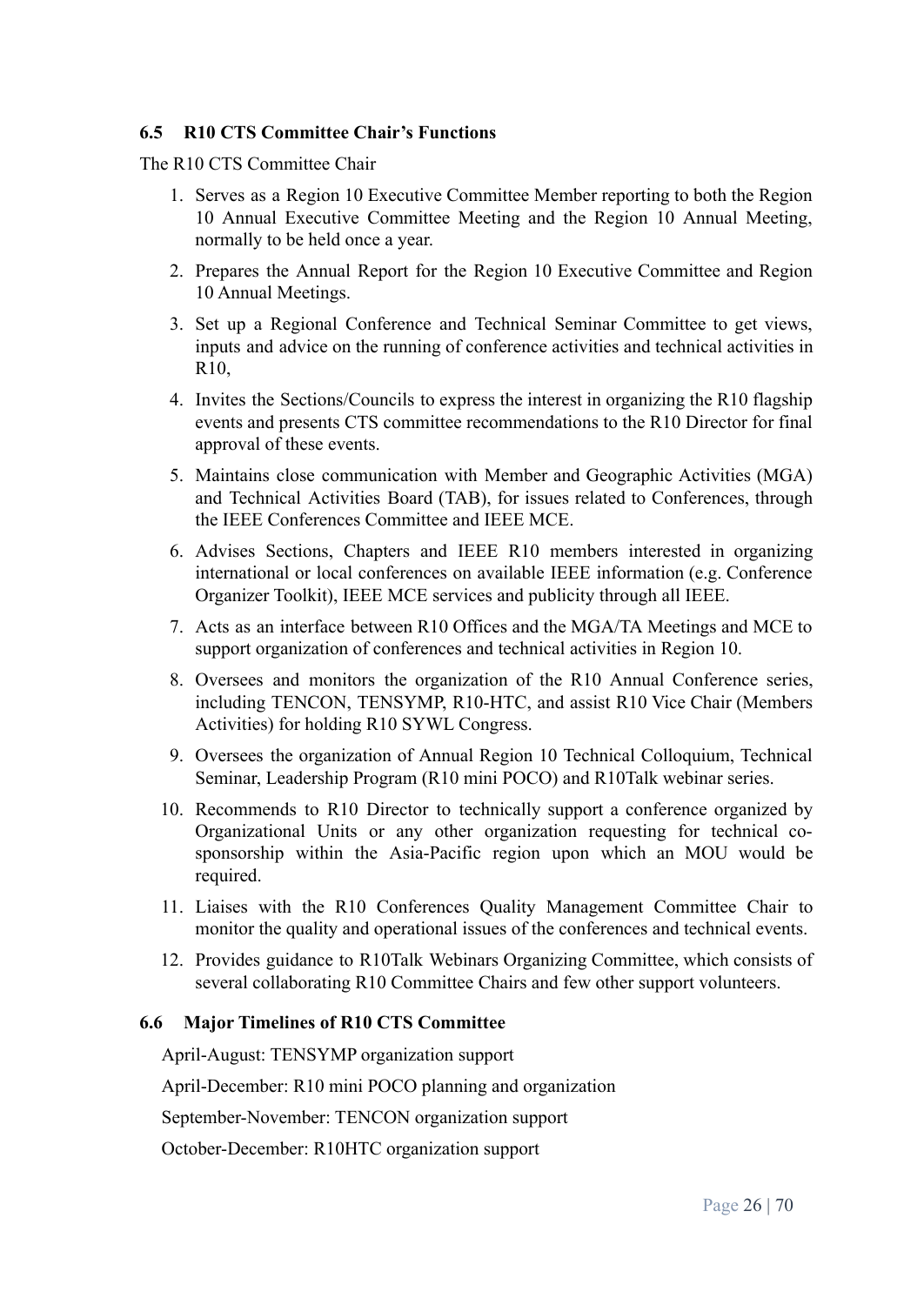October-December: Bidding and hosting Sections selection of R10 flagship conferences two years ahead.

# <span id="page-26-0"></span>**6.7 Main Point of Contacts for the R10 CTS Committee:**

Prof Takao Onoye, Chair R10 CTS Committee (onoye@ieee.org)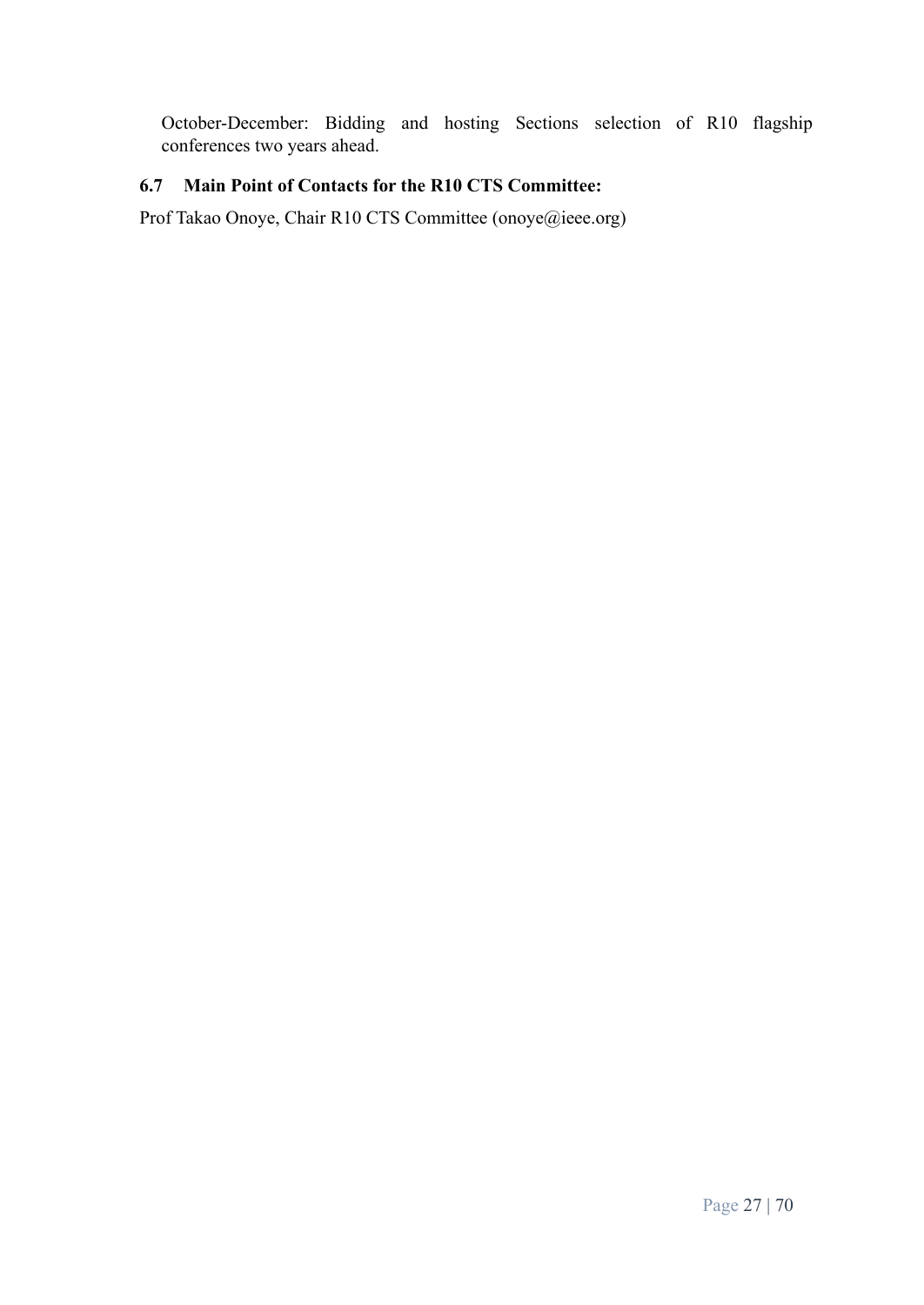# <span id="page-27-0"></span>**SECTION 7: R10 Conference Quality and Management Committee**

#### <span id="page-27-1"></span>**7.1 Introduction**

Each year several conferences, technical seminars and webinars are conducted in the region. Some of these activities are either directly sponsored and managed by R10 or allocated to an IEEE OU to host them. Additionally a large number of technical conferences are held each year in Region 10. It is extremely important that all these events must meet the highest standards of IEEE for the advancement of knowledge and technological developments. R10 has established two committees, namely the R10 Conference and Technical Seminar (CTS) Committee and the Conference Quality and Management (CQM) Committee to help and guide volunteers for good quality conferences. Though both committees work independently, they also supplement each other to meet R10 goals for good quality conferences in the region.

Three main areas identified for conference quality management are:

- 1. Quality Sponsorship
- 2. Quality Management
- 3. Quality Publications

## <span id="page-27-2"></span>**7.2 R10 Conference Quality and Management (CQM) Committee Broad Objectives**

The broad objectives of the R10 CQM Committee are to:

- 1. Develop strategies and guidelines to address issues related to conference quality and management in R10.
- 2. Liaise with IEEE Conferences Committee, IEEE Conference Quality Committee, Member and Geographic Activities (MGA) and Technical Activities Board (TAB) with respect to issues related to conference quality and management
- 3. Work with IEEE Meetings, Conferences and Events (MCE) to roll out conference education to the Sections' leaderships and conference organizers, and to provide training needs early in the organizing process to support better outcomes.
- 4. Open dialog with conference organizers and conference sponsors in R10 Organizational Units concerning conference quality matters.

#### <span id="page-27-3"></span>**7.3 R10 CQM Committee Composition**

The Region Director appoints the R10 CQM Committee Chair for a one-year term, and can be reappointed for the second term.

The R10 CQM Committee Chair determines the required number of members and their skills to serve on the committee. On R10 CQM Committee Chair's recommendation R10 Director approves the committee membership for one year but may continue for a full two-year term.

#### <span id="page-27-4"></span>**7.4 R10 CQM Committee Functions**

The R10 CQM Committee shall carryout following functions to achieve it objectives: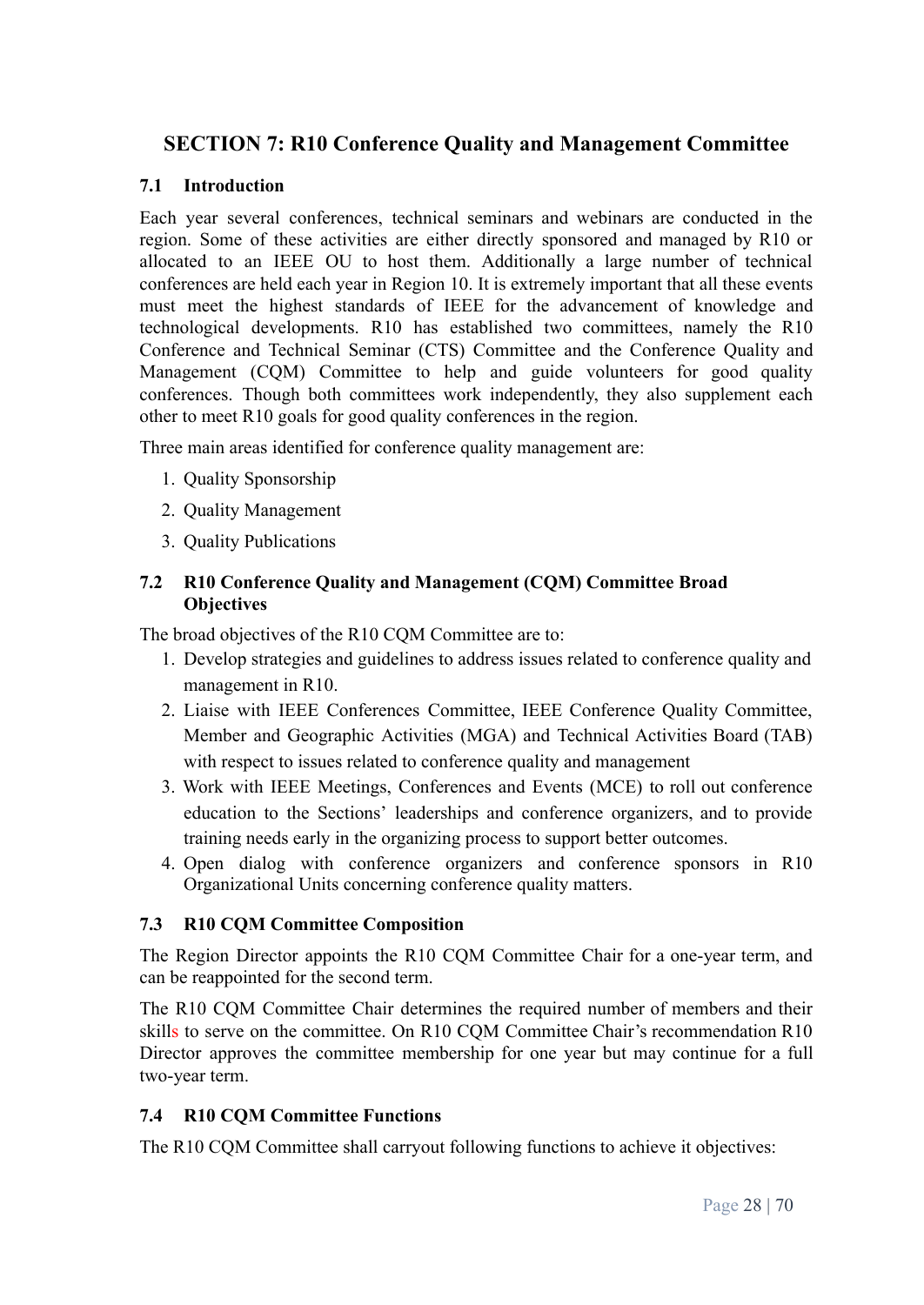- 1. The R10 CQM Committee shall audit and review a sample of R10 conferences:
	- (a) To ensure and provide good technical quality conferences and excellent conference experience for participants.
	- (b) Conduct educational workshops on conference quality and management for Section leadership and conference organizers, and at R10 flagship conferences.
- 2. The R10 CQM Committee shall be responsible for promoting and maintaining good quality and integrity in R10 conferences, and shall:
	- (a) Promote good practices to ensure quality conferences.
	- (b) Heighten awareness of plagiarism with severe ethical and legal consequences.

#### <span id="page-28-0"></span>**7.5 R10 CQM Committee Chair's Functions**

The R10 COM Committee Chair shall:

- 1. Serve as a Region 10 Executive Committee Member reporting to both the Region 10 Annual Executive Committee Meeting and the Region 10 Annual Meeting, normally to be held once a year.
- 2. Prepare the Annual Report for the Region 10 Executive Committee and Region 10 Annual Meetings.
- 3. Set up a Regional Conference Quality and Management Committee to get views, inputs and advice on the conference quality and management issues in R10.
- 4. Monitor the organization of the R10 Annual Conference series, including TENCON, TENSYMP and R10-HTC.
- 5. Maintain close communication with Member and Geographic Activities (MGA) and Technical Activities Board (TAB) for issues related to conference quality and management, through the IEEE Conferences Committee and IEEE MCE for good practices and compliance.
- 6. Work with TAB and MCE to deliver the Conference Education Workshops for Section leaderships, members and conference organizers.
- 7. Work with TAB Conference Application and Review Committee (CARC) to appraise and endorse better quality conferences in Region 10.
- 8. Liaise with the R10 Conferences and Technical Seminar Committee Chair to monitor the quality and operational issues of the conferences and technical events.
- 9. Advise R10 Director on operational issues for members organizing conferences in the region.

#### <span id="page-28-1"></span>**7.6 R10 CQM Timelines**

The R10 CQM committee should organise two Conference Leadership Programmes and three Conference Education Workshops yearly.

#### <span id="page-28-2"></span>**7.7 R10 CQM Committee Point of Contact:**

Dr Michael Ong, Chair R10 CQM Committee (ongmichael69@gmail.com)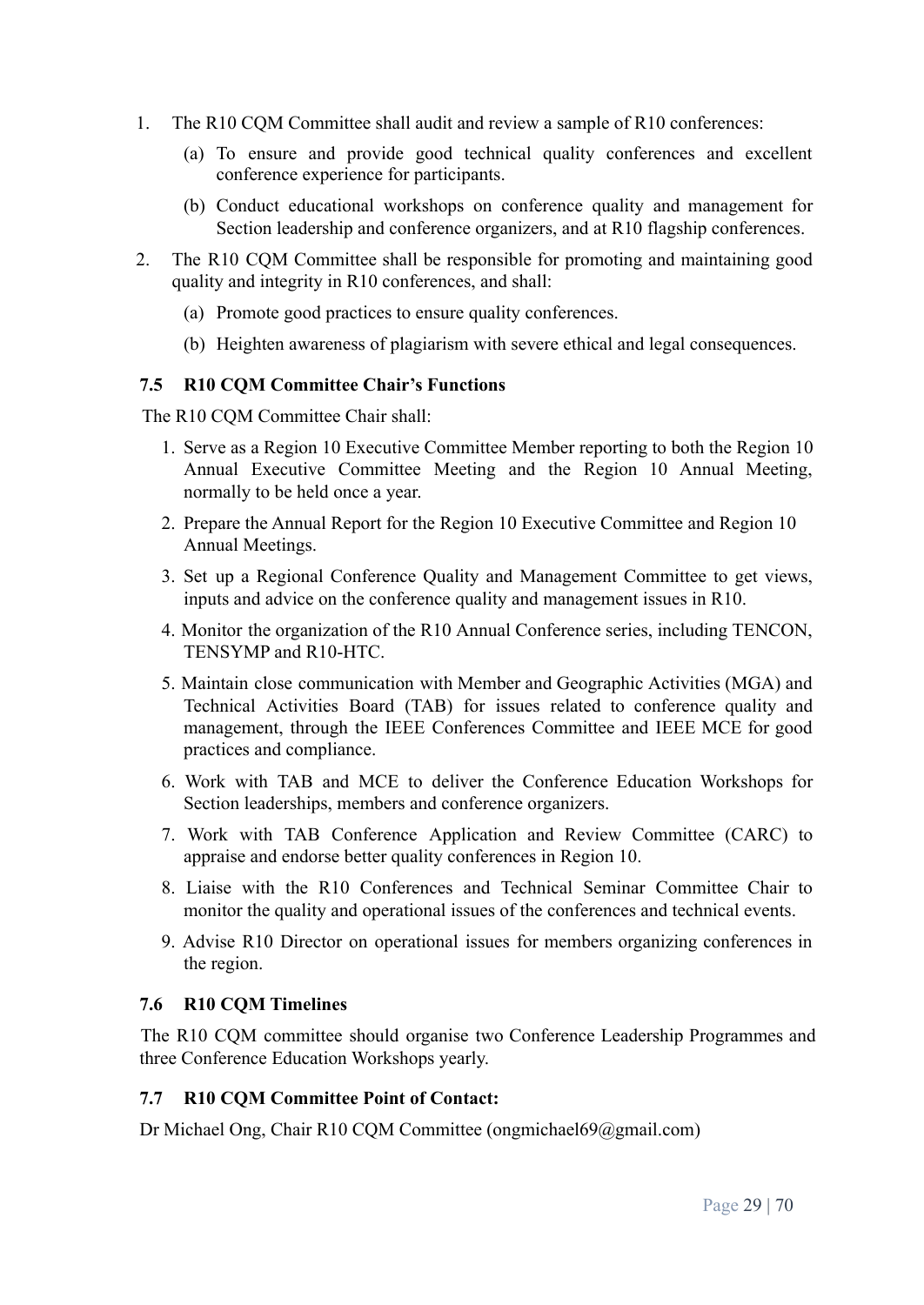# **SECTION 8: R10 Educational Activities Committee**

#### <span id="page-29-1"></span><span id="page-29-0"></span>**8.1 Introduction**

In the era of rapidly changing technology and employment conditions it is important for IEEE members to stay abreast with the latest trends of technological changes. This requires continuing education and training. R10 has therefore appointed an Educational Activities Committee (EAC) to meet members' lifelong learning and development needs. The R10 EAC is also tasked to promote the IEEE Education Activity Board's programs designed specifically for members' benefits.

R10 recognizes the importance of Science, Technology, Engineering and Mathematics (STEM) for further development and betterment of the human race and has therefore chartered R10 EAC to promote STEM education among the younger generation.

#### <span id="page-29-2"></span>**8.2 R10 Education Activities Committee Broad Objectives**

The broad objectives of the R10 Educational Activities Committee (EAC) are:

- 1. Fostering the implementation of Education Activity Board's (EAB) programs,
- 2. Conduct activities to promote lifelong learning of Engineers and technology professionals in Asia and Pacific Region,
- 3. Encourage IEEE Sections in the region to appoint EA Committee Chairs and conduct educational activities in their geographical boundaries, and
- 4. Inspire IEEE volunteers for excellence in conducting educational activities for the benefit of IEEE members and promotion of STEM education in the community.
- 5. Promote IEEE's initiative "Reaching locals" in the countries of Region 10.

#### <span id="page-29-3"></span>**8.3 R10 Education Activity Committee Composition**

The Region Director appoints the EAC Chair for a one-year term, and can be reappointed for the second term. The EAC Chair then appoints several members from across R10 to form the Regional Educational Activities Committee.

Regional EAC Chair is a Corresponding Member of the EAB Section Education Outreach Committee (SEOC).

#### <span id="page-29-4"></span>**8.4 R10 EA Committee Functions**

The IEEE R10 Educational Activities Committee (EAC) shall undertake projects for promoting STEM activities, members' exposure to various educational products of IEEE EAB, continuing education products and activities. The EAC shall also organise various workshops for capacity development and decide its priorities based on thrust areas undertaken for that year by the Regional Director. The EAC shall also focus on the IEEE project "Reaching Locals". The EAC will specifically carryout following functions:

- 1. Review SECTION 8 of the R10 Operations Manual and ensure it is in alignment with R10 and IEEE Education Activities Board objectives and policies.
- 2. Review current R10 EAC activities for their continuing fitness for purpose and make recommendations for amendments as necessary.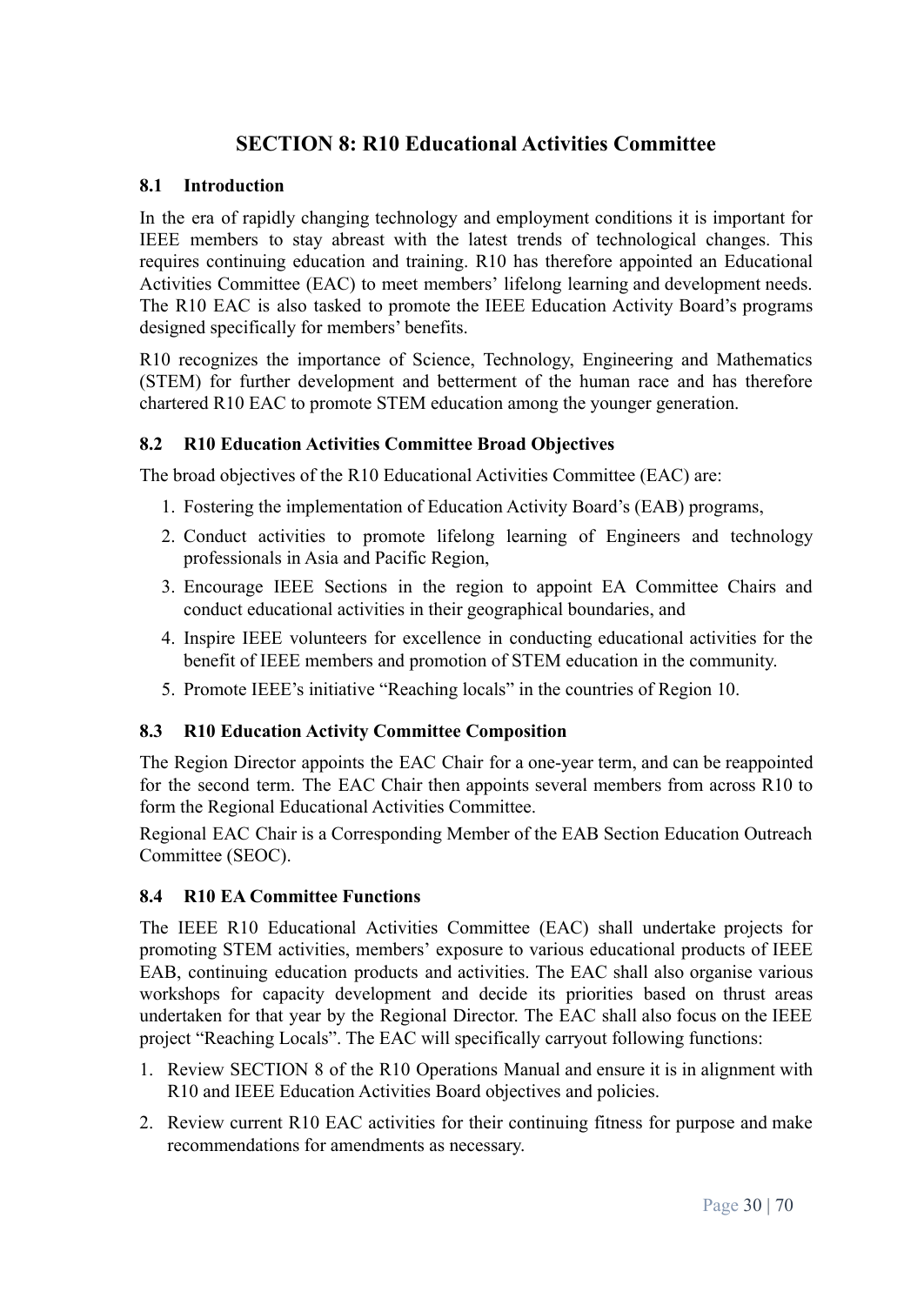- 3. Explore prospects for new EAC initiatives and prepare proposals with budget estimates for presentation at R10 EXCOM meeting and approval by the R10 Director.
- 4. Draw detailed plans and schedules for implementation of approved EAC activities for the year.
- 5. Preparing groups/ Information for Section EA Committee Chairs and organizing the orientation workshop on EA activities in alignment with EAB
- 6. Promoting "Reaching Local" project of IEEE
- 7. The EAC will develop and utilize an infrastructure for effective communications between the membership and the R10 Educational Activities Committee.
- 8. R10 EA committee shall undertake the tasks relevant to providing educational resources for educators, engineering professionals, parents, students, IEEE volunteers and members, and the public. IEEE Educational Activity Board (EAB) offers a variety of programs to meet the ever-changing landscape of engineering, computing, and technology education as well as the changing needs of engineering students and professionals. R10 EAC shall work in alignment with EAB to conduct its activities.
- 9. The EAC will address such other tasks as may be assigned by the Region Delegate/Director.

Generally the EAC will conduct its business by e-mail and online meetings. If an opportunity arises EAC committee members will meet in person to discuss its functions and programs with the approval of the Region Director.

#### <span id="page-30-0"></span>**8.5 R10 EA Committee Chair's Functions**

- 1. The EAC Chair will lead the committee to function in an efficient manner by providing necessary data and information for committee members to understand the tasks at hand and deliver successful outcomes. The Chair will also keep EAC informed about changes in R10 priorities and directions as communicated by the R10 Director and/or relevant R10 Vice Chair.
- 2. The EAC Chair may appoint subcommittees for carrying out specific duties/tasks such as keeping EAC website up-to-date and releasing announcements on social media appropriately etc.
- 3. The EAC Chair will implement support schemes for IEEE Sections and affinity groups that organize education related activities in the region.
- 4. The EAC Chair shall encourage IEEE Sections without EAC Committee Chairs to appoint volunteers to champion the cause. By having EA Committee Chair / Chair at Council/ Section/ Subsection level
- 5. The EAC Chair shall make every effort to identify deserving Region 10 members for EAB Educational Activity awards and will also encourage Section leaders to nominate deserving candidates for R10 awards related to educational activities.
- 6. The EAC Chair shall submit pertinent and timely committee information to the Region 10 Newsletter Editor.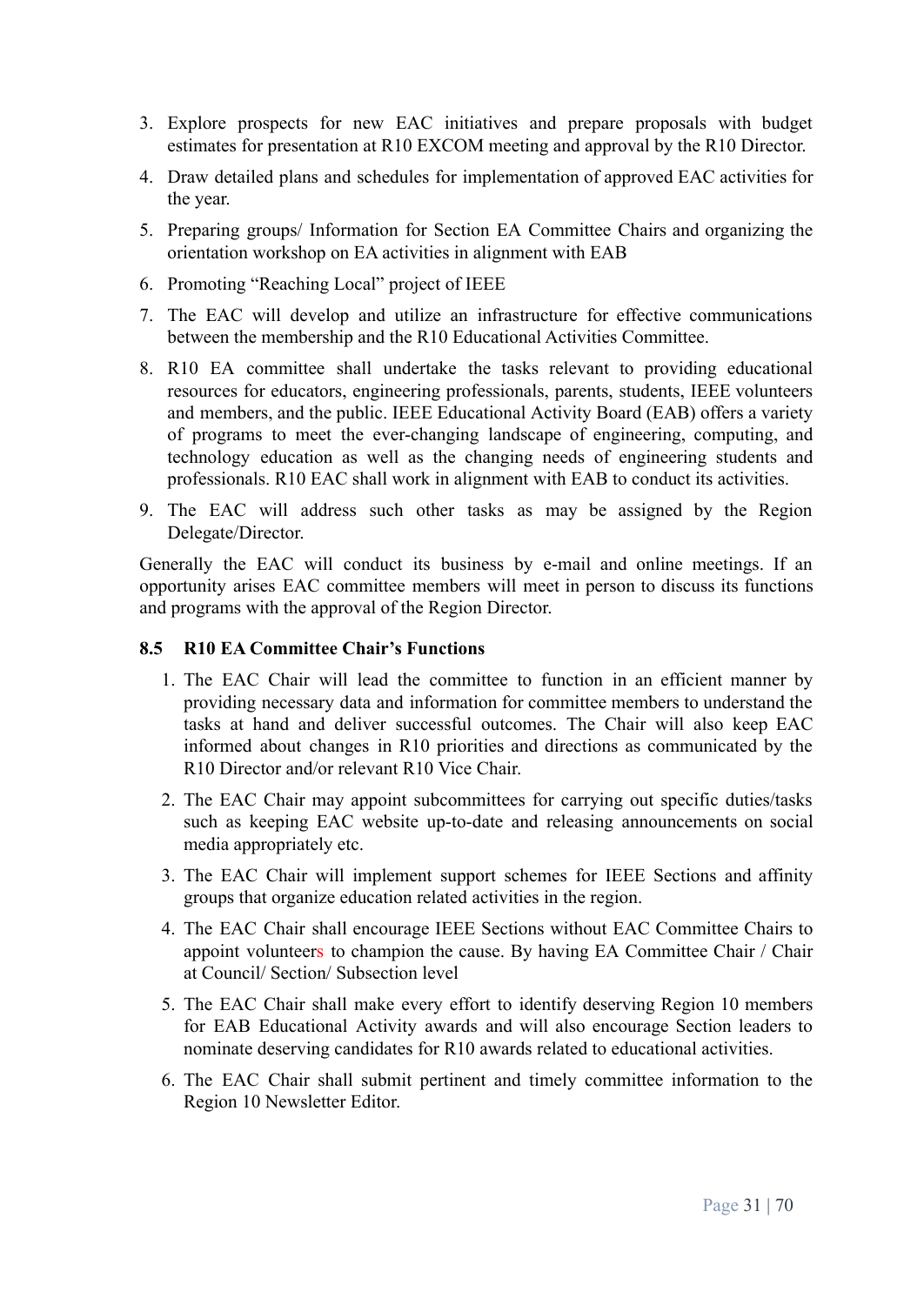7. R10 EAC Chair will liaise with other R10 Committee Chairs for potential collaboration with other R10 Committees to achieve broader goals for the benefit of IEEE members and promotion of STEM education in the region.

# <span id="page-31-0"></span>**8.6 List of R10 EAC Key Projects (updated annually)**

The IEEE Region 10 Educational Activities Committee (EAC) provides guidance and assistance to Region entities in organizing, pre-University education programs, workshops related to Try-Engineering and STEM and other EAC related activities listed below, and publicizing educational opportunities available from the OUs.

- 1. New Innovative Challenge
- 2. Social Media Challenge
- 3. Educational Webinars/Workshops
- 4. EA Forums/Training
- 5. Reaching Local Project

# <span id="page-31-1"></span>**8.7 R10 EAC Timelines**

- Announcement of the Subcommittee and Training: December/January
- Announcement to update the EA Committee Chairs: January March
- Announcement of the Projects: February
- Workshops for EA Committee Chairs of the Section for explaining projects March
- Execution of project for phase 1: March June
- Announcement of Phase 2 proposals: June July
- Execution of phase 2: August  $-15<sup>th</sup>$  October
- Reports submission and fund release: till  $15<sup>th</sup>$  November
- Reaching Locals shall be open round the year

# <span id="page-31-2"></span>**8.8 R10 EAC Point of Contact:**

Prof Preeti Bajaj, Chair R10 EA Committee ([preetib123@yahoo.com](mailto:preetib123@yahoo.com))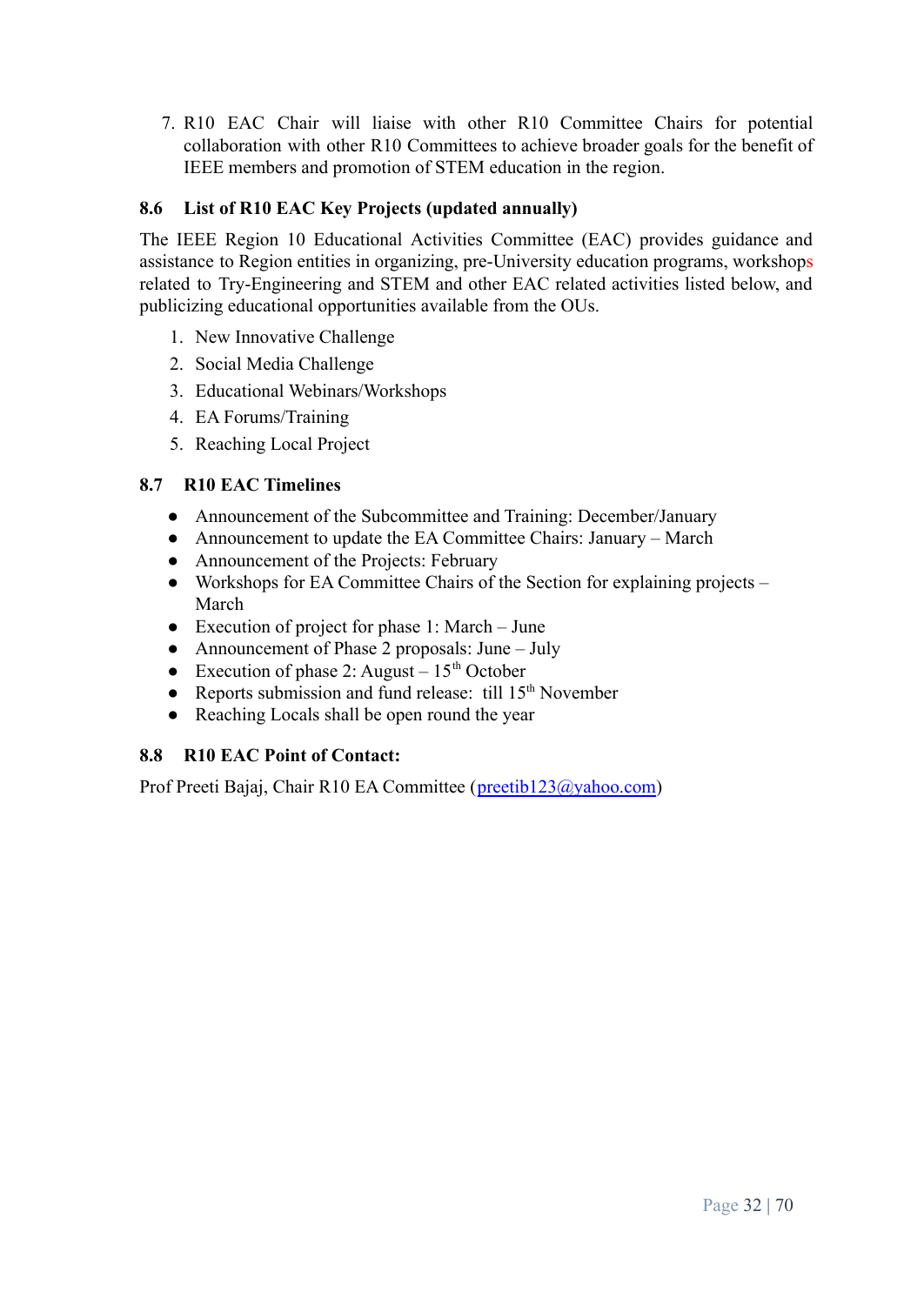# **SECTION 9: R10 Professional Activities Committee**

#### <span id="page-32-1"></span><span id="page-32-0"></span>**9.1 Introduction**

IEEE Region 10 accords great importance to creating opportunities for the professional development of members to keep their technical skills refreshed with fast paced technological developments and changing employment settings. For this purpose R10 has constituted a regional Professional Activities Committee (PAC) to develop and sponsor professional and personal development programs and encourage IEEE Sections in the region to conduct activities beneficial to all grades of members in their professional careers.

#### <span id="page-32-2"></span>**9.2 R10 Professional Activities Committee Broad Objectives**

The broad objectives for the R10 PAC are:

- 1. Maintain and enhance members' lifelong employability and career prospects
- 2. Create opportunities for practicing engineers and scientists to learn about state of the art cutting edge technologies and latest technical innovation trends
- 3. Motivate IEEE Sections in the region to conduct professional activities helpful to members' career and life-long employment abilities.
- 4. Collaborate with other R10 Committees to enhance the impact of R10 sponsored activities.

#### <span id="page-32-3"></span>**9.3 R10 Professional Activities Committee Composition**

- The R10 Director appoints the PAC Chair for a one-year term, and can be reappointed for the second term.
- The PAC Chair then appoints members from across R10 to form the Regional Professional Activities Committee. PAC Chair decides the number of members required for the committee depending upon the number and scope of the activities undertaken by R10 PAC.

#### <span id="page-32-4"></span>**9.4 R10 Professional Activities Committee Functions**

The R10 Professional Activities Committee shall carryout following functions to achieve it objectives:

- 1. Review the SECTION 9 of the R10 Operations Manual related to its activities and ensure it is in alignment with R10 objectives and policies.
- 2. Review current R10 PAC activities for their continuing fitness for purpose and make recommendations for amendments as necessary.
- 3. Draw plans with estimated budgets and schedules to promote the value of holding regular professional activities events by IEEE R10 Sections for its various membership classes, especially senior and young professionals.
- 4. Support R10 version of SmartTech/HardTech & IEEE Future Direction workshop
	- a. IEEE Future Directions and SmartTech/HardTech seminars/workshops provide a unique learning experience with topics on the cutting edge technical innovation today. These events focus on providing an opportunity for participants to learn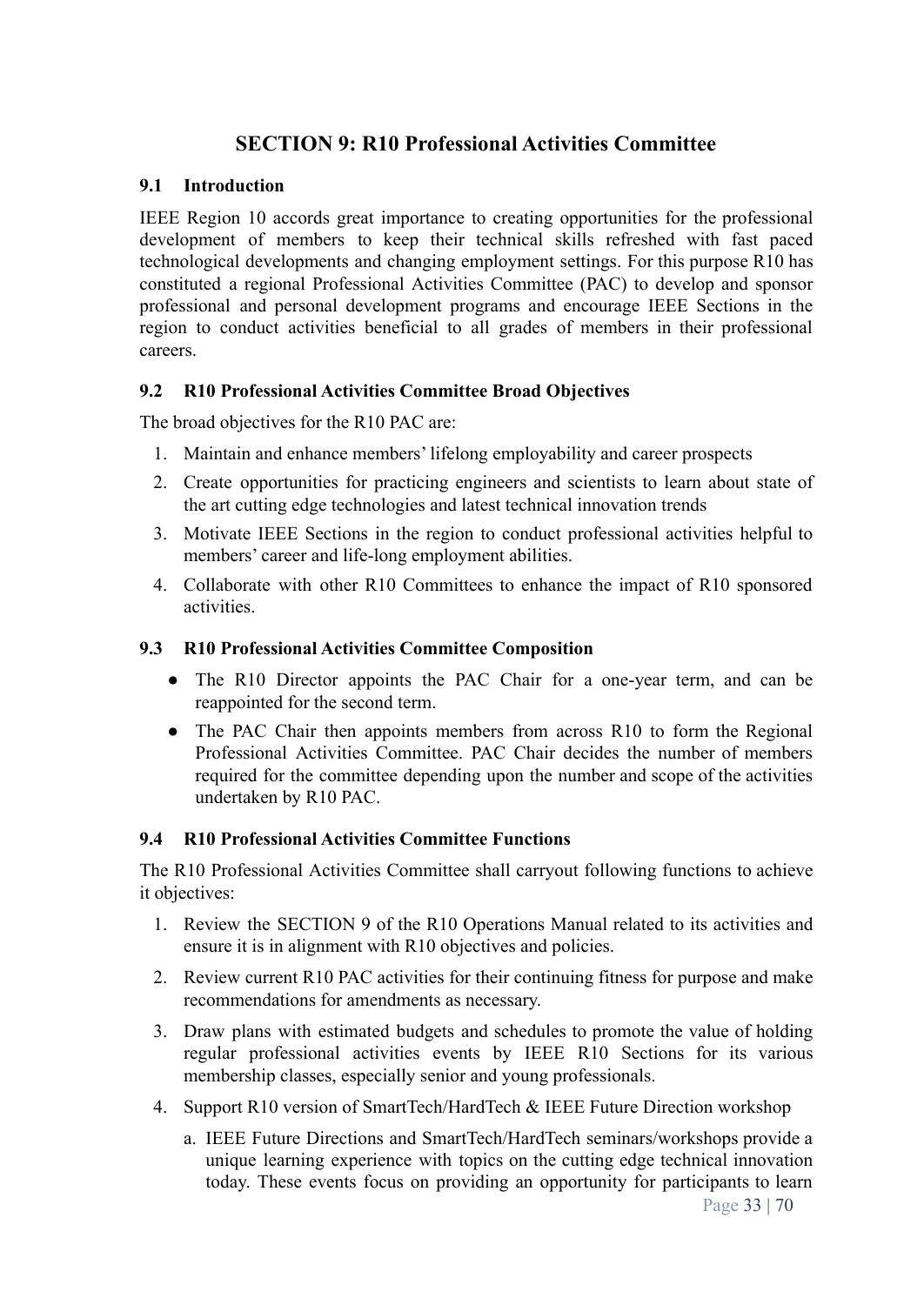first-hand from experts in emerging technologies. Each workshop is a springboard to a deeper understanding of technology and its myriad applications and potential for innovation

- b. Promote the use of IEEE Future Directions and SmartTech/HardTech areas to encourage and enhance the IEEE technical workshop series in R10 sections.
- 5. Assist R10 PAC Chair in the implementation of approved R10 PAC programs for the year.
- 6. Maintain a R10 Professional Activities webpage and social media presence for showcasing benefits IEEE at professional events to its members.

#### <span id="page-33-0"></span>**9.5 R10 Professional Activities Committee Chair's Functions**

The main functions of R10 PAC Chair are:

- 1. R10 PAC Chair shall lead the PA Committee to function in an efficient manner by providing necessary data and information for committee members to understand the tasks at hand and deliver successful outcomes. The Chair will also keep PAC informed about changes in R10 priorities and directions as communicated by the R10 Director and/or relevant R10 Vice Chair.
- 2. The PAC Chair may appoint subcommittees for carrying out specific duties/tasks such as keeping PAC website up-to-date and appropriately releasing announcements on social media etc.
- 3. The PAC Chair will implement support schemes for IEEE Sections and Affinity Groups to organize professional activities in the region.
- 4. The PAC Chair shall encourage IEEE Sections/ Subsections to appoint a PA Coordinator.
- 5. The PAC Chair shall submit articles/reports about R10 sponsored professional activities for publication in the Region 10 Newsletter.
- 6. The PAC Chair shall make every effort to identify deserving Region 10 volunteers for IEEE MGA awards and will also encourage Section leaders to nominate deserving candidates for R10 awards related to professional activities.
- 7. R10 PAC Chair will liaise with other R10 Committee Chairs for potential collaboration with other R10 Committees to achieve broader goals for the benefit of IEEE members and promotion of professional and personal development activities.
- 8. Encourage R10 Sections to have an active professional activities webpage and social media presence for showcasing IEEE professional events benefit to its members.
- 9. Provide timely progress reports about professional activities to the R10 Secretary for inclusion in the regional report for the Board of Directors meeting.

#### <span id="page-33-1"></span>**9.6 PAC Coordinated Projects for 2021 – 2022 (updated as required)**

#### **Project 1:** R10 PAC Challenge

**a.** Invite proposals for initiatives targeted like lifelong learning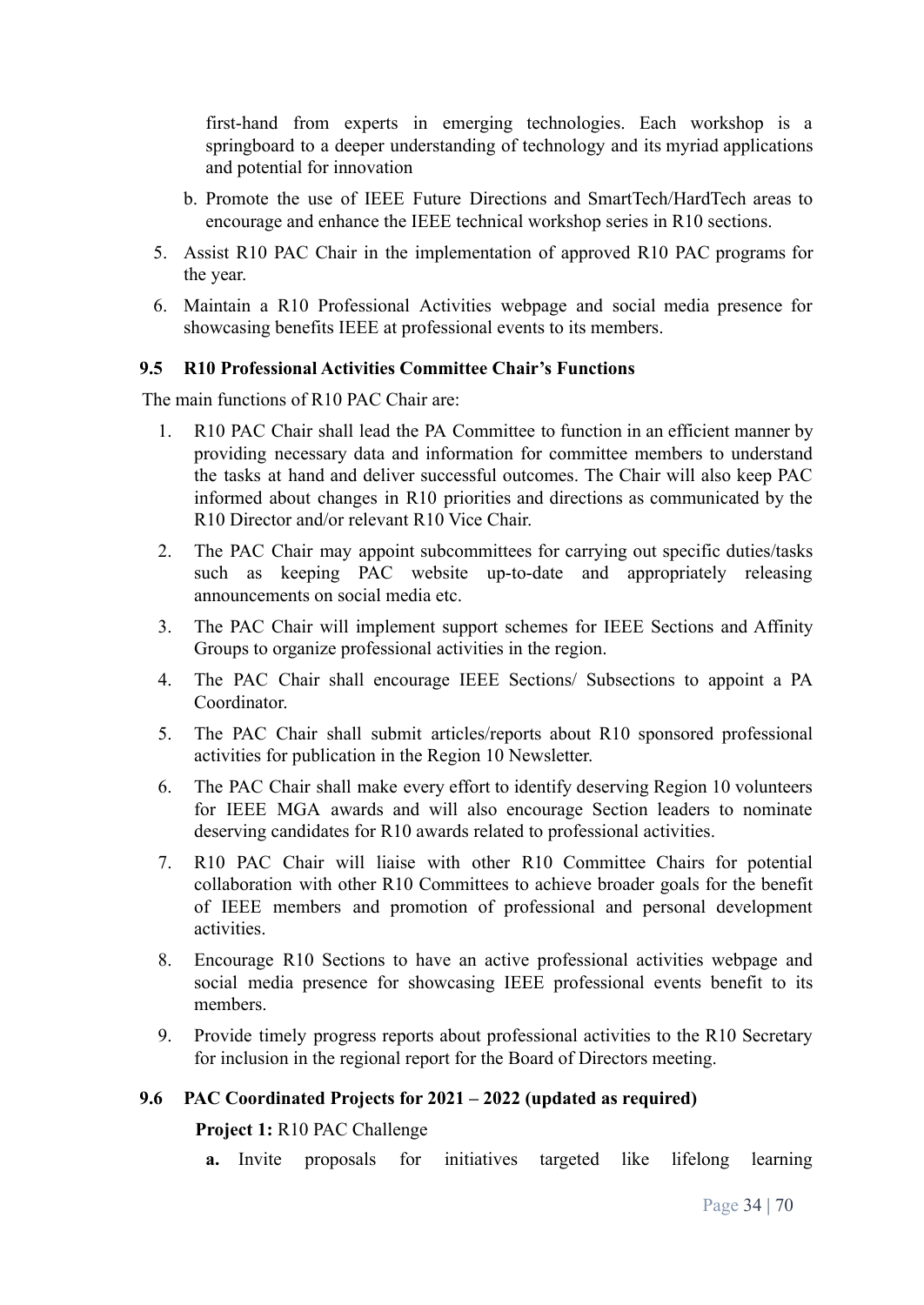(Non-Technical),

- **b.** R10 Start-ups competition among students, YP, WIE, and Professional members, and
- **c.** Support R10Talk Series with eminent speakers for professional and personal development talks.
- **Project 2:** Encourage R10 sections for a PA Committee Chair and help developing an annual activity calendar
- **Project 3:** SmarTech/HardTech or IEEE Future Direction stand-alone workshop for enhancing R10 members career
- **Project 4:** Organisation of at least 1 PA event along with other committees during the annual R10 Flagship conferences

## <span id="page-34-0"></span>**9.7 Timeline**

- **●** Project 1: Announcement (Jan Mar), Decision (Mar Jun) and reporting by December
- **●** Project 2: Section Outreach (throughout the year), Report by December
- **●** Project 3: Identify events in Jan Jun, Report by December
- **●** Project 4: PAC events during TENCON, TENSYMP, SYWL & HTC

#### <span id="page-34-1"></span>**9.8 R10 PAC Point of Contact:**

Parkash Lohana, Chair R10 PAA Committee ([lohanap@gmail.com\)](mailto:lohanap@gmail.com)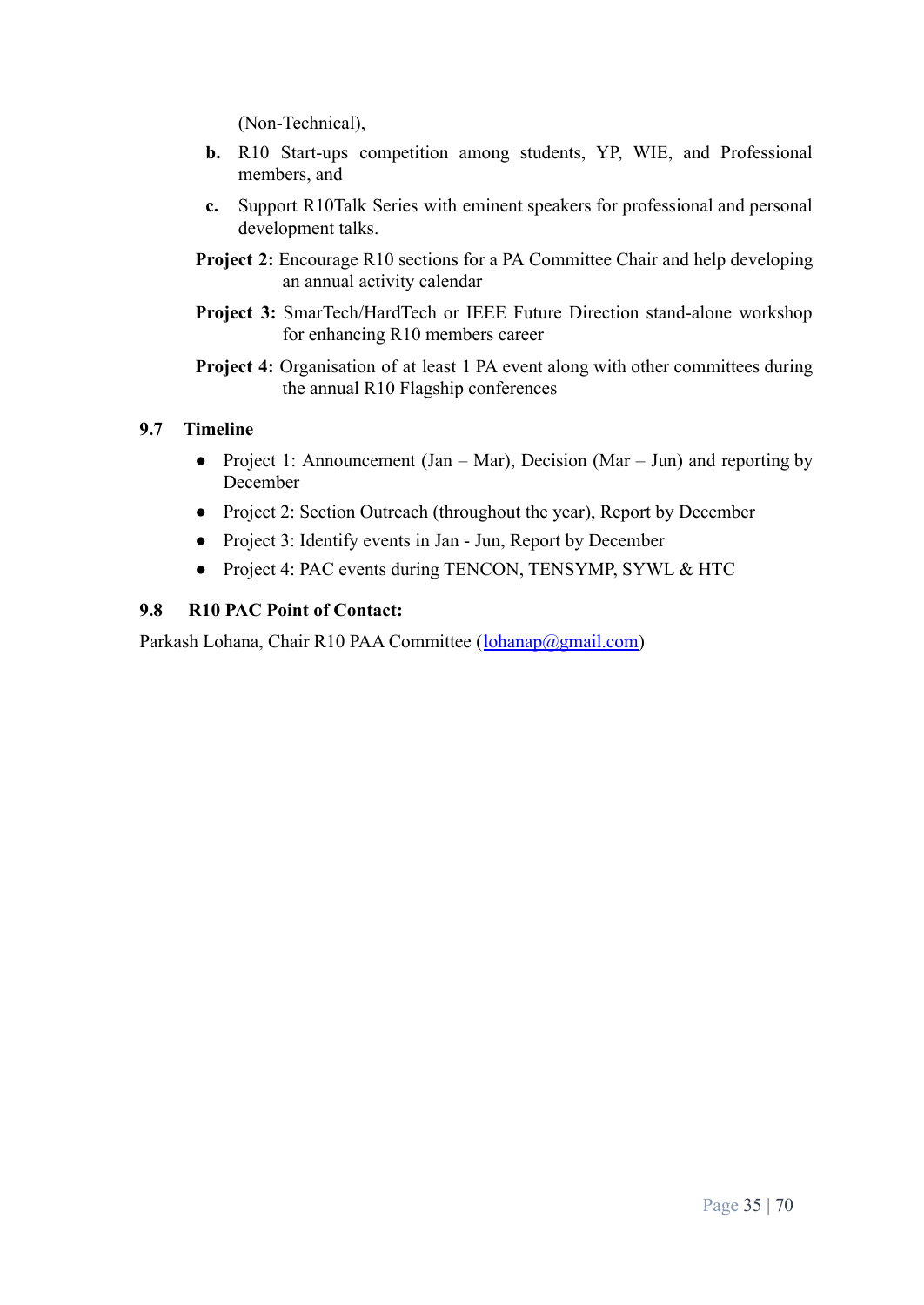# **SECTION 10: R10 Industry Relations Committee**

#### <span id="page-35-1"></span><span id="page-35-0"></span>**10.1 Introduction**

IEEE R10 recognizes that the engagement with industry is important for following reasons:

- 1. Connecting industry and IEEE leadership & volunteers for mutually beneficial purposes, such as technology entrepreneurship activities, use of IEEE resources like IEEE Xplore, technical events (conferences and seminars) and Standards Association,
- 2. Understanding industry needs and extending local IEEE's activities to meet those needs, for example training opportunities,
- 3. Enrichment of members knowledge and experience for better career opportunities through research relevant to industry and mentoring from industry leaders, and
- 4. Increase IEEE's visibility and membership in industry and local government, which can expand IEEE membership into industry and public sector.

R10 has constituted the Industry Relation Committee to plan and conduct activities to accomplish a successful engagement with industry and local government and spread awareness about the State-of-the-Art Technology by bridging Industry Academia Gap.

#### <span id="page-35-2"></span>**10.2 R10 Industry Relations Committee Broad Objectives**

The broad objectives for the R10 IRC are:

- 1. Help to align Region 10 with IEEE's strategic direction having primary focus in 'industry engagement',
- 2. Foster industry and academia forum to promote 'innovations' with industry leaders addressing technology pain spots,
- 3. Create professional networking platform for interactive bi-directional industry and academia activities in servicing Students, Young Professional, Women in Engineering and Life Members (SYWL).

## <span id="page-35-3"></span>**10.3 R10 Industry Relations Committee Composition**

The Region Director appoints the R10 IRC Chair for a one-year term, and can be reappointed for the second term.

The R10 IRC Chair determines the required number of members and their skill to serve on the committee. On R10 IRC Chair's recommendation R10 Director approves the committee membership for one year but may continue for a full two-year term.

#### <span id="page-35-4"></span>**10.4 R10 Industry Relations Committee Functions**

The R10 Industry Relations Committee (IRC) is tasked to:

- Assist in planning and execution of R10 Industry related programs.
- Review documents for various R10 IRC funding schemes and streamline the process related Call for Proposals, evaluation of received proposals and scrutinize the activities report from OU for claiming the R10 IRC funds.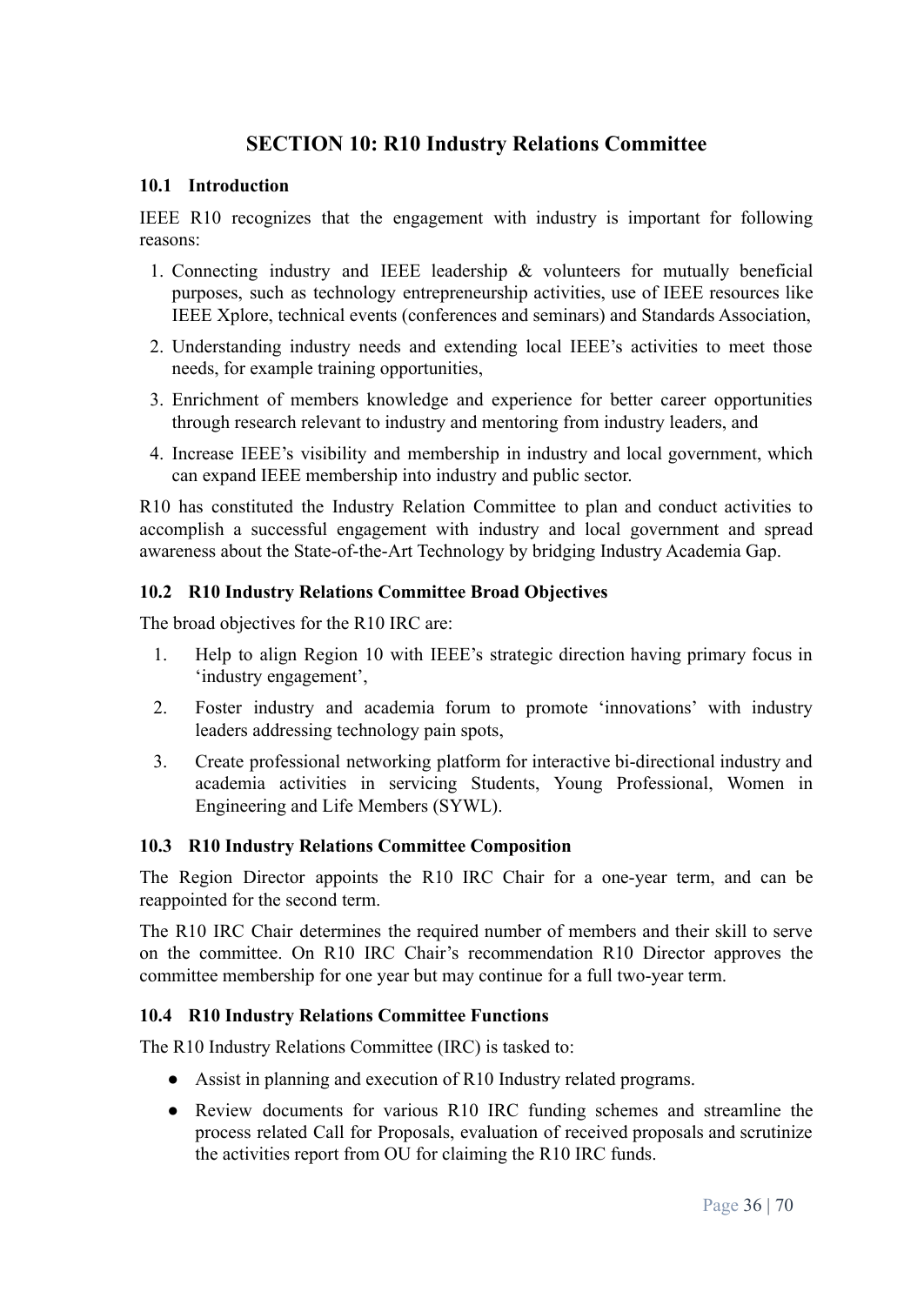- Develop strategies to strengthen the working relations between academia and industry.
- Contemplate details of new initiatives to achieve R10 IRC objectives and document procedures with timelines for implementation.
- Assist with the evaluation of nominations for R10 Industry Relations related awards.
- Assist with the publicity of R10 IRC projects on social media, websites and by email.

#### <span id="page-36-0"></span>**10.5 R10 Industry Relations Committee Chair's Functions**

The R<sub>10</sub> Chair shall strive to:

- Prepare R10 IRC plans for the year with estimated budget for presentation at the R10 EXCOM and Annual General meeting for approval.
- Develop strategies and timelines for execution of approved projects.
- Collaborate with other R10 Committee Chairs to reach out to maximum number of members and enhance the impact of IRC activities.
- Develop and maintain strong ties with Sections' leadership to promote activities of interest for industry and relevant local government departments.
- Encourage Sections to engage local industry for establishing strong ties between local higher education institutes and industry.
- Participate in joint activities such as R10Talk, with other R10 Committee Chairs.
- Ensure all information about R10 IRC projects is up-to-date and available for members on R10 website.

# <span id="page-36-1"></span>**10.6 R10 IRC Coordinated Projects for 2021 – 2022**

- 1. Industry Forum at TENSYMP, TENCON, R10-HTC, R10 SYWL
- 2. Fostering Industry Academia Interactions Funding for Sections to conduct events for local educational institutes and industry.
- 3. R10 Industry Conclave (TENDUSCON).

#### <span id="page-36-2"></span>**10.7 R10 Industry Relations Committee Point of Contact:**

Mr Sanjay Kar Chaudhary, Chair R10 IR Committee ([sanjay.karchowdhury64@gmail.com](mailto:sanjay.karchowdhury64@gmail.com))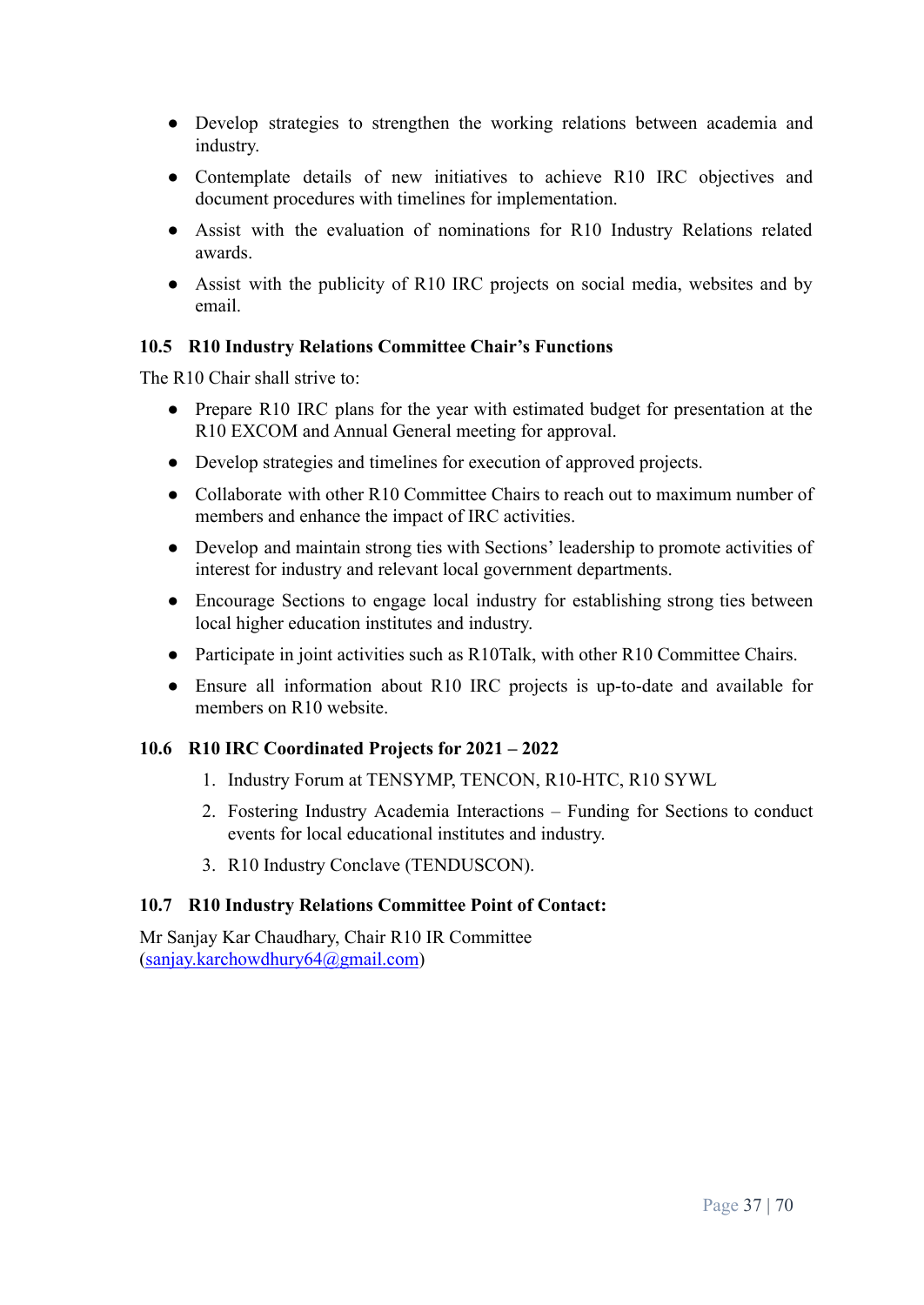# **SECTION 11: R10 Information Management Committee**

#### <span id="page-37-1"></span><span id="page-37-0"></span>**11.1 Introduction**

Dissemination of information in a timely manner is critical for successful execution of R10 programs. This includes the list of current EXCOM members, announcements and calls, news and reports about various R10 sponsored activities and preservation of historical data. The R10 Information Management Committee is tasked to manage all forms of electronic media (website and social media) related to R10 and its sub-units for the dissemination of current information in the most effective and efficient manner, collect valuable data and protect stored information.

#### <span id="page-37-2"></span>**11.2 R10 Information Management Committee Broad Objectives**

- 1. Promote R10 objectives through electronic media:
	- a. R10 website: <https://www.ieeer10.org/>
	- b. R10 social media
		- IEEE R10 Facebook (<https://www.facebook.com/IEEEregion10/>)
		- IEEE R10 Twitter (<https://twitter.com/IEEER10>
		- IEEE R10 LinkedIn [\(https://www.linkedin.com/company/ieee-region10/\)](https://www.linkedin.com/company/ieee-region10/)
	- c. R10 YouTube channel [https://www.youtube.com/channel/UC0y44WAsGRaeg\\_7jWNcxj3A/videos](https://www.youtube.com/channel/UC0y44WAsGRaeg_7jWNcxj3A/videos)
- 2. Facilitate electronic dissemination of up-to-date information specifically about R10 programs, policies and procedures and generally about IEEE to volunteers and members.
- 3. Publicize opportunities for collaboration among OUs and IEEE volunteers through R10 website and social media.
- 4. Consolidate multiple events in Region 10 through R10 Funding Portal: <http://events.ieeer10.org/>
- 5. Take appropriate measures to protect R10 online data and information against cyber attacks and crimes, and
- 6. Archive R10 historical records.

#### <span id="page-37-3"></span>**11.3 R10 Information Management Committee Composition**

- The Region 10 Director appoints the Information Management Committee Chair/Chair for a one-year term, and can continue for the second term at R10 Director's discretion.
- The IMC Chair appoints members from across the region to form the R10 IM Committee (IMC). R10 IMC Chair decides the number of members required for the committee depending upon the number and scope of the activities undertaken by R10 IMC.

#### <span id="page-37-4"></span>**11.4 R10 Information Management Committee Functions**

1. Create and maintain informative webpages about R10 programs and volunteers.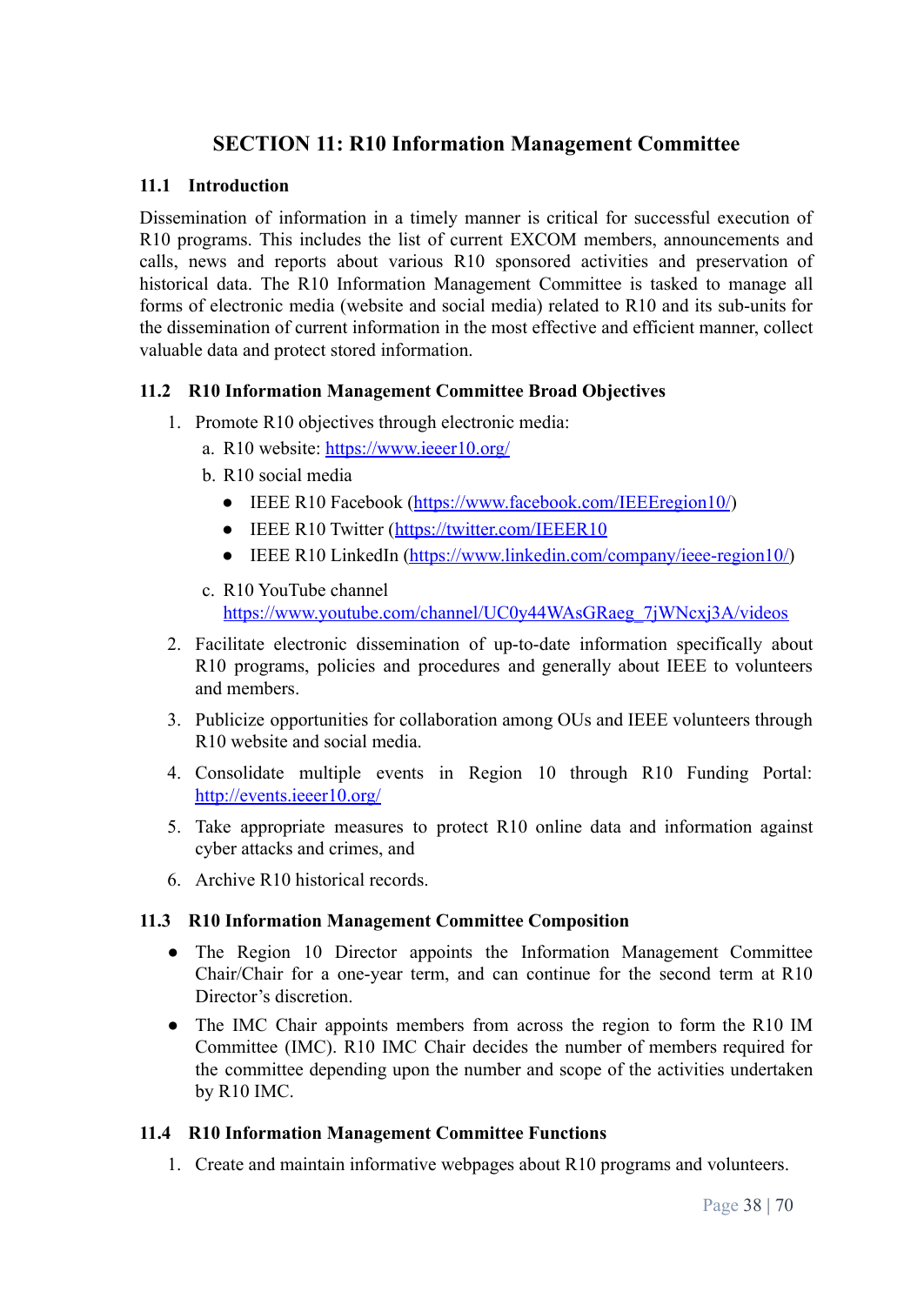- 2. Help with necessary graphic designs for maintaining an attractive and easy to navigate R10 website.
- 3. Regularly backup data to avoid any catastrophic consequences
- 4. Collect and store R10 historical records in an electronic repository.
- 5. Assist with establishing and maintaining electronic mail (email) distribution lists
- 6. Provide support and advice to IEEE sub-entities on matters relating to information management.
- 7. Provide support for event funding management to all R10 Committees' Chairs by maintaining a functional R10 Event Funding Portal for OUs to view and submit proposals for R10 events.
- 8. Assist with the implementation of data security measures.

#### <span id="page-38-0"></span>**11.5 R10 Information Management Committee Chair's Functions**

- 1. As the IEEE entity webmaster and web content manager
	- a. Facilitating and publicizing R10 programs, guidelines for funding opportunities, information about R10 flagship events like conferences and SYWL Congress.
	- b. Work with IEEE staff to ensure security measures are effective for all R10 sites.
	- c. Ensure a Cookie Banner is displayed on all IEEE R10 related websites in compliance to the General Data Protection Regulation (GDPR).
	- d. Cooperate with R10 newsletter editor, particularly in electronic newsletter production and publication.
	- e. Ensure IEEE guidelines for social media are strictly followed
- 2. Establish and maintain electronic mail (email) distribution lists.
- 3. Providing support and advice to IEEE sub-entities on matters relating to information management.
- 4. Cooperate with IEEE R10 committees' Chairs and provide support for event funding management via R10 Event Funding Portal.

#### <span id="page-38-1"></span>**11.6 R10 IMC Coordinated Projects for 2021 – 2022**

1. **Project #1**: IT Platform Refinement & Audit System (renew hosting, backup system, audit system)

Objective: To improve the performance and optimization of R10 website

2. **Project #2**: Multi Event Management (refining the developed event funding portal system)

Objective: An integrated comprehensive management service that consolidates multiple events in Region 10 and enables OUs to view and submit proposals for R10 events which are organized and led by multiple R10 Chairs, at any given time.

3. **Project #3**: Social Media Management (creative content, online campaign)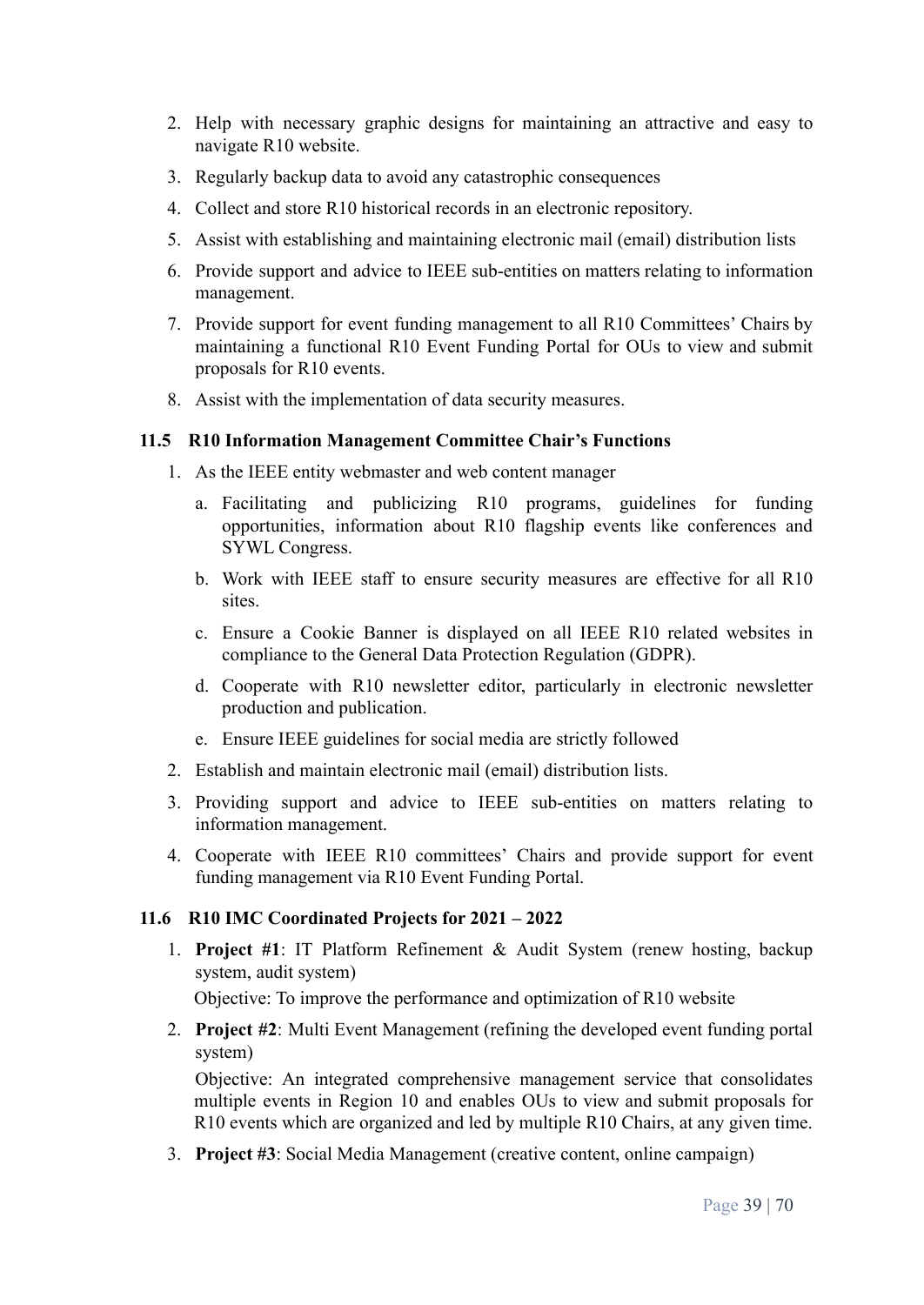Objective: To better engage members and increase subscribers for new R10 YouTube channel by having a regular pre-recorded interview session to share about R10 programs and to address concerns and questions posed by R10 Section volunteer leaders.

# <span id="page-39-0"></span>**11.7 R10 IMC Major Projects & Timelines**

# **Project 1**

- Renew Contabo web hosting for 12 months (completed by May 2021)
- Daily backup system on ManageWP (everyday)
- Features & plugins maintenance (everyday)
- Security & system performance maintenance (everyday)
- Content updates (every week)
- Audit System (completed by Sept 2021)

# **Project 2 (completed by June 2021)**

- Improve & refine the develop event funding portal system to consolidate multiple events
- Prepare guidelines for this new system

# **Project 3 (completed by Oct 2021)**

- Digital Marketing: R10 YouTube Channel
- Increase subscribers

# <span id="page-39-1"></span>**11.8 R10 Information Management Committee Point of Contact:**

Dr. Nia Kurnianingsih, Chair R10 IMC [\(kurnianingsih.k.id@ieee.org\)](mailto:kurnianingsih.k.id@ieee.org)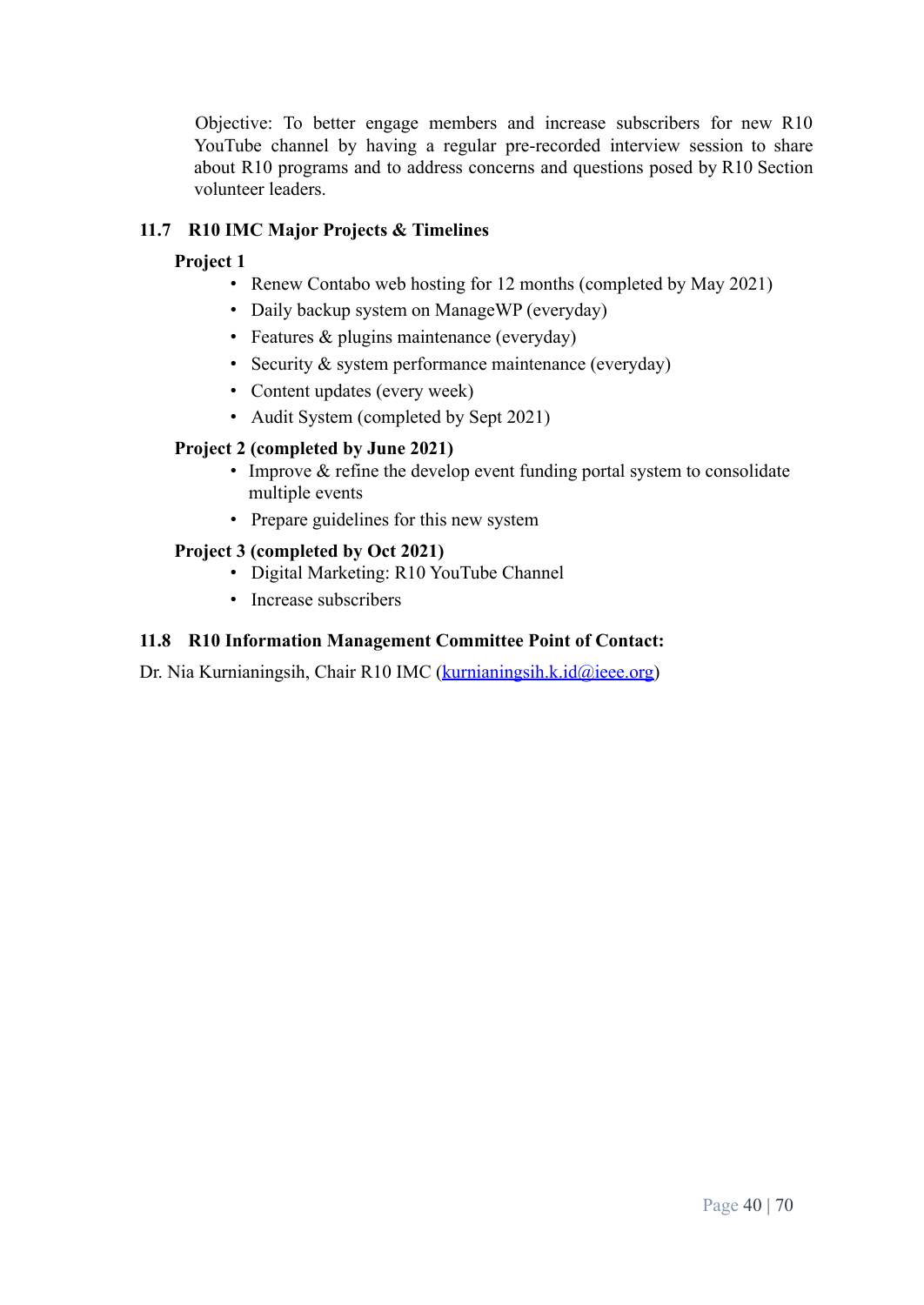# **SECTION 12: R10 Life Members Activities Committee**

## <span id="page-40-1"></span><span id="page-40-0"></span>**12.1 Introduction**

IEEE Region 10 recognises IEEE Life Members as a vital human resource rich of knowledge, experience and eagerness to help younger members and the community. R10 has constituted a R10 Life Members Activities Committee (LMAC) to provide enduring support to IEEE Life members for keeping them active in local and international activities.

## <span id="page-40-2"></span>**12.2 R10 LMAC Broad Objectives**

The broad objectives for the R10 LMAC are:

- 1. Support to keep IEEE Life Members active by sponsoring events for them at local and international levels,
- 2. Promote engagement of LMs in local activities, especially for mentoring students and young professionals, and guiding Section volunteers in effectively managing Organisational Units,
- 3. Create a platform for LM Affinity Groups (LMAGs) to interact and collaborate for joint activities,
- 4. Encourage creation of LMAGs in Sections/Councils where there are sufficient members to form it, and
- 5. Assist IEEE Life Members Committee in its operations.

#### <span id="page-40-3"></span>**12.3 R10 Life Members Activities Committee Composition**

The Region 10 Director appoints the LMAC Chair for a one-year term, and can be reappointed for the second term.

Members of the R10 LMAC shall be IEEE Life Members. The R10 LMAC shall consist of the R10 LMAC Chair, Chairs of 3 Life Members Affinity Groups in Sections/Councils with not more than two from any one country, and up to three (3) co-opted members. R10 LMAC Chair may also appoint up to 2 advisors.

#### <span id="page-40-4"></span>**12.4 R10 LMAC Functions**

The R10 LMAC shall carryout following functions to achieve it objectives:

- 1. The R10 LMAC shall maintain communication with the IEEE Life Members Committee and Life Members Affinity Group Chairs and Council/Section LM Committee Chairs across R10.
- 2. The R10 LMAC shall be responsible for promoting and supporting the activities and interests of Life Members within R10 so that they may remain active in IEEE.
- 3. The R10 LMAC shall facilitate the activities of the Life Members Affinity Groups (LMAG) in Sections throughout Region 10.
- 4. The R10 LMAC shall endeavour that Life Members in Sections where LMAGs do not exist, or where the members are remote from the Section activities, maintain an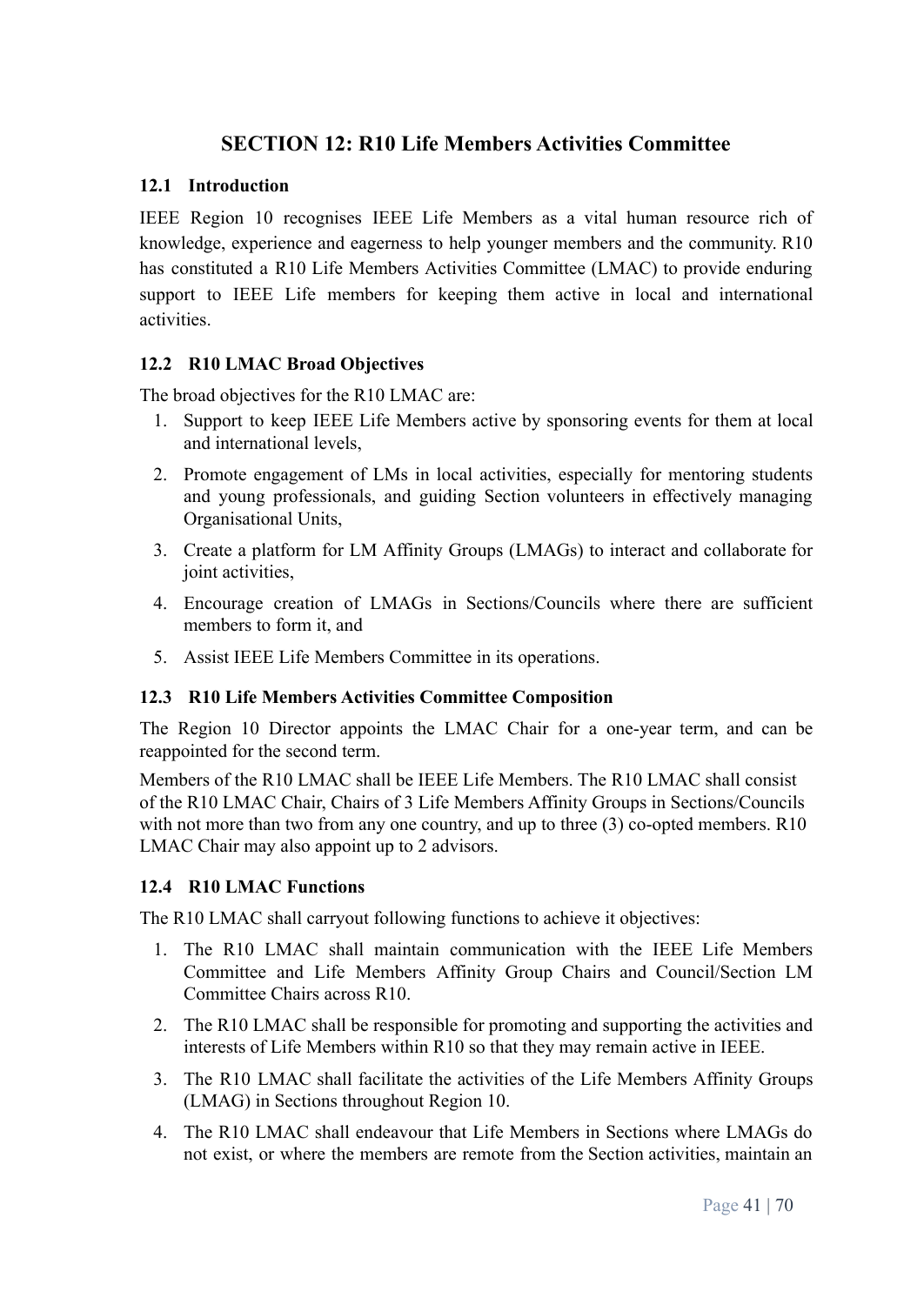active awareness of IEEE activities of interest to Life Members with the help of Council/Section Life Members (LM) Committee Chairs.

5. The R10 LMAC shall administer the successful conduct of following activities:

a. R10 Life member (LM) Outstanding Volunteer Award for all LMs of Region 10.

b. Region 10 Life Members Photography Competition.

- 6. The R 10 LMAC shall encourage Life Members to support the IEEE Foundation and IEEE Life Members Fund.
- 7. The R10 LMAC shall act in the best interests of Life Members and encourage them to submit written articles of interest for publication in Region 10 as well as LMC **Newsletters**
- 8. The R10 LMAC is responsible for raising awareness among regional OUs of the IEEE Foundation Grants Program.

## <span id="page-41-0"></span>**12.5 R10 Life Members Activities Committee Chair's Functions**

- 1. The R10 LMAC Chair shall report to the relevant R10 vice Chair and R10 Director. R10 LMAC Chair shall also liaise with R10 Treasurer for disbursement of funds as approved by R10 Director for LM activities.
- 2. The R10 LMAC Chair shall budget funds for operation of LMAG activities from Region 10 as well as LMAC based on timely inputs from LMAG.
- 3. The R10 LMAC Chair shall lead the R10 LMAC to prepare programs of interest to Life Members and LMAGs with appropriate budget for approval by the R10 **Director**
- 4. The R10 LMAC Chair shall issue timely calls for proposals for the distribution of R10 funds allocated for operation of LMAGs' activities in the region and shall approve expense reports submitted by LMAG Chairs for reimbursements.
- 5. The R10 LMAC Chair is a non-voting Member of IEEE Life Members Committee (LMC) and is called Regional Committee Chair at LMC. The R10 LMAC Chair as the member of IEEE LMC shall:
	- a. Facilitate coordination between LMAC and R10 LMAGs,
	- b. Monitor LMAGs' activities in R10 and report to the IEEE LMC,
	- c. Approve application for Regional Student Event Funding, and
	- d. Raise awareness among regional OUs about the Life Members Fund in support of activities that are of professional concern and interest to Life Members in the Sections across R10.
- 6. The R10 LMAC Chair shall assist in the establishment of IEEE Life Members Affinity Groups (LMAGs) at Sections in the Region.
- 7. R10 LMAC Chair shall organize following meetings every year:
	- a. The R10 LMAC online meeting at least quarterly, with meetings within a month prior to the R10 EXCOM Meeting and the R10 Annual Meeting.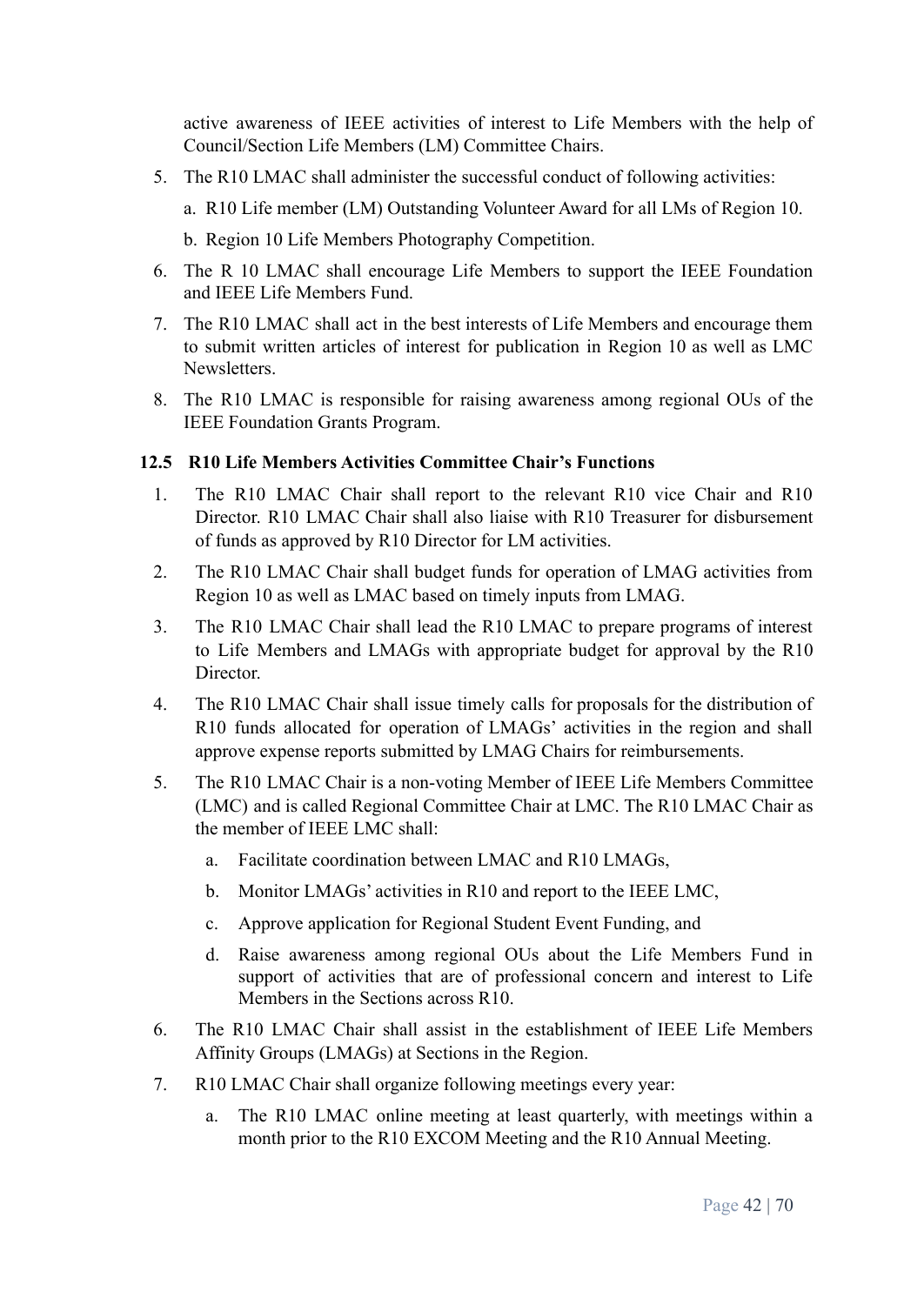- b. Online meeting of all R10 LMAG Chairs at least twice a year to discuss activities of the previous year and progress on R10 LMC programs for the current year.
- c. Online meeting of all R10 Section and Council LM Committee Chairs as and when required to facilitate formation of new LMAGs and engage those Section LMs where there are no LMAGs.

#### <span id="page-42-0"></span>**12.6 Awards and Competition for Region 10 Life Members**

Following Awards and Competitions are instituted for Life Members in R10:

- (a) R10 Outstanding Life Members Award, instituted in 2020 and
- (b) R10 Life Members Photography Competition, started in 2021.

Detailed information about the R10 LMAC and its programs shall be posted on R10 Life Member website [\(https://lm.ieeer10.org/](https://lm.ieeer10.org/)). All announcements, Call for Proposals etc. shall be posted via email to concerned members/volunteers and where possible on the social media as well.

#### <span id="page-42-1"></span>**12.7 R10 Life Member Committee Point of Contact:**

Mr R. K. Asthana, Chair R10 LMAC (asthana@ieee.org).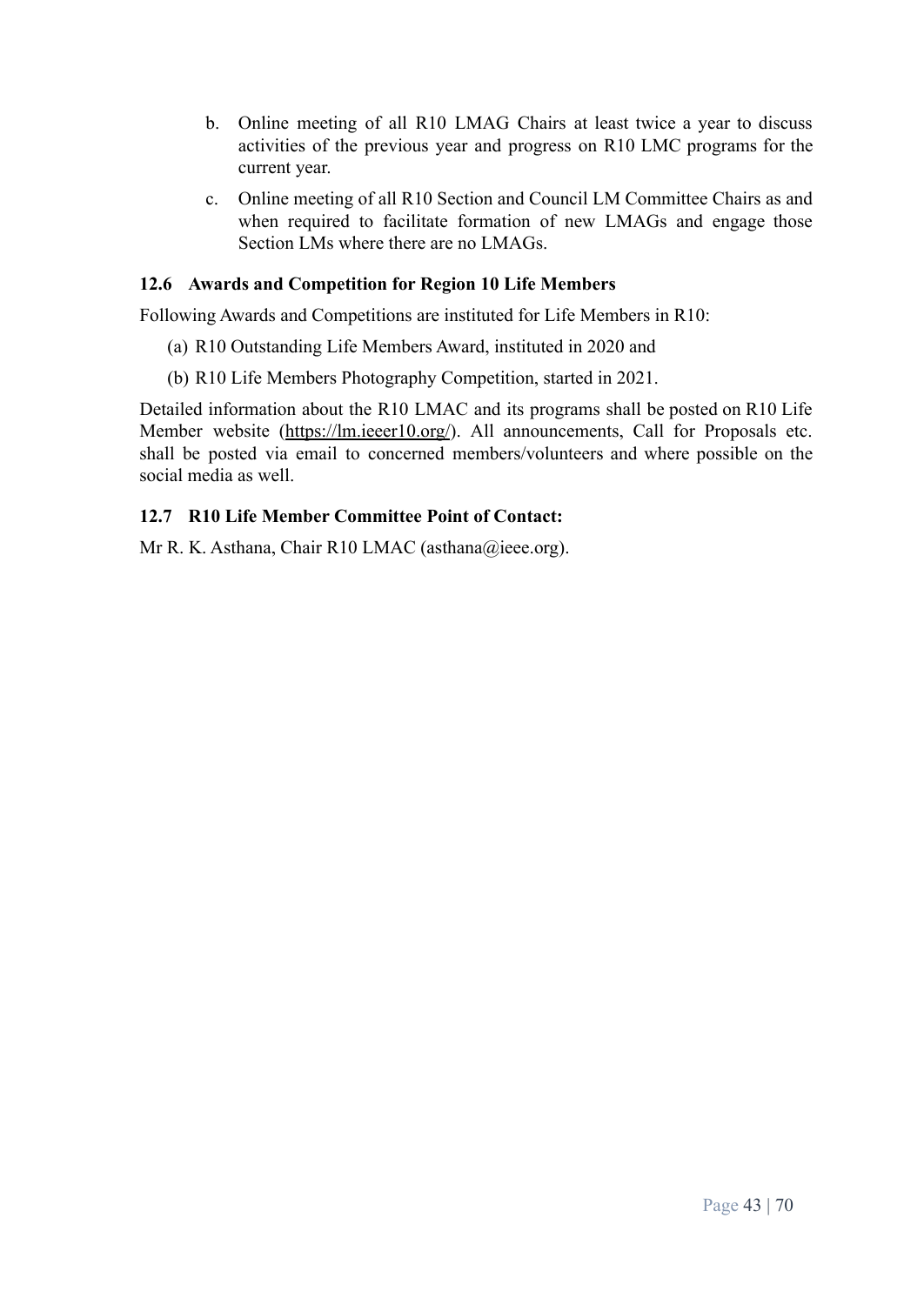# **SECTION 13: R10 Membership Development Committee**

#### <span id="page-43-1"></span><span id="page-43-0"></span>**13.1 Introduction**

For the continuing growth of IEEE as a global organisation it is important to attract new members and retain current members. R10 gives great importance to promote both professional and student membership growth and retention in Region 10 and IEEE as a whole. R10 has been the fastest growing region for over a decade. However, this trend can be further enhanced with appropriate strategies for membership development. R10 also encourages members to seek the highest membership grade for which they qualify.

#### <span id="page-43-2"></span>**13.2 R10 Membership Development Committee Broad Objectives**

- 1. Monitor current IEEE membership trends across the globe and especially factors influencing membership growth in R10.
- 2. Keep Section and Council Chairs informed about the membership growth status in their OUs and draw attention to both positive and negative changes in membership growth.
- 3. Develop strategies for OUs to attract new members and retain current members.
- 4. Team up with IEEE with fellow EXCOM members and volunteers in the region to promote membership development across R10.

#### <span id="page-43-3"></span>**13.3 R10 Membership Development Committee Composition**

The Region 10 Director appoints the R10 MDC Chair for a one-year term, and can be continued for the second term at Director's discretion.

The Membership Development Committee shall consist of a R10 MDC Chair and appropriate number of members.

#### <span id="page-43-4"></span>**13.4 R10 Membership Development Committee Functions**

- Monitor Region 10 membership status and conceive, develop and implement Region 10 membership growth programs.
- Promote the phased emphasis programs of MDC:
	- Recruitment: September-December
	- Upgrade: January-March
	- Retention and recovery of delinquent members: April-June
- Highlight the MD programs to facilitate the transition from Student member to Member, from Associate Member to Member, and from Member to Senior Member for maximum retention of members.
- Promote and monitor MDC activities (grants), such as membership promotion events, membership publicity projects and membership development tours.
- Launch initiatives to motivate Section MD Chairs to work with all Section Committee members, such as YP, WIE, SAC and Societies Chapters Chairs, for making the MD as an essential part of their objectives and work plans.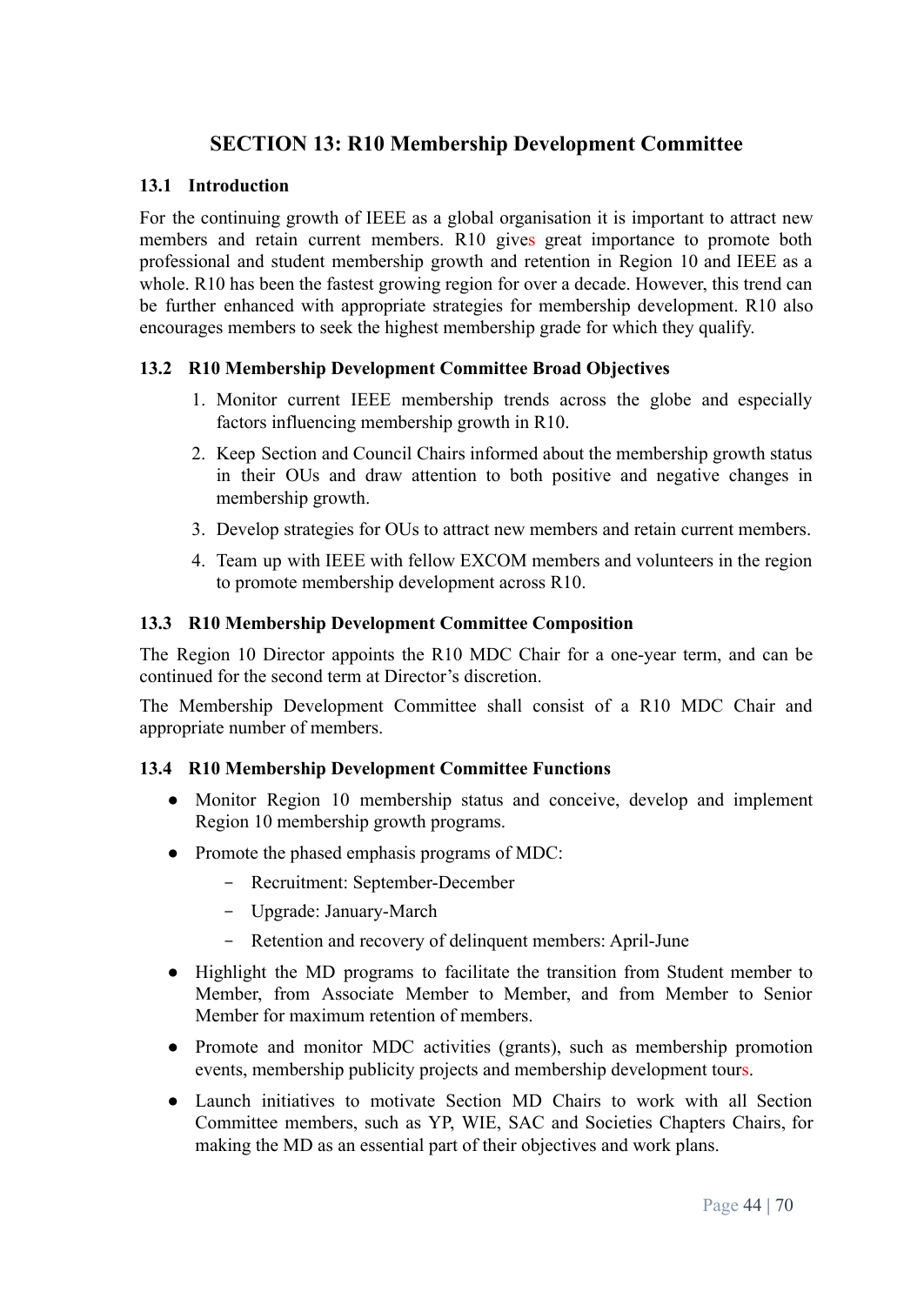- Monitor evolving situations such as natural disaster and calamities in the region and advise R10 Director and OU leadership to mitigate possible impact.
- It is recommended that the MDC activities be intimately tied together with other R10 Program Committees activities to maximize the membership development opportunities.

## <span id="page-44-0"></span>**13.5 R10 Membership Development Committee Chair's Functions**

- Promote membership development activities across the region.
- Work closely with EXCOM members, especially chairs of R10 Professional Activities, Education Activities, Student Activities, WIE and the Young Professionals Committees to make membership development a built-in prerequisite for all R10 financially sponsored activities.
- Disseminate the monthly Membership Development report to the Section Chairs and MD officers highlighting the goals and achievements.
- Participate in the MGA monthly MD webcast and monitor the key important points and trends of Membership Development issues.
- Contribute materials and, if requested, present information at Region 10 Leadership Development Training workshops.
- Encourage the appointment of active MD Officers in all Sections, Councils and in all Chapters and Affinity groups.
- Persuade all Section MD Chairs to work with all MD Committee Chairs (YP, WIE, SAC, Societies and Chapters) for making the MD as an essential part of their objectives and work plans.
- Submit pertinent and timely committee information to the Region 10 Director and Newsletter Editor.
- Report on MDC activities to the MGA as well as R10 Executive Committee. Share successful Region 10 MDC programs with other Regions. Bring other worthwhile Region MDC successful initiatives to R10.

#### <span id="page-44-1"></span>**13.6 R10 Membership Development Committee Point of Contact:**

Prof JeongYon Shim, Chair R10 MDC [\(mariashim@kangnam.ac.kr\)](mailto:mariashim@kangnam.ac.kr)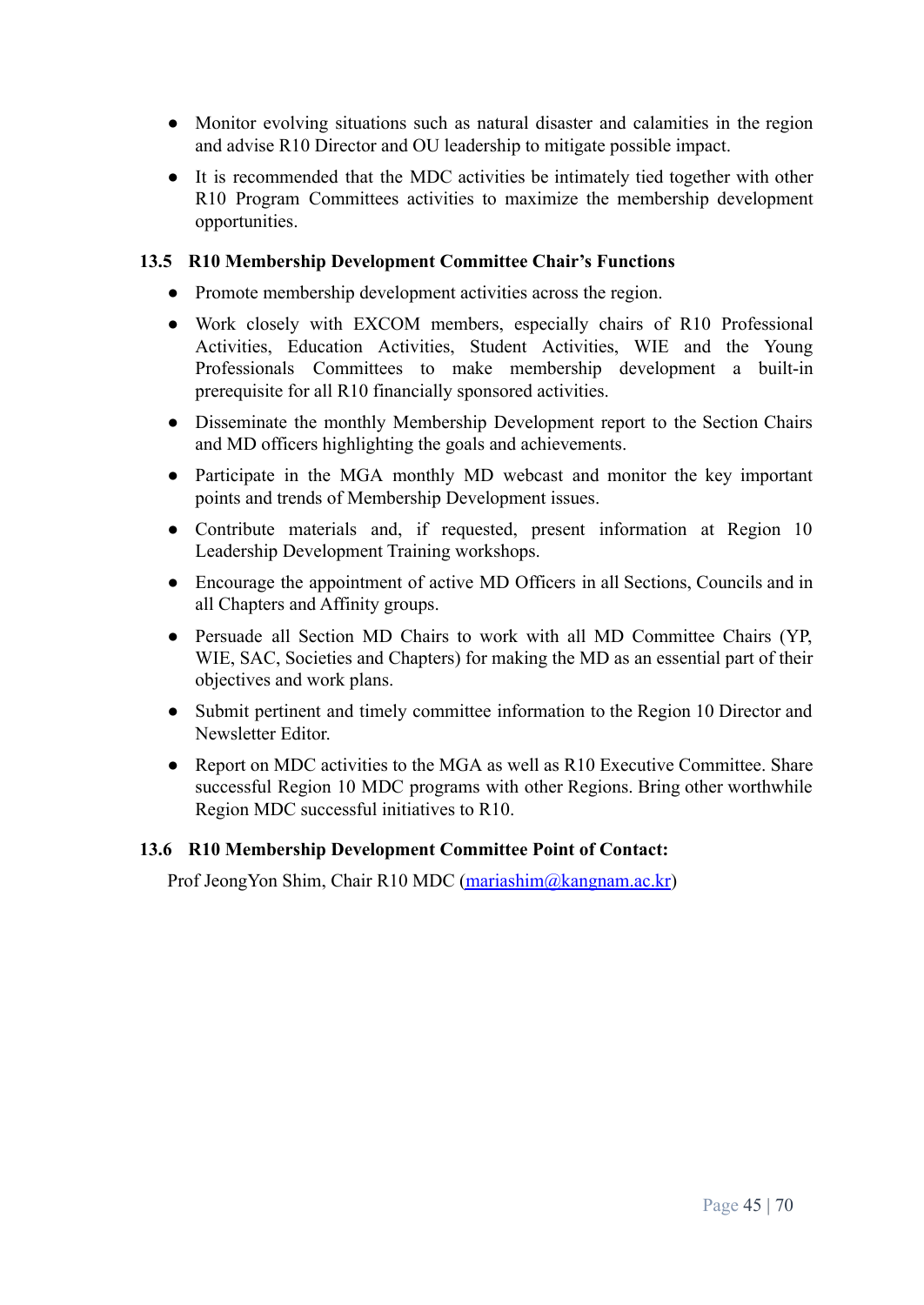# **SECTION 14: R10 Newsletter Committee**

#### <span id="page-45-1"></span><span id="page-45-0"></span>**14.1 Introduction**

The Region 10 Newsletter is an important media for communicating Region 10 business and improving the prominence of IEEE Region 10 in the Asia Pacific region and around the globe. R10 Newsletter is one major means to capture the history of IEEE Region 10 as it happens.

The R10 Newsletter is to be delivered to members in a way that is commensurate with the best available technology and consistent with the diverse regional circumstances. The frequency of publication of the newsletters will be 4 issues per year. All previous issues would be available as archives on the R10 website.

#### <span id="page-45-2"></span>**14.2 R10 Newsletter Committee Broad Objectives**

The broad objectives of the Region Newsletter Committee are;

- 1. To inform the IEEE members, leadership of Region 10 and the volunteers of OUs and IEEE staff of newsworthy Region 10 activities in a timely and frequent manner.
- 2. To publish news of Region 10 personalities, appointments, and awards.
- 3. To report on appropriate IEEE matters.
- 4. To present statements of Region and IEEE candidates for offices.
- 5. To present views of members and officers on various relevant subjects.

#### <span id="page-45-3"></span>**14.3 R10 Newsletter Committee Composition**

The Region 10 Director appoints the R10 Newsletter Editor for a one-year term, and can continue for the second term at Director's discretion.

The editorial and support team shall consist of a R10 Newsletter editor and an appropriate number of members.

#### <span id="page-45-4"></span>**14.4 R10 Newsletter Committee Functions**

A suitably constituted R10 Newsletter Committee will assist to:

- Collect appropriate material for the newsletter, including OU activity reports, general articles, interviews, news about awards and contests winners, other achievements, OU history etc.
- Suitably edit the received material (text and images) for publication.
- Publish the R10 Newsletters on schedule.
- Publicity and distribution of R10 Newsletter on all available channels including social media, website and email lists.
- Archive issues of the R10 Newsletter for future reference.

#### <span id="page-45-5"></span>**14.5 R10 Newsletter Editor/Committee Chair's Functions**

The main functions of R10 Newsletter Editor/Committee Chair are: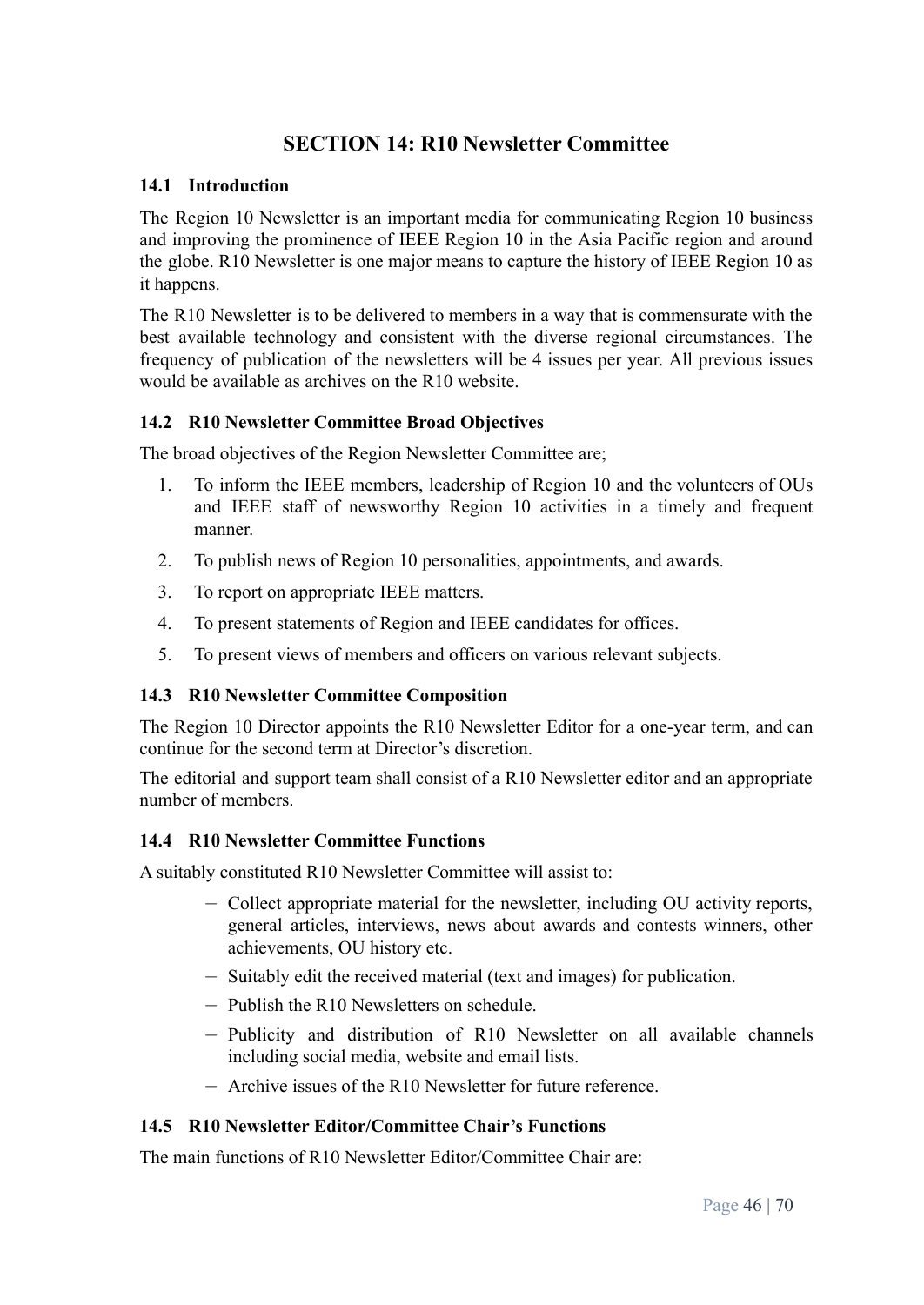- The R10 Newsletter Editor/Committee Chair shall present a plan and budget for the year's Newsletter at the R10 EXCOM meeting for approval.
- Ensure the publication of the R10 Newsletters on schedule.
- The Newsletter Editor/Committee Chair shall collect inputs from IEEE HO, the Region Executive Committee, Region officers, Council Chairs, Standing Committee Chairs, and solicit inputs from others, as appropriate (e.g. candidates for office).
- Encouraged Regional members and volunteers to submit newsworthy articles to the newsletter.
- The Newsletter Committee Chair will assemble and edit the collected inputs, and other pertinent items into a cohesive document. Consideration should be given to space, ease of understanding, and suitability for publication. This may be achieved by the editor with personal/company hardware and software and where necessary with assistance from local service providers.
- The Newsletter Editor/Committee Chair will maintain an objective and unbiased position. A subcommittee may be nominated and can assist with the timely publication of the R10 Newsletter.
- The Newsletter Editor/Committee Chair will arrange for the Newsletter to be distributed and forward a copy to the R10 Webmaster for online availability and storage.
- The circulation of the Newsletter will be to the maximum number of possible IEEE members in the region, MGA Board officers, the IEEE Board of Directors, and appropriate IEEE staff. Influential (non-IEEE) company executive officers with significant numbers of IEEE employees should be considered in the distribution list to enhance IEEE's reputation and image. A subscribe /unsubscribe option should be included to provide members with the choice of continued receipt.
- The Newsletter Editor/Committee Chair will attend the Region 10 Annual General Meeting and the Region 10 Executive Committee Meetings. Written report of publication activities shall be presented and recorded for MGA Board, R10 EXCOM and R10 Annual General meetings.
- Ensure back issues remain available on the IEEE Region 10 home page.
- Forward general items that are of interest beyond the newsletter cycle to the Region 10 webmaster for uploading as reference material on the R10 website.
- Forward important items that are submitted to the R10 Newsletter but cannot be effectively publicized in the Newsletter cycle to the IEEE Asia Pacific Office for email distribution.

#### <span id="page-46-0"></span>**14.6 Links to R10 Newsletter**

Online newsletter: https://newsletter.ieeer10.org/

Archived: https://www.ieeer10.org/r10-newsletter/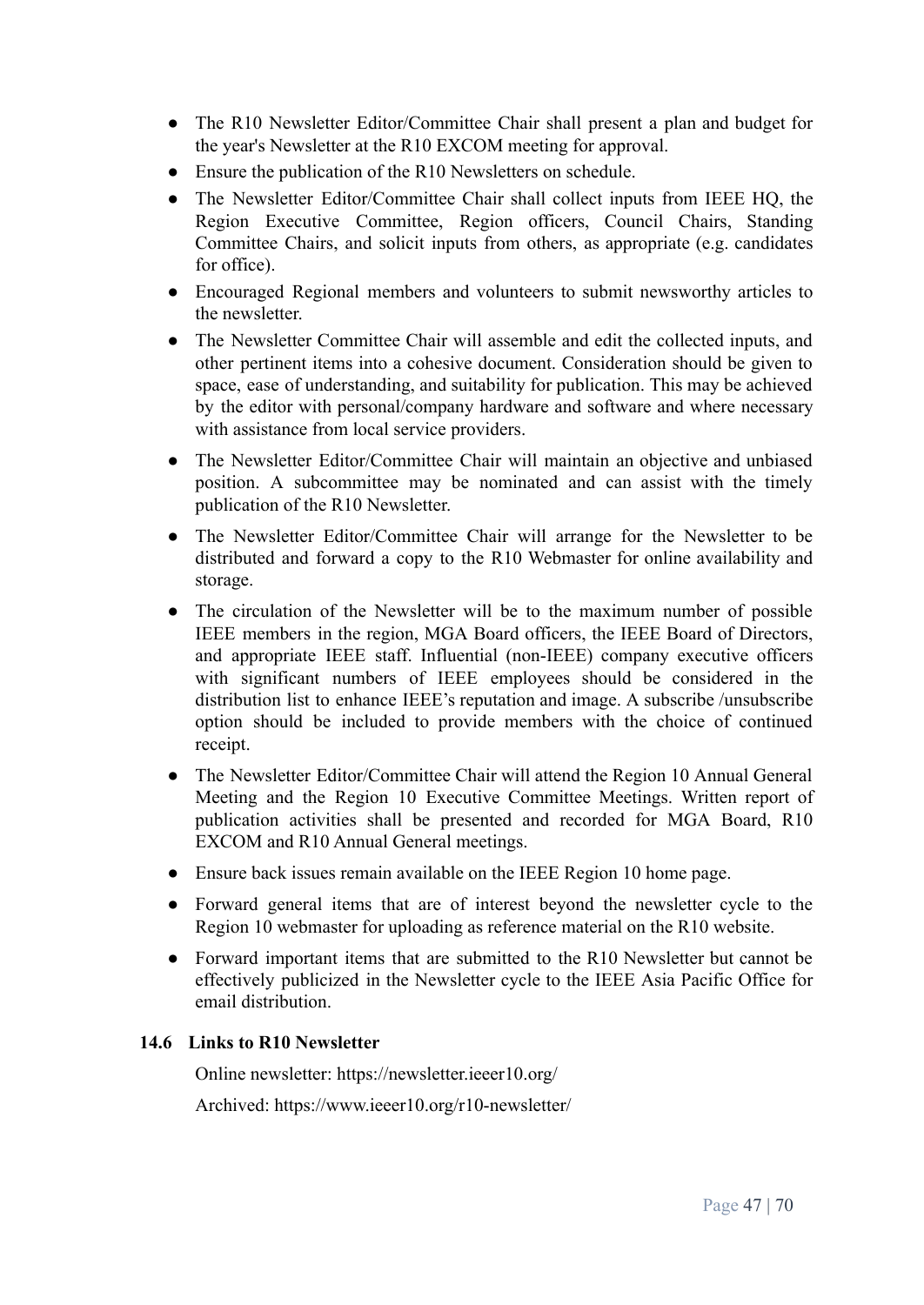# <span id="page-47-0"></span>**14.7 R10 Newsletter Point of Contact:**

Dr. Mohammad Faizal Ahmad Fauzi ([faizal1@mmu.edu.my](mailto:faizal1@mmu.edu.my))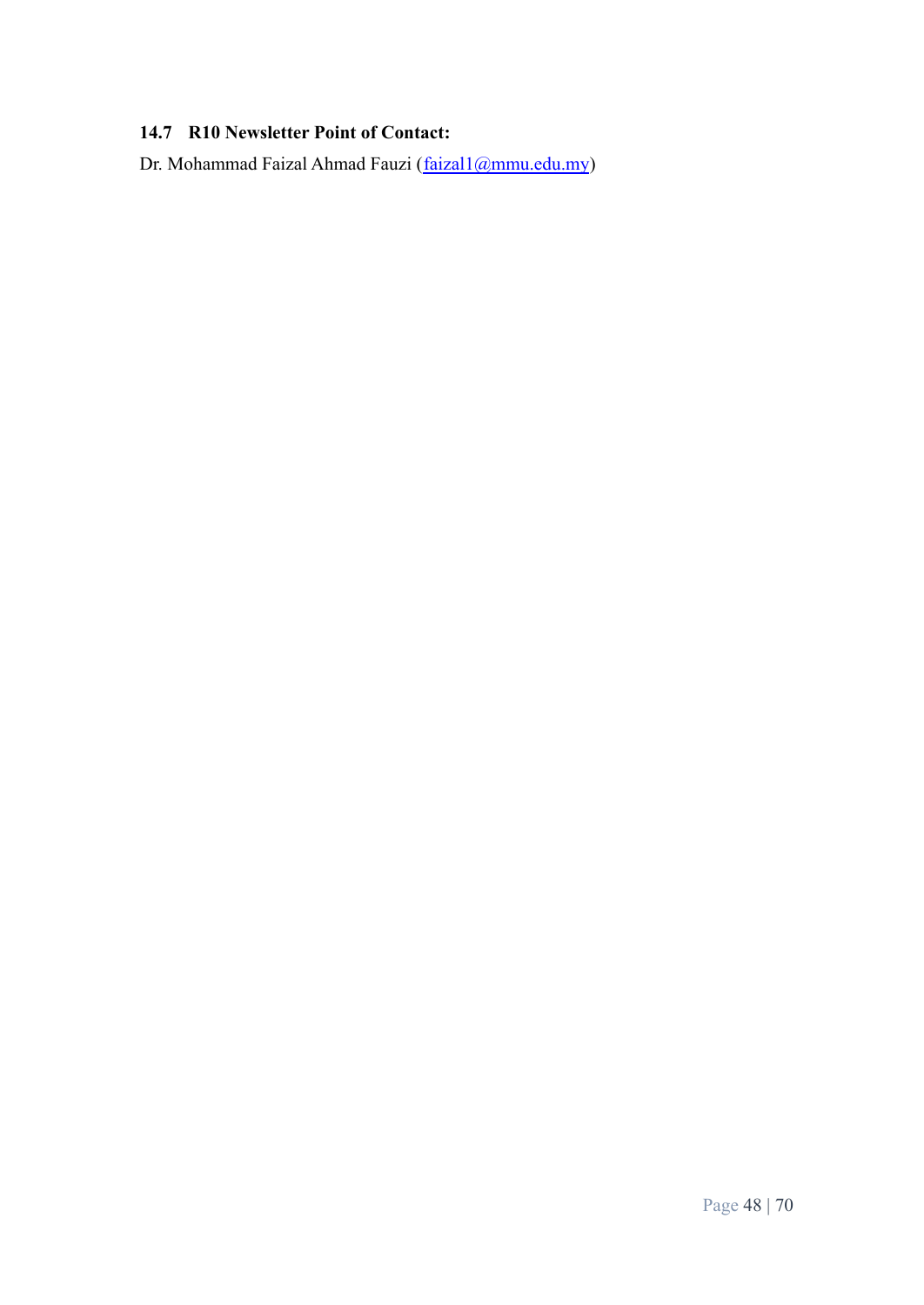# <span id="page-48-0"></span>**SECTION 15: R10 Section and Chapter Support Committee**

#### <span id="page-48-1"></span>**15.1 Introduction**

Region 10 is one of the fastest growing regions with more than 60 Sections, a very large number of Technical Societies' Chapters and a growing number of Subsections. R10 is also home to the largest number of IEEE Student Branches. To serve the interest of its Sections, Subsections, and Chapters, R10 has appointed an IEEE Region 10 Section and Chapter Support Committee, which helps volunteers with many facets of managing currents OUs and petitions for new ones. This committee does not handle the matters related to Student Branches and Affinity Groups.

#### <span id="page-48-2"></span>**15.2 R10 Section and Chapter Support Committee Broad Objectives**

The broad objectives of the R10 S&C Support Committee are to:

- 1. Encourage formation of Sections, Subsections and Technical Societies' Chapters.
- 2. Encourage Sections, Subsections, and Chapters in their activities in accordance with IEEE rules and policies.
- 3. Promoting and encouraging inter and intra Section, Subsection, Chapters and collaboration.
- 4. Act as an information source on IEEE policies and resources pertaining to Section, Subsection, and Chapter operations.

#### <span id="page-48-3"></span>**15.3 R10 Section and Chapter Support (SCS) Committee Composition**

The Region 10 Director shall appoint the R10 Sections & Chapters Support Committee Chair for a one-year term, who can continue for the second term at Director's discretion.

The R10 Sections & Chapters Support Committee shall consist of a R10 SCS Committee Chair and appropriate number of members. Members of the SCS Committee shall be selected by the committee chair as needed.

#### <span id="page-48-4"></span>**15.4 R10 Section and Chapter Committee Functions**

IEEE Region 10 Section and Chapter Support Committee will assist the Chair with the following matters:

- Review and formulate R10 policies on Section, Subsection, and Chapter formation. Also review R10 Awards Terms of Reference for OUs.
- Monitor the activities of Sections, Subsections, and Chapters and ensure timely reporting of elected officers and committee members, and OU activities through vTools.
- Advise Section, Subsection, and Chapter management and find meaningful solutions to concerns and problems
- Evaluation of petitions for the formation of or change in Sections, Subsections, and Chapters.
- Formulation and execution of Section & Chapter exclusive incentives and recognition programme.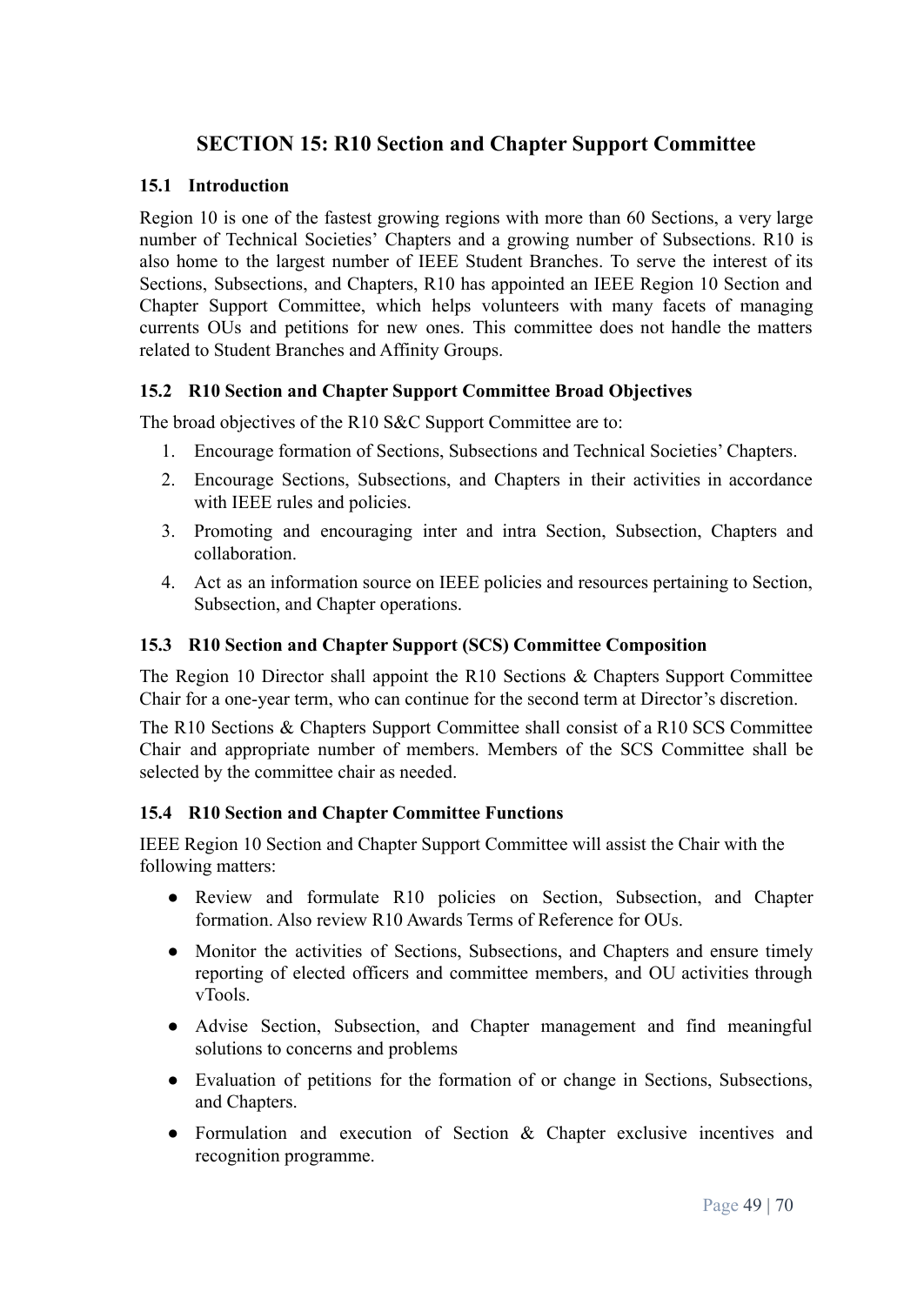## <span id="page-49-0"></span>**15.5 R10 Sections & Chapters Support Committee Chair's Functions**

The R10 Sections & Chapters Support Committee Chair will strive to:

- Establish and maintain communication channels with all Section and Chapter Committee Chairs.
- Publicize R10 aiming to establish Sections or Subsections in countries without any Section or Subsection.
- Assist with petitions for the formation of or changes in Sections, Subsections geographical boundaries.
- Examine petitions for the formation of or change in Sections, Subsections, and Chapters and recommend R10 Director appropriate actions.
- Communicate concerns and recommendations to the executive committees of the Sections, Subsections, and Chapters, and R10 EXCOM.
- Assist Section, Subsection, and Chapter officers in familiarizing IEEE resources available to them by arranging appropriate training workshops for OU volunteers.
- Foster better Society, Section and Chapter cooperation through efforts to improve the understanding of mutual responsibilities and the effectiveness of member services delivery.
- Help to showcase the accomplishments of Sections, Subsections, and Chapters with successful programs.

#### <span id="page-49-1"></span>**15.6 R10 Sections & Chapters Support Committee Point of Contact:**

Dr. Amit Kumar, Chair R10 SCS Committee Chair ([dramit.kumaar@gmail.com\)](mailto:dramit.kumaar@gmail.com).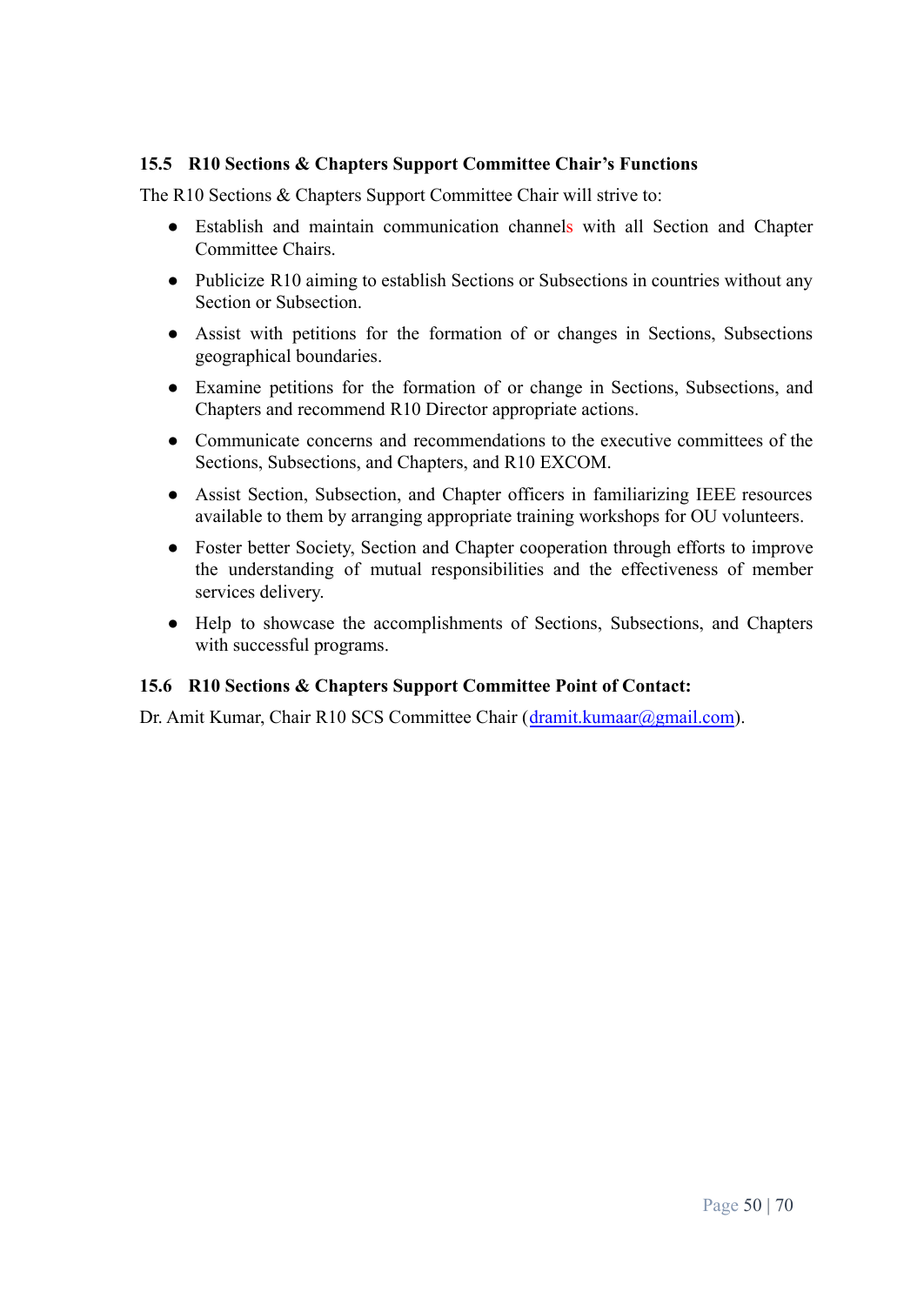# <span id="page-50-0"></span>**SECTION 16: R10 Strategic Planning and New Initiatives Committee**

#### <span id="page-50-1"></span>**16.1 Introduction**

The new advancements in technology and its rapidly spreading applications around the world create many opportunities as well as threats for the growth of IEEE. Also natural events like pandemics and other calamities could impact the operation of IEEE. It is therefore important to monitor the evolving situations and develop strategic plans to avail opportunities and avoid potential risks in the region.

#### <span id="page-50-2"></span>**16.2 R10 Strategic Planning and New Initiatives Committee Broad Objectives**

- 1. Development and assessment of the strategic directions and initiation of new activities in R10.
- 2. Development of strategies for R10 short-term and long-term goals with roadmaps for implementing the strategies.
- 3. Assist R10 Director in initiation, development, organization, and execution of activities that are strategically important for Region 10.

#### <span id="page-50-3"></span>**16.3 R10 Strategic Planning & New Initiatives Committee Composition**

The Region 10 Director appoints the R10 Strategic Planning & New Initiatives Committee (SP&NI) Chair for a one-year term, who can continue for the second term at Director's discretion.

The R10 SP&NI Committee Chair forms the committee by selecting experienced volunteers as members. The number of committee members shall depend on the scope of the task to be fully effective in achieving committee objectives.

#### <span id="page-50-4"></span>**16.4 R10 Strategic Planning and New Initiatives Committee Functions**

The SP&NI Committee will assist the Chair with:

- Review of the operational environment in the region and identifying potential opportunities and risks.
- Formulating strategic plans and propose new initiatives by gathering information from IEEE MGA, Organizational Units and a cross-section of IEEE volunteers.
- Deliberations on proposed strategies and new initiatives for implementation.
- The preparation of roadmaps and discussion papers on issues of strategically important for the future of R10.

#### <span id="page-50-5"></span>**16.5 R10 Strategic Planning and New Initiatives Committee Chair's Functions**

The R10 SP&NI Chair shall:

- Study the operational environment in the region for identifying potential opportunities and risks.
- Prepare roadmaps and discussion papers on issues of strategically important for the future of R10. Circulate the documents among R10 senior leadership for their comments and approval.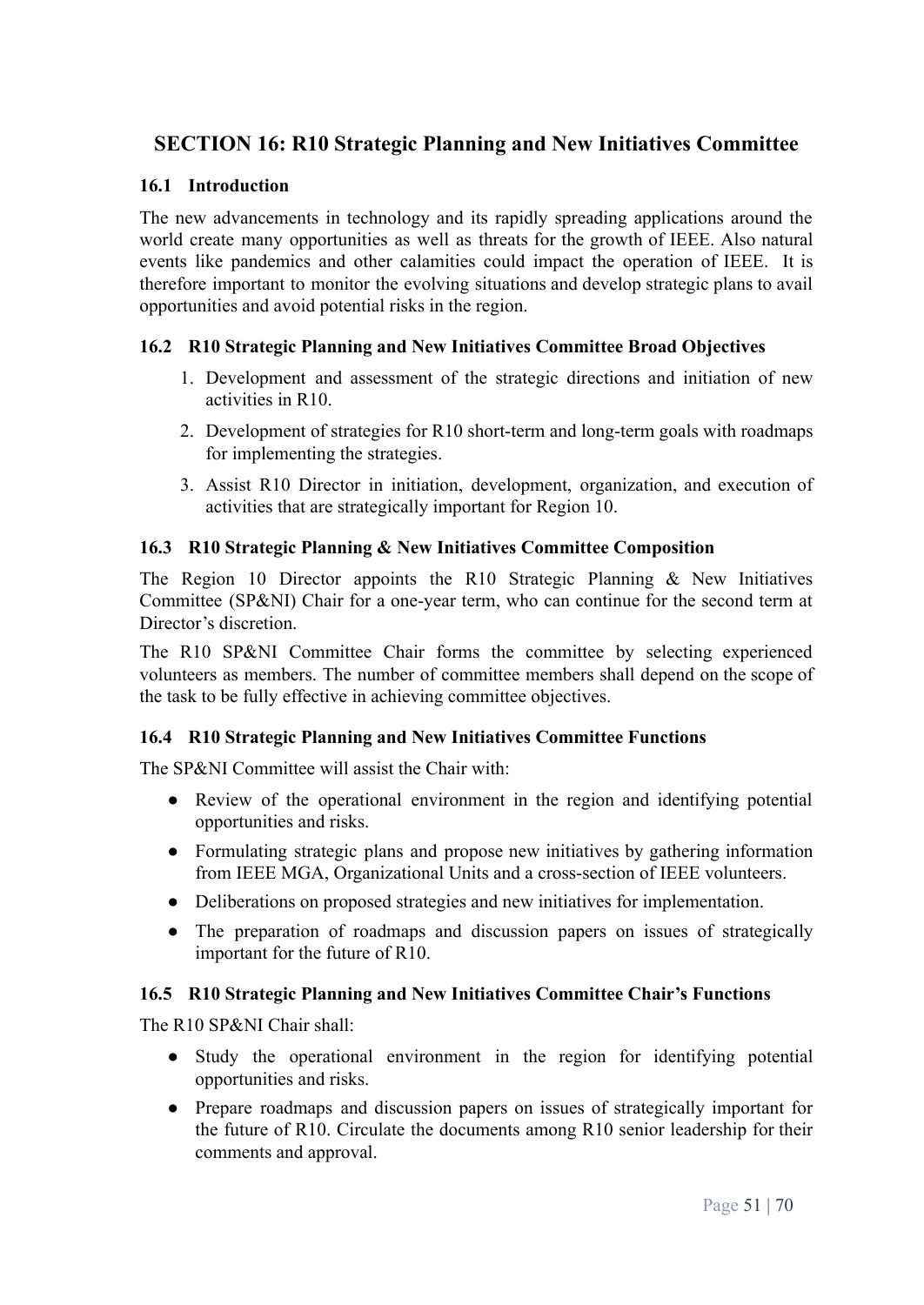- Report on the deliverables and activities of the Strategic Planning and New Initiatives Committee at R10 EXCOM and Annual meetings.
- Initiate, develop and organize activities that are strategically important for R10 and seek feedback from R10 OpsCom, Advisory Committee and R10 Director.
- Watch for consistency between IEEE objectives  $\&$  policies and R10 objectives  $\&$ policies. If required, advise R10 Director and senior leadership to maintain R10 alignment with HQ vision and mission.
- Assist Section/Chapter leadership on building up their strategic planning capabilities and initiative aptitudes to achieve effective Section/Chapter management. This can be achieved with more impact by collaborating with R10 Committee Chairs, especially the Section & Chapters Support Committee Chair.
- Report on strategic planning and new initiatives activities carried out since the last report at the R10 EXCOM and annual general meetings.
- Document all proceedings and activities of R10 EXCOM in accessible form, including on the Region 10 website for future reference and possible sharing with R10 volunteers.

## <span id="page-51-0"></span>**15.6 R10 Strategic Planning and New Initiatives Point of Contact:**

Prof Seishi Takamura, Chair R10 Strategic Planning and New Initiatives ([takamura@ieee.org\)](mailto:takamura@ieee.org)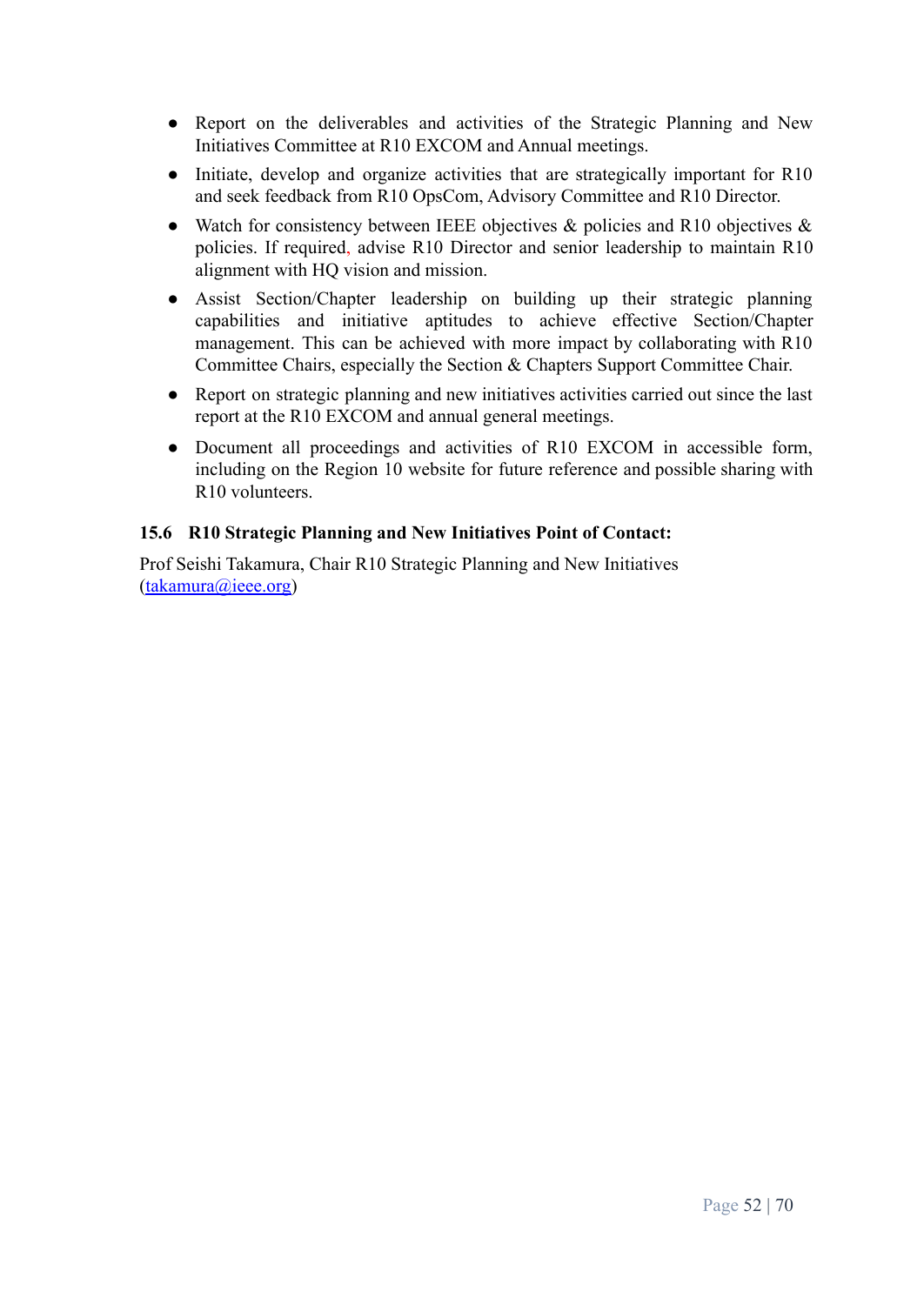# **SECTION 17: R10 Young Professionals Committee**

#### <span id="page-52-1"></span><span id="page-52-0"></span>**17.1 Introduction**

The R10 Young Professionals program serves as a meeting ground for young researchers and engineers in the Region to network, learn and hone their leadership, marketing and organizational skills. The program exposes them to the organizational structure and the volunteering opportunities of the IEEE. As a direct result of the vibrant Young Professionals programs in the Region, the graduating students can see the benefits of continuing with their IEEE memberships, thereby increasing the retention rates in the Region. Active Young Professionals Affinity Groups mentor, rejuvenate, foster and partner with the Student Branches and collaborate with the other OU within the Section.

#### <span id="page-52-2"></span>**17.2 R10 YPActivities Committee Broad Objectives**

The broad objectives of the R10 Young Professionals Committee (YPC) are:

- 1. Improve Student to YP Transition
- 2. Membership Development and Retention
- 3. Professional Development of R10 YPs
- 4. Enhance R10 YP and Industry collaborations
- 5. Organize regional level YP focused events
- 6. Formation and Revamping of YP AGs

#### <span id="page-52-3"></span>**17.3 R10 YP Committee Composition**

Region 10 Director appoints the R10 YP Committee Chair for a one-year term, who can continue for the second term at Director's discretion. The R10 YP Committee Chair forms the Region 10 Young Professionals Committee consisting of:

- Immediate Past Chair of R10 YP
- Information Management & Communications subcommittee (Social Media Committee Chair, Webmaster and Graphic Designers)
- Webinar & Training subcommittee for YP professional development activities
- Affinity Groups Committee Chair(s)
- Awards  $& Recognition Committee Chair(s)$
- Student to YP transitions Committee Chair(s)
- Contests Committee Chair
- Team(s) of volunteers for any other tasks as required.

#### <span id="page-52-4"></span>**17.4 R10 YP Committee Functions**

The R10 YP Committee shall carryout following functions to achieve it objectives:

- Drafting/updating Terms and References (TORs) for awards, contests, and funding schemes.
- Review current R10 YP programs and suggest new initiatives with budget estimates for presentation at R10 EXCOM and Annual General meetings for approval.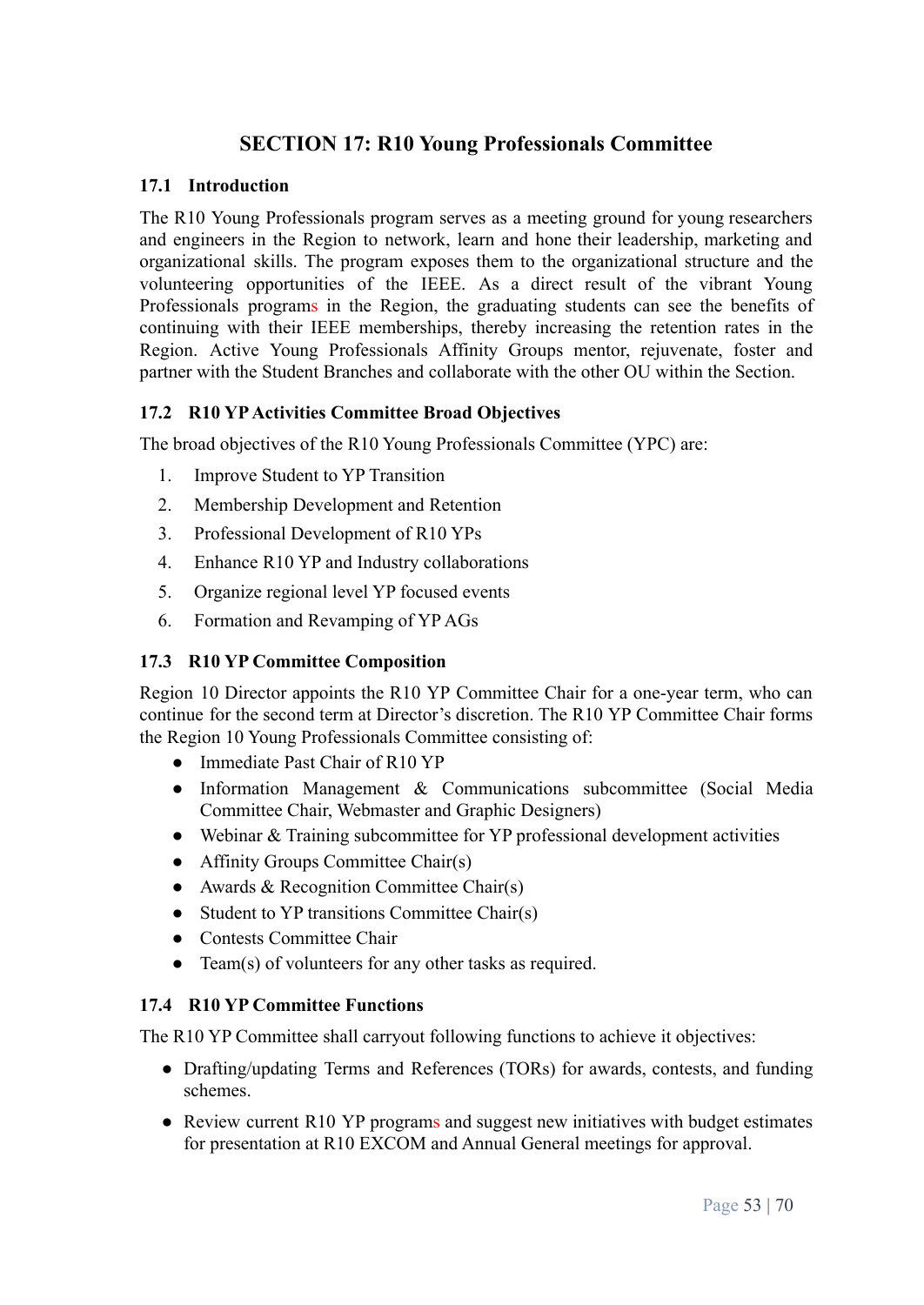- Organising webinar and training sessions focusing (but not limited to) technical, career development, YP volunteer leadership and virtual networking events; e.g. R10 YP Summit.
- Organise activities for effective student to YP transition e.g. R10 Student-YP Joint Activity Fund, R10 Career and Leadership Aid Program (CLAP) and R10 YP Revol in conjunction with R10 YP Ambassadors Program.
- Maintaining a list of R10 YP AGs, their membership counts and important contacts to:
	- Identify active and inactive YP AGs in the region and take measures related to reviving inactive YP AGs.
	- Promote formation of new YP AGs in Sections with YP members but no affinity group.
	- Maintaining YP AG mailing lists/WhatsApp/Wechat groups to update important announcements related to YP activities.
	- Promote the awareness about funding opportunities available for the YP AGs to organize their events
	- Create awareness about the R10 and MGA YP Awards
- Initiating and executing a funding scheme for R10 YP AG activities.
- Preparing submission forms/ collect submissions/validating submissions/coordinate judges/Compiling scores and identifying winners for R10 YP awards, funding and contests.
- Maintain/create social media channels for effective communication with R10 YP members (e.g. R10 YP LinkedIn, R10 YP Instagram, R10 YP AG Chair WhatsApp)
- Posting timely updates about R10 YP activities/announcements and notifications in R10 YP social media channels.
- Designing/Maintaining R10 YP website
- Designing posters/flyers efficiently for promotion of R10 YP activities

#### <span id="page-53-0"></span>**17.5 R10 YP Committee Chair's Functions**

The R10 YP Committee Chair is expected to perform following functions:

- Lead the YP Committee to function in an efficient manner by providing necessary data and information for committee members to understand the tasks at hand and deliver successful outcomes. The Chair will also keep committee members informed about changes in R10 priorities and directions as communicated by the R10 Director and/or relevant R10 Vice Chair.
- Keep R10 Director informed about YP activities and report on the progress of the Young Professionals program at the R10 EXCOM and Annual General meetings.
- R10 Representative at MGA YP Committee Attend meetings and support MGA Young Professionals initiatives. R10 YP Chair will take appropriate actions to support and implement MGA Young Professionals initiatives in Region 10 as directed by the MGA Chair or the Overseer of all Region Young Professionals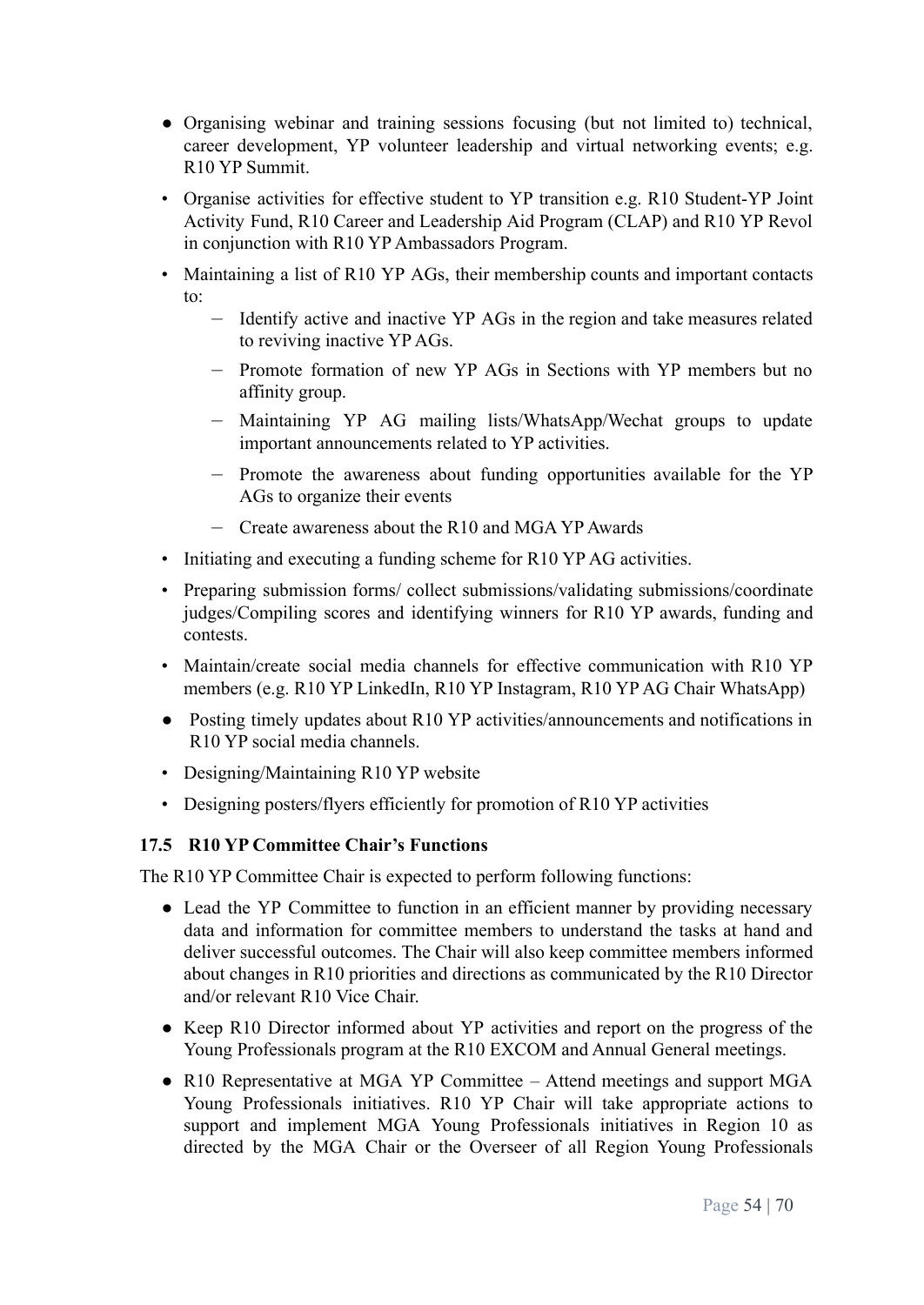Committee Chairs. He/she will also report to the MGA YP Committee about the growth of the Young Professionals program in the Region.

- Promote formation of new YP Affinity Groups Assist the volunteers in forming the Young Professionals affinity groups by answering their queries, familiarizing them with the petition procedures and motivating them.
- Establish links with Section YP leaders for furthering the vision and mission of the R10 and MGA Young Professionals Committees.
- Retain and Recruit Leaders Strive for nominations and appointments of young volunteers for the volunteering positions in the IEEE.
- Collaborate with other R10 Committee Chairs for joint activities such as conferences, webinars and training programs. R10 YP Chair will also work with other R10 EXCOM members for holding a successful R10 SYWL Congress.

#### <span id="page-54-0"></span>**17.6 Main R10 YPActivities for 2021-2022**

#### **Project 1: YP Focused Regional Events**

- Region 10 Young Professionals Sparklers Summit
- Career and Leadership Aid Program (CLAP)

#### **Project 2: Region 10 Young Professional Affinity Group Supervision**

- Affinity Group Form/Revamp Project
- Young Professionals Affinity Group meet-ups & training

## **Project 3: Region 10 Young Professional Support Funds**

- R10 Young Professionals Upskills
- New/dormant AG Fund
- YP-student joint activities Fund

#### **Project 4: Volunteer Recognition**

- Region 10 YP Outstanding Volunteer Award
- Region 10 YP Outstanding Affinity Group Award
- Region 10 YP Revol Contest

#### **Project Category 5: Outreach**

- Publicity & communications with members via Facebook, Instagram, LinkedIn, WhatsApp, Wechat, R10 YP website and email
- Extended publicity via R10 YP ambassador program

#### <span id="page-54-1"></span>**17.7 R10 Young Professional Committee Point of Contact:**

Dr. Saaveethya Sivakumar, Chair R10 YP Committee (saaveethya@ieee.org).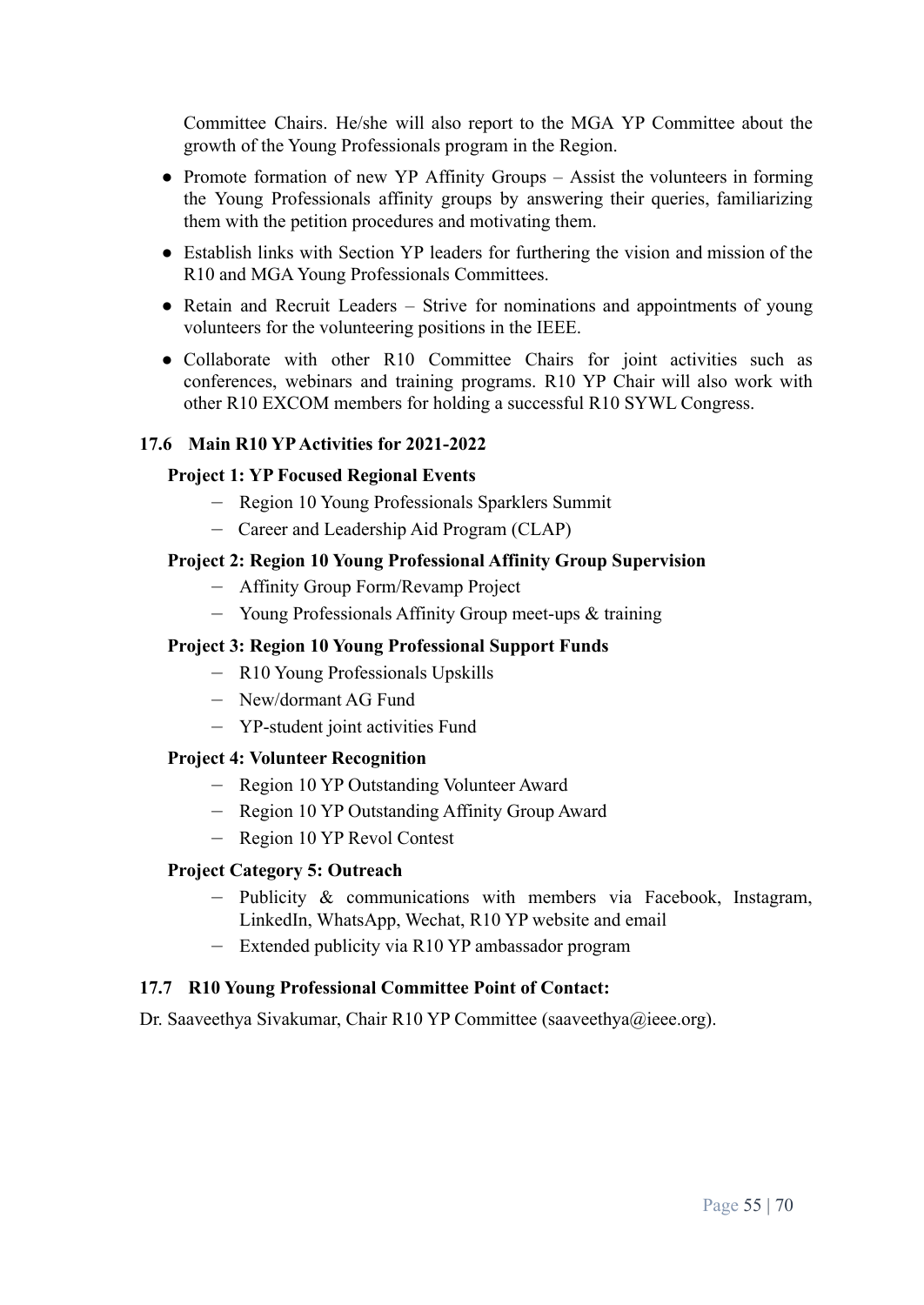# **SECTION 18: R10 Students Activities Committee**

#### <span id="page-55-1"></span><span id="page-55-0"></span>**18.1 Introduction**

IEEE Region 10 has the largest numbers of student members and Student Branches in the world. R10 acknowledges students as future change makers and therefore attaches great importance to serve the student community well to keep it vibrant for brighter future of students as well as of IEEE.

R10 Student Activities Committee (SAC) strives to provide undergraduate and graduate students members (and often non-members too) enrolled in the IEEE designated fields or related engineering professions with opportunities for educational, technical and professional development, emphasizing the value of continuing IEEE membership.

#### <span id="page-55-2"></span>**18.2 R10 Student Activities Committee Broad Objectives**

- 1. Create awareness of the scope, opportunities, nature and responsibilities of the engineering profession among young people.
- 2. Plan and conduct programs and services for educational, technical and professional development of IEEE student members.
- 3. Promote healthy activities in Student Branches for members' benefit.
- 4. Support growth in student membership and retention of membership after graduation.
- 5. Support Student Branches to flourish and student volunteers to develop leadership skills.
- 6. Beware of dormant Student Branches and initiate revival of inactive students Branches. Also, dissolve those Student Branches whose chances of revival are minimal.
- 7. Keep IEEE student members informed about the dynamics of the organization and the opportunities for involvement in the IEEE activities.
- 8. Recognise excellence in educational and volunteering activities of IEEE student members.

#### <span id="page-55-3"></span>**18.3 R10 Students Activities Committee Composition**

The R10 Student Activities Committee (R10 SAC) Chair is appointed by the Region 10 Director for a one-year term, who can continue for the second term at Director's discretion. A Regional Student Representative (RSR) is also appointed by the R10 Director to represent the student community and support R10 SAC Chair in conducting activities for the benefit of student members.

As required the R10 SAC Chair invites volunteers from across R10 to join and form the Student Activities Committee with the R10 Director's approval. In consultation with the R10 Director, the Chair can assign specific duties to R10 SAC members such as zonal SAC Committee Chairs, Secretary, Awards, Contests and Funding Committee Chairs, Training & Webinar Committee Chairs, Outreach Committee Chairs, Support Committee Chairs, Publicity and Design Committee Chairs etc.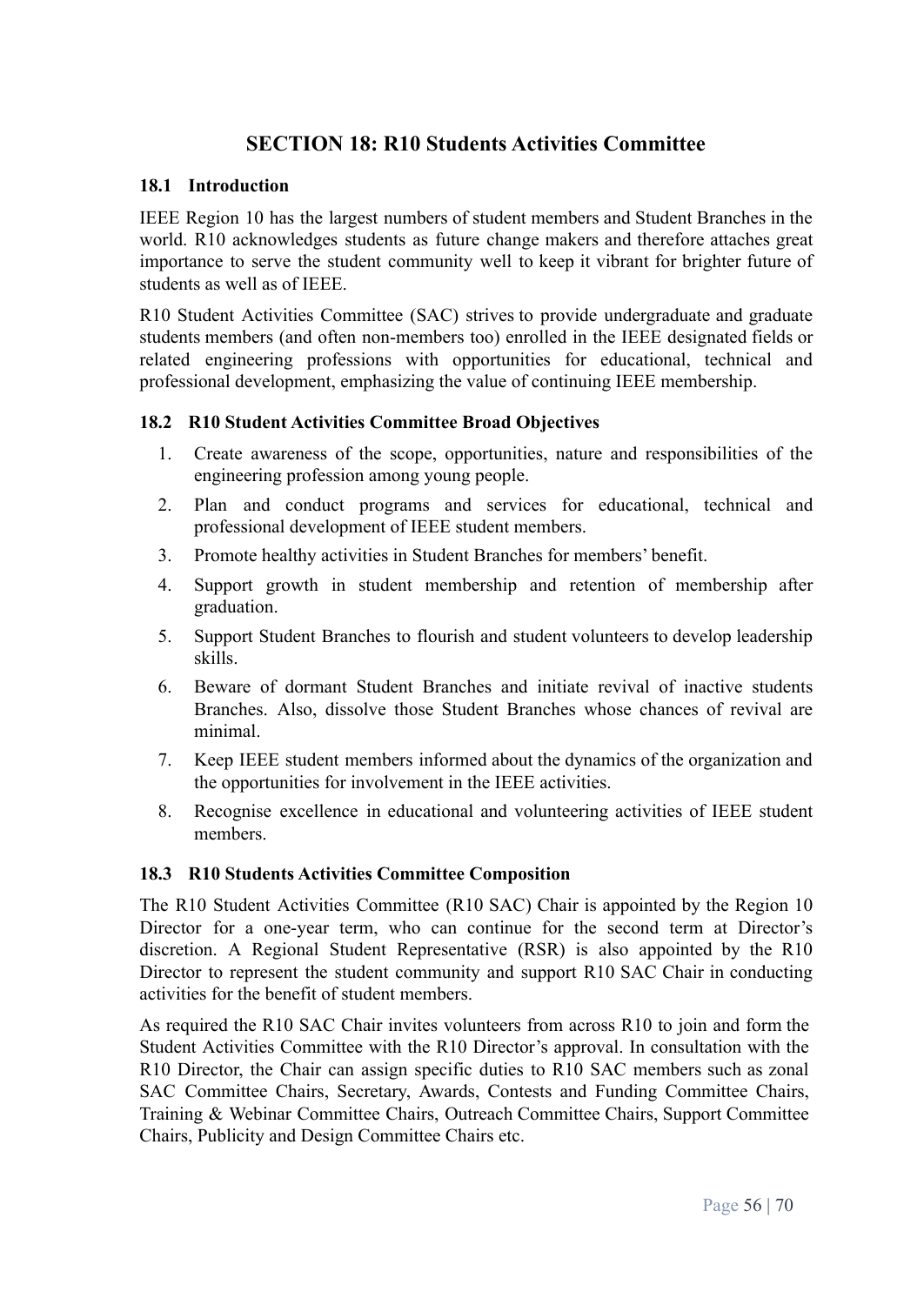#### <span id="page-56-0"></span>**18.4 R10 Student Activities Committee Functions**

The R10 Students Activities Committee (R10 SAC) shall:

- Review overall policy and procedures regarding the IEEE Student Program, Student Services and other activities and make recommendations for improvements.
- **●** Explore opportunities for new initiatives and propose plans with budget for presentation at the R10 EXCOM meeting and approval.
- **●** Assist R10 SAC Chair to organize major annual activities for students in R10 (see the list of Major Annual Activities) and publicize all activities.
- Maintain students activities website for R10. (http://sac.ieeer10.org/)
- Revise and circulate the Branch operations guide periodically to the Student **Branches**

#### <span id="page-56-1"></span>**18.5 R10 Student Activities Committee Chair's Functions**

The Chair of R10 Students Activities Committee is expect to:

- Present the annual R10 students activities program with estimated budget at the R10 EXCOM and R10 Annual General meetings.
- Execute the R10 SAC programs as per the budget allocation.
- Play a leading role in organizing R10 sponsored students activities in the region.
- Support activities of Student Branches (including support to Student Branch Counsellor) in R10.
- To endorse and make recommendations to Region 10 Director the setting up of new Student Branches, branch chapters and affinity groups.
- Prepare an Annual Report for Region 10 EXCOM Meeting
- To attend MGA Students Activities Committee Meetings during the year to discuss with other counterparts.
- Prepare Interim Reports for Meetings of MGA Students Activities Committee and MGA Board meetings.

#### <span id="page-56-2"></span>**18.6 List of Major Annual Activities**

Following is a list of events, contests, awards and funding schemes coordinated by the R10 SAC:

#### **Student Contests**

- 1. Student Research Paper Contest
- 2. Undergraduate Project Video Contest

#### **Projects & Events**

- 1. Student Branch Chair and Adviser/ Counsellor Summit
- 2. Section SAC Chair and SR Meeting
- 3. Technical and Non Technical Webinars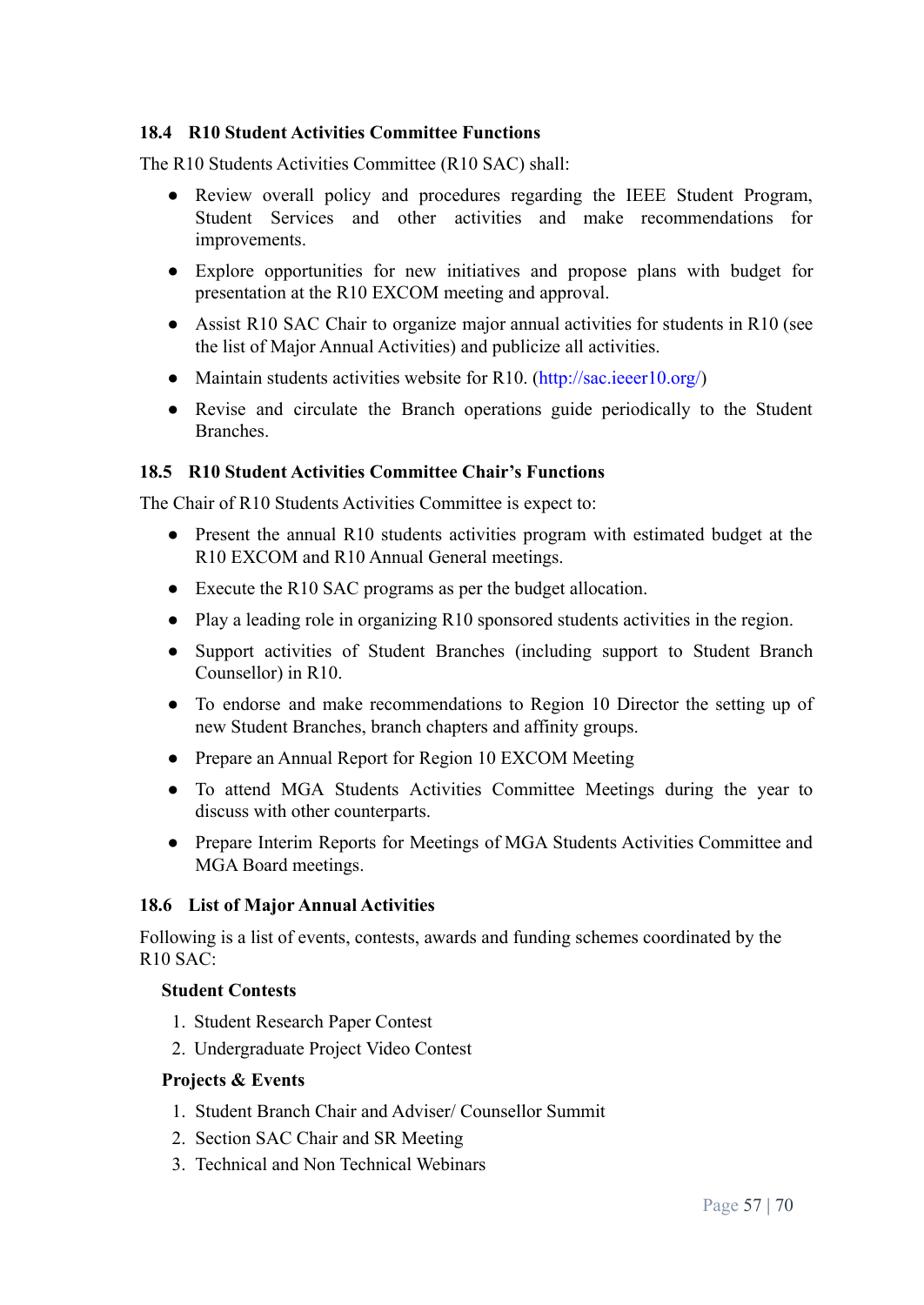## **Awards**

- 1. R10 SAC Outstanding Student Volunteer Award
- 2. R10 SAC Outstanding Student Branch Award
- 3. Exemplary Student Branch Award
- 4. Larry K. Wilson Award
- 5. Outstanding Branch Counsellor and Branch Chapter Advisor Award
- 6. The Darrel Chong Student Activity Award
- 7. Regional Student Branch Website Contest

More information can be obtained from Region 10 Students Website: <http://sac.ieeer10.org/>.

# <span id="page-57-0"></span>**18.7 R10 Students Activities Committee Point of Contact:**

Prof Jennifer Dela Cruz, Chair R10 SAC [\(jennifer.c.delacruz@ieee.org](mailto:jennifer.c.delacruz@ieee.org)).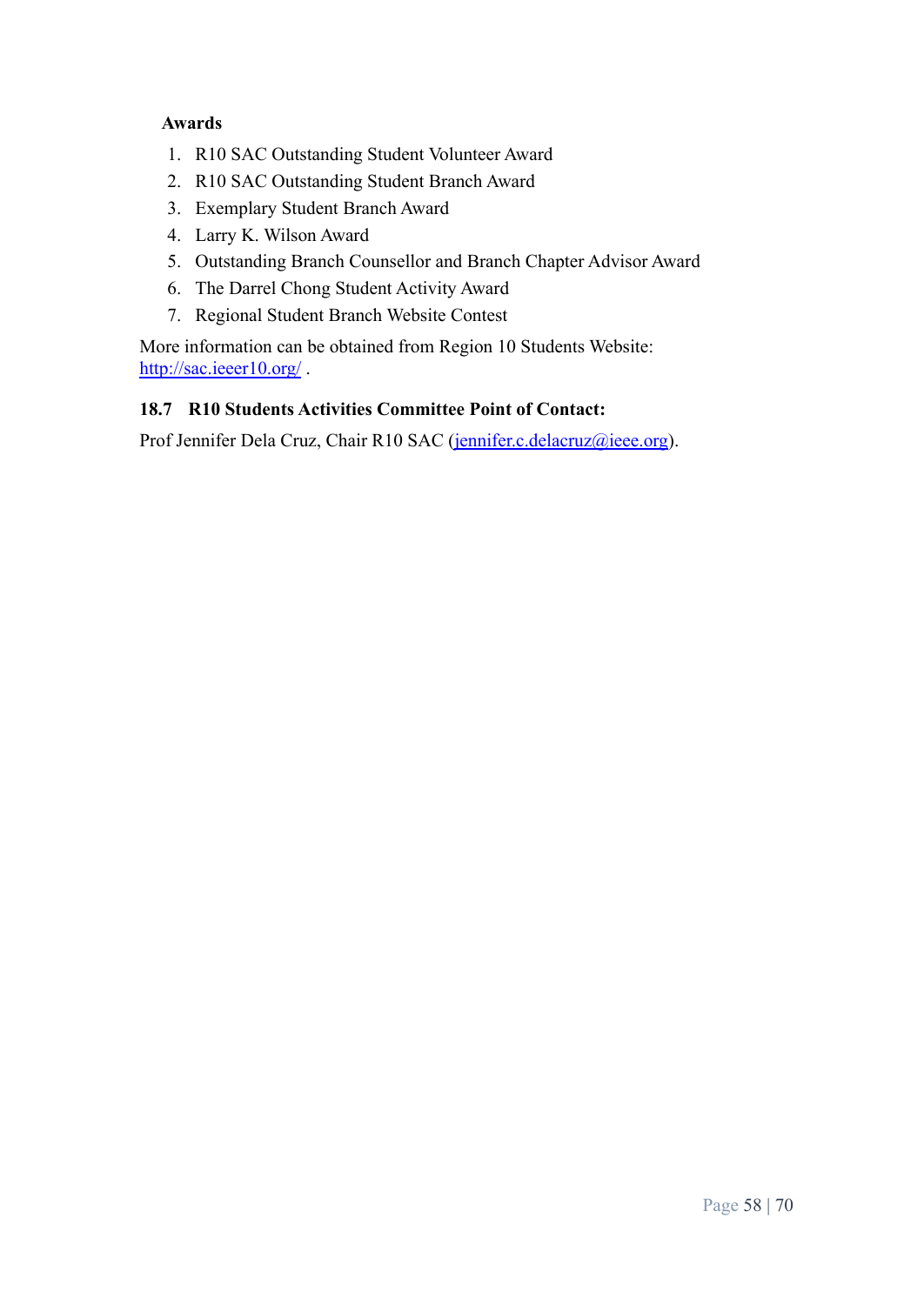# **SECTION 19: R10 Women In Engineering Committee**

#### <span id="page-58-1"></span><span id="page-58-0"></span>**19.1 Introduction**

R0 recognises the vital role of women in the development of society and therefore attributes special significance to support them in their career as well as in their personal development and well-being. The R10 WIE strives to **inspire, engage, encourage,** and **empower** IEEE women so as to form a vibrant community of IEEE women and men innovating the world of tomorrow.

#### <span id="page-58-2"></span>**19.2 R10 Women In Engineering Committee Broad Objectives**

The Region 10 WIE Committee aims to:

- 1. **Inspire** young women in high schools to take up engineering and technical studies and career,
- 2. **Engage** the interests of women in enhancing their technological and professional skills,
- 3. **Encourage** women to their acquired skills and education for the improvement of the society and
- 4. **Empower** and foster women in leadership roles and career advancement.

#### <span id="page-58-3"></span>**19.3 R10 Women In Engineering Committee Composition**

Region 10 Director appoints the R10 WIE Committee Chair for a one-year term, who can continue for the second term at Director's discretion. The R10 WIE Chair forms the Region 10 WIE Committee with appropriate members to support the breadth of R10 WIE activities each year.

#### <span id="page-58-4"></span>**19.4 R10 Women In Engineering Committee Functions**

The main responsibilities of R10 WIE Committee (WIEC) include:

#### ● **Support the establishment of WIE Affinity Groups - helping identify volunteers and training them.**

This is done by being in constant contact with the Sections and Student Branches and introducing them to the benefits of forming the WIE AG(s) through Congresses, Awareness Program, Get Together, etc. In addition, the procedure for the submission of the petition and improving the memberships through activities should be made familiar to them.

#### **● Maintain an advisory relationship with the local WIE Affinity Groups**

The WIEC should provide guidance such as, new initiatives or assistance in the procurement of funds for activities that support the objectives of MGA Board. The Committee should provide support and ensure that the WIE Groups in the Region maintain a good level of activities.

#### **● Act as a liaison between the Region and the WIE Committee**

The WIEC should participate in WIE Committee meetings and report to the Region Director at regional meetings on WIE status and activities. The R10 WIE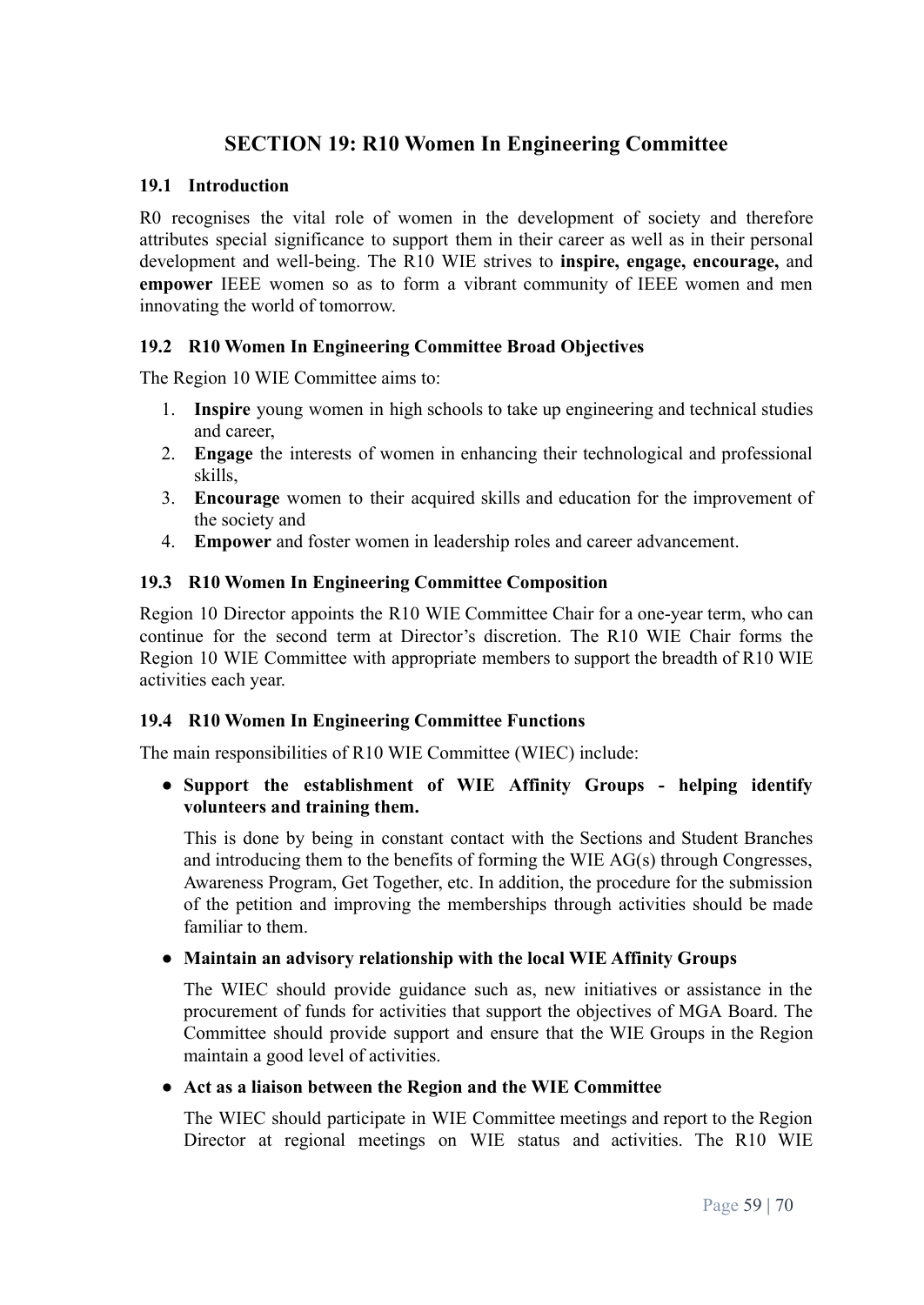Committee Chair should also introduce new ideas and best practices followed in other regions in Region 10 or vice versa.

## **● Inform WIE Committee of local activities that might be of interest to the WIE membership**

The WIEC is the one-point contact for the WIE Committee to be apprised of new groups being formed and the local activities organized by the Section and Student Branch Affinity Groups. Also encouraging the local groups to report about activities in Region 10 for publication in WIE Newsletter and motivating the local members to write articles for the WIE magazine and getting them published. Follow up on the report of any change in the AG officers may be done with the Section Chairs for the Section WIE AGs and the Section WIE Chairs for the SB WIE AGs.

#### **● Help to Increase the participation of women within IEEE**

By motivating the Affinity Groups in Region 10 to organize different IEEE activities, especially for women engineers and women engineering students, the WIEC can help increase the women participation in IEEE. By guiding them to improve their technical skills through activities and motivating them by assigning responsibilities and engaging women engineers.

#### **● Assist in membership grade elevation for women members**

The WIEC may serve as a guidance for the women IEEE members to be assisted in their membership grade elevation by providing the necessary links and references.

## **● Sustain the growth of WIE Affinity Groups and WIE members**

The WIEC is responsible for encouraging the active groups and motivating and guiding the inactive groups and starting new groups in the region. For this local Sections and Student Branches may be used as links and their officers as mentors.

# **● Identify new volunteer leaders, talents and ideas**

Volunteers with new ideas can be identified by having constant lookout and these volunteers should be given responsible positions so that their ideas can be put to action. Committees may be formed for the various activities planned and volunteer responsibilities clearly defined.

## **● Gather information on the status of IEEE women members in the Region and disseminate it.**

WIEC should always look for information on Women IEEE members in the Region and help to provide links and contacts wherever required. This will help in identifying new talents and help in turn to increase the WIE membership in the Region.

# **● Report on the progress of WIE in the region and its activities**

WIEC monitors the growth of WIE, collects information on the activities of WIE Affinity Groups and WIE members and reports about them to the R10 EXCOM as well as the R10 Newsletter editor for publication.

## **● Recognize WIE's outstanding achievements through Region 10 WIE Awards and IEEE Awards nominations**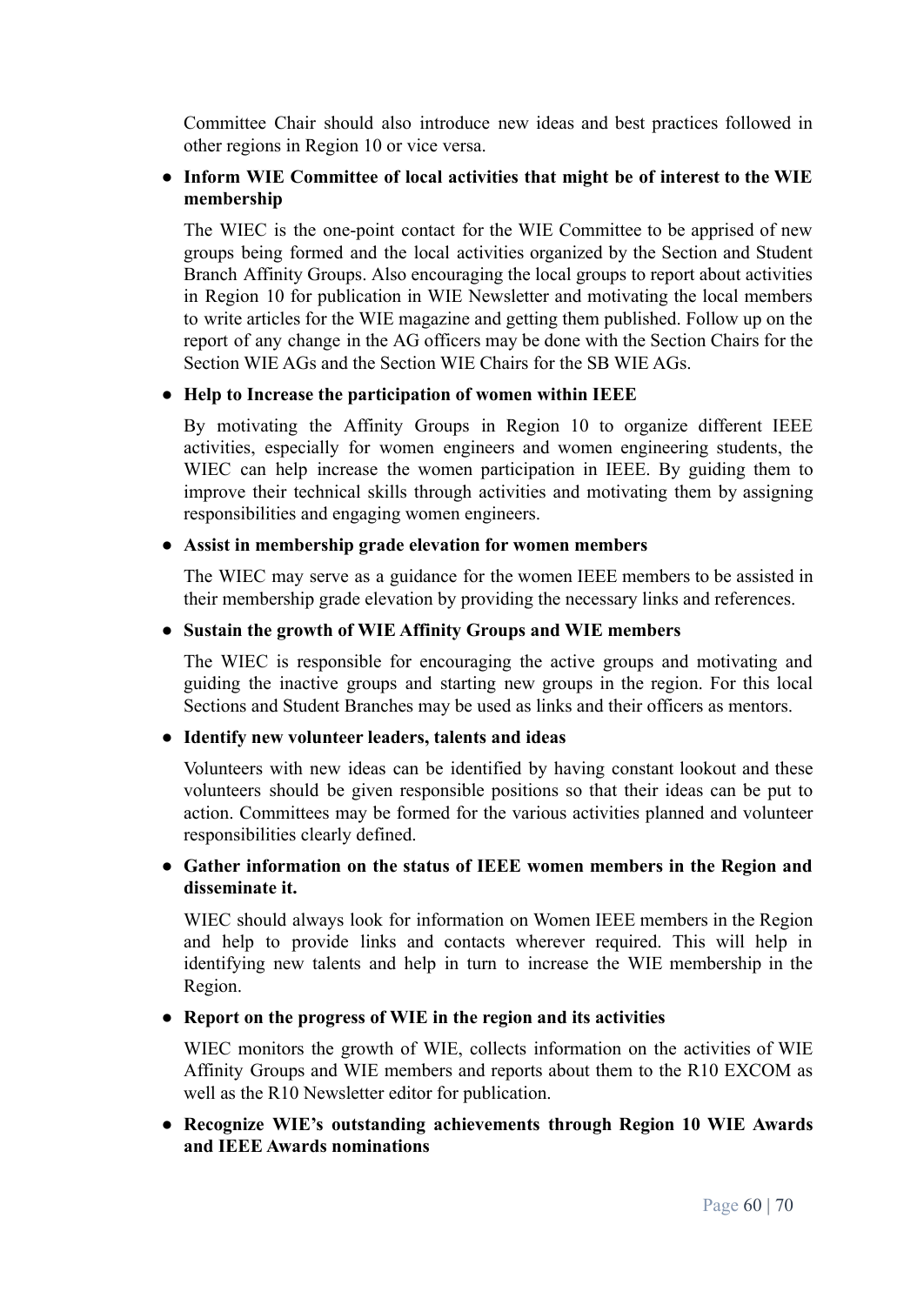Region 10 WIE Volunteer Awards and WIE AG of the year Awards have been established to recognize individuals and AGs who have exhibited exemplary and substantive leadership in implementing activities and making distinguished contributions which support the aims of R10 WIE. Excellent WIE candidates should be nominated for IEEE Awards.

## <span id="page-60-0"></span>**19.5 R10 WIE Committee Chair's Functions**

The R10 WIE Committee Chair will strive to:

- Lead the R10 WIE Committee to deliver the R10 WIE objectives
- Act as a regional leader for activities of interest to female engineers and professionals.
- Plan the R10 WIE program with an estimated budget for presentation at the R10 EXCOM meeting, which is usually conducted in January and approval at the R10 Annual General Meeting in late February/early March.
- Ensure disbursement of funds should be done appropriately after careful scrutinizing the proposals received in terms of the extent of fulfilment of the MGA objectives, amount of outreach and beneficiaries and the availability of funds.
- As and when required represent R10 at MGA WIE meetings and at other region's events.

#### <span id="page-60-1"></span>**19.6 Activities**

The activities planned by Regional WIE can be done in association with the various WIE AGs across the region to increase participation. Though the range of activities is unlimited, based on the originality and the innovativeness of the organizer, resources available and the audience, a list of sample programs are given below:

- PROGRESS (PROmote GendeR Equal Societies) program
- Conferences/Workshops
- Congress/Forum
- STAR (Student-Teacher and Research Engineer/Scientist) outreach program
- Professional and Career Development program
- Development/outreach program to Rural areas
- Industry engagement

#### <span id="page-60-2"></span>**19.7 Other Matters**

**Reporting:** The reporting of activities to the Region and WIE Committee should be done regularly. Timely publication of reports in the Regional Newsletter, Global WIE Newsletter and WIE magazine are the responsibility of the WIE Committee Chair. Encouraging WIE members to publish articles in the WIE magazine is another way of increasing the popularity of WIE among IEEE members.

**Website and Social Media:** The Regional Website/Social Media includes a webpage/a social media page for WIE activities. The activities organized,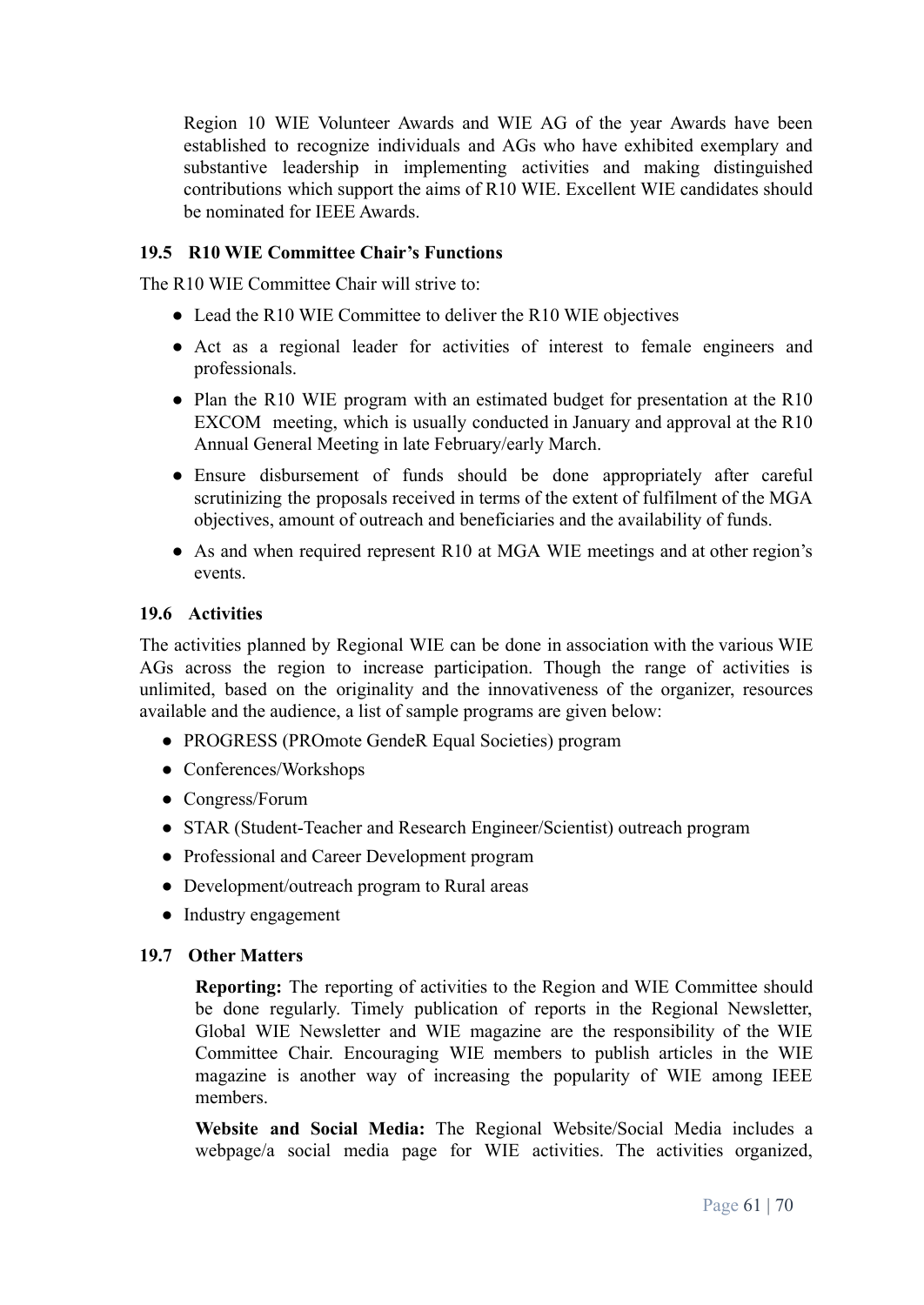activities planned, prizes won, awards received, committee members, photos etc. can be posted on the webpage for the benefit of regional WIE members and AGs.

# <span id="page-61-0"></span>**19.8 R10 Women-in-Engineering Committee Point of Contact:**

<span id="page-61-1"></span>Ms Emi-Yano, Chair R10 WIE Committee ([emi@ieee.org\)](mailto:emi@ieee.org)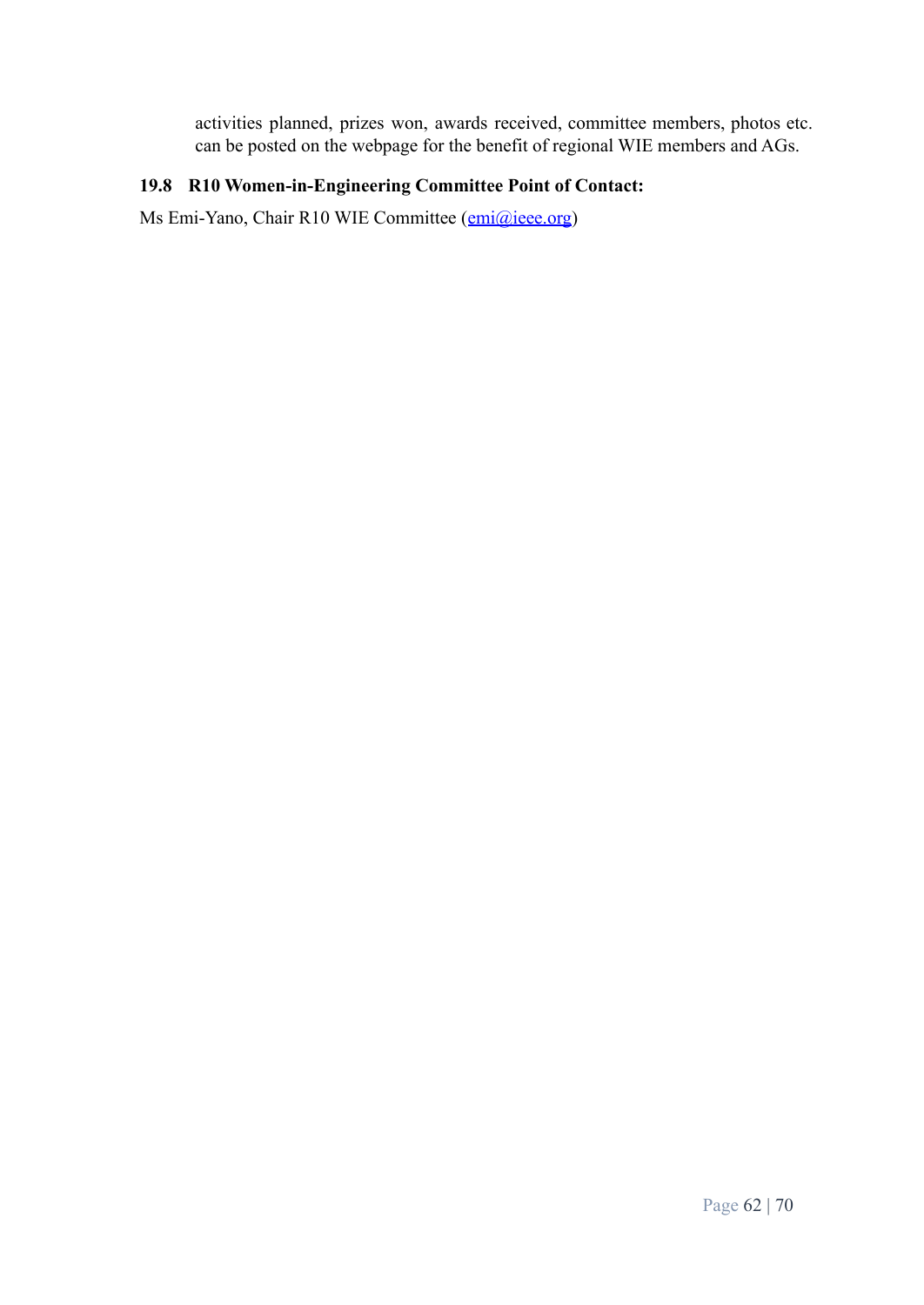# **SECTION 20: R10 Humanitarian Technology Activities Committee**

#### <span id="page-62-0"></span>**20.1 Introduction**

The mission of R10 Humanitarian Technology Activities (HTA) committee is to inspire professionals and engineers to become socially responsible and to support impactful humanitarian technology and sustainable development activities at the local level.

#### <span id="page-62-1"></span>**20.2 R10 Humanitarian Technology Activities Committee Broad Objectives**

- 1. Promote engineering and technology for the development of solutions to humanitarian problems through competition and conference.
- 2. Encourage IEEE Sections in the region and individuals to work in the area of Humanitarian Technology.
- 3. Support the R10 volunteers in partnering with underserved communities & local organizations to leverage technology for sustainable development and assist them in forming the Special Interest Group on Humanitarian Technology (SIGHT).
- 4. Enhance visibility of regional HTA and give recognition to significant humanitarian activities and projects done by R10 members.

#### <span id="page-62-2"></span>**20.3 R10 Humanitarian Technology Activities Committee Composition**

The Region 10 Director appoints the R10 HTA Committee Chair for a one-year term, who can continue for the second term at Director's discretion.

The R10 HTA Committee Chair shall form the committee by selecting senior experienced volunteers as well young members to support the R10 sponsored humanitarian technology activities.

#### <span id="page-62-3"></span>**20.4 R10 Humanitarian Technology Activities Committee Functions**

The R10 HTA Committee is constituted to assist with:

- Review documents related to R10 HTA programs and update each document to meet relevant HTA programs objectives and scopes.
- Preparation of Call for Proposals and Call for Participation for R10 HTA sponsored activities.
- Preparation of publicity material for promoting R10 HTA activities and posting it on all available channels including websites, social media and emailing.
- Administering and evaluation of received proposals from Section for conducting Humanitarian Technology projects.
- Review of project reports submitted by Sections for activities approved for R10 funding and appropriately recommend dispersal of R10 funds.
- Timely evaluation of nominations for the R10 HTA awards.
- Development of new initiatives with proper documentation to elaborate and encourage Sections and individuals to work in the Humanitarian Technology area.
- Management of R10 HTA website and social media pages for up-to-date information.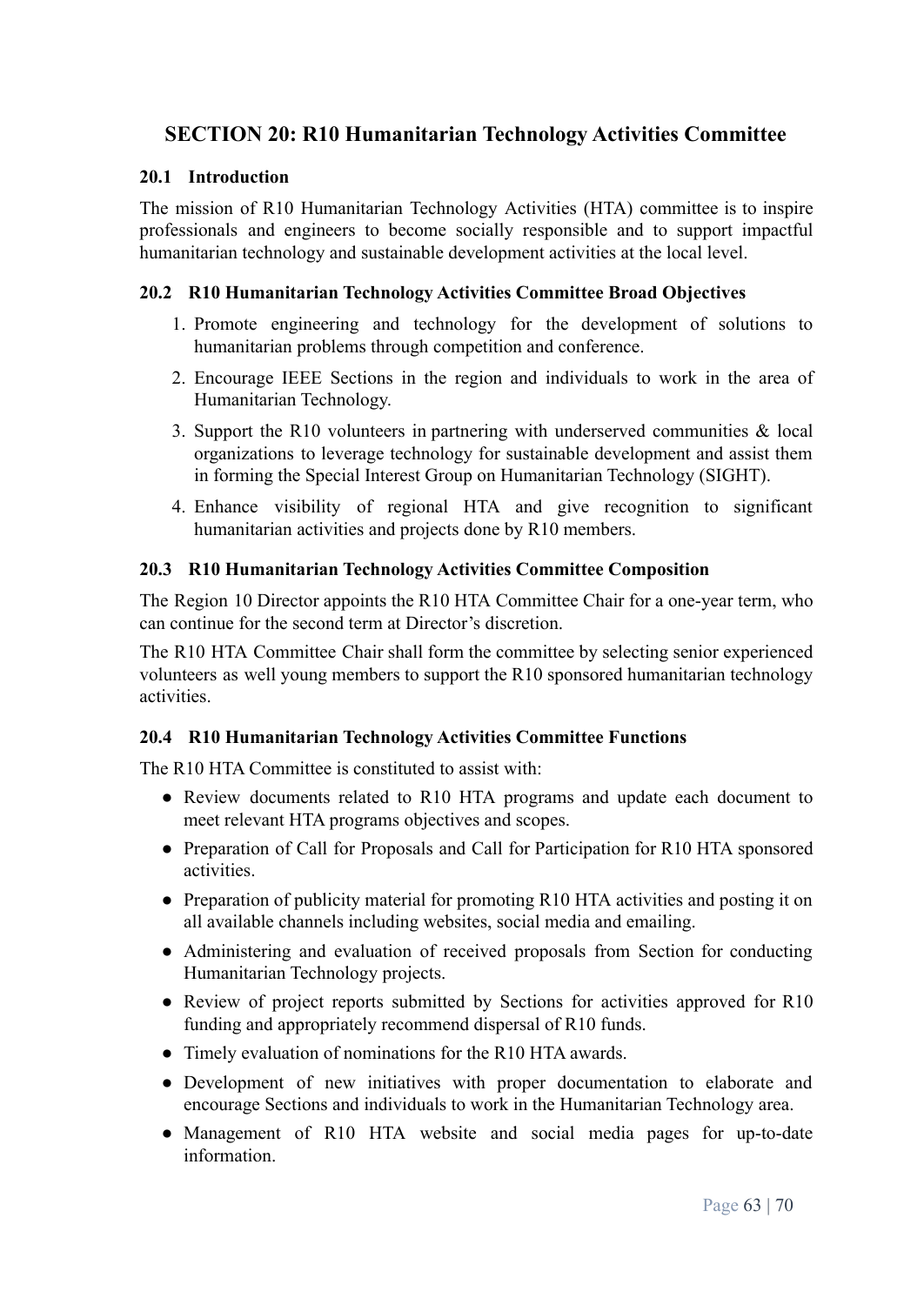#### <span id="page-63-0"></span>**20.5 R10 Humanitarian Technology Activities Committee Chair's Functions**

The R10 HTA Committee Chair will strive to:

- Prepare plans for R10 HTA programs with estimated budgets for the year and present them at R10 EXCOM and R10 Annual General meetings.
- Maintains close communication with MGA HTC, SIGHT and other bodies that support humanitarian activities.
- Advise Sections, Chapters, and IEEE Region 10 members interested in organising humanitarian activities on available IEEE information, resources and publicity.
- Act as an interface between Region 10 Office and the HTC, YP, WIE and other entities to support organisation of humanitarian activities in Region 10.
- To be a representative of R10 in humanitarian conferences and meetings held by the IEEE HTC.
- Provide guidelines for Sections and volunteers for the establishment of Special Interest Group on Humanitarian Technology (SIGHT).
- Support IEEE Sections and help them to include HT track in major R10 flagship conferences and major local events.

#### <span id="page-63-1"></span>**20.6 Major R10 HTA Projects**

Following are the main projects of the R10 HTA Committee in 2021 – 2022:

- a. Humanitarian Technology Projects Support Fund for R10 Sections (TENHOPE),
- b. Region 10 HTA Highlight Video Contest,
- c. R10 Humanitarian Technology Conference (HTC),
- d. Collaboration with IEEE HTC for humanitarian projects.

#### <span id="page-63-2"></span>**20.7 R10 Humanitarian Activities Committee Point of Contact:**

Prof Jing Dong, R10 HTA Committee Chair ( $\frac{\text{idong@nlpr.ia.ac.cn}}{\text{idong@nlpr.ia.ac.cn}}$ )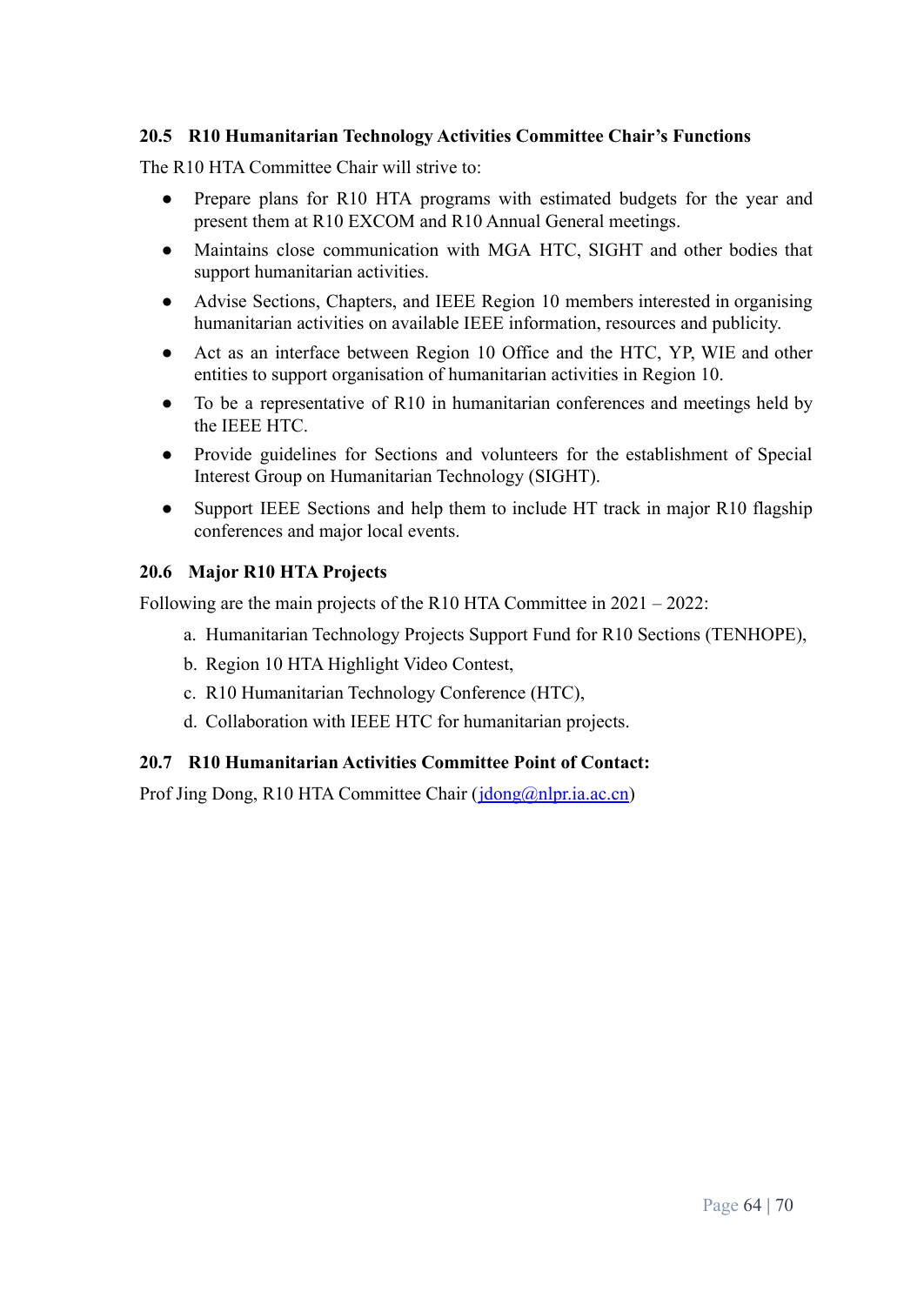# **SECTION 21: R10 History Committee**

#### <span id="page-64-1"></span><span id="page-64-0"></span>**21.1 Introduction**

The current geographical boundaries of the IEEE Region 10 consisting of countries in the Asia-Pacific region were defined in 1967. The history of R10 therefore begins from 1967 and consists of records of all significant events across the region. R10 has appointed a committee to maintain these historical records up-to-date.

#### <span id="page-64-2"></span>**21.2 R10 History Committee Broad Objectives**

- 1. Promoting applications for IEEE Milestones in Region 10.
- 2. Collecting and recording the history of Region 10.
- 3. Promoting updating and accessing Section history contents on IEEE history websites.
- 4. Members are able to take advantage of professional & personal benefits of IEEE membership.

#### <span id="page-64-3"></span>**21.3 R10 History Committee Composition**

The Region 10 Director appoints the R10 History Committee Chair for a one-year term, who can continue for the second term at Director's discretion.

The R10 History Committee Chair shall form the committee by suitable volunteers to support the R10 History Committee work.

#### <span id="page-64-4"></span>**21.4 R10 History Committee Functions**

The R10 History Committee will work towards:

- Compiling and maintaining the list of technologies in Region 10, which are considered to be potential candidates for IEEE Milestone.
- Soliciting relevant IEEE Sections for their applications for the IEEE Milestone recognition.
- Updating and recording the history of R10 on the R10 web page and Engineering and Technology History Wiki.
- Reporting on the activities of the History Committee to R10 Director.
- Promoting updating and accessing ethw.org and ieeer10.org history sites with Region 10 sections.

#### <span id="page-64-5"></span>**21.5 R10 History Activities Committee Chair's Functions**

The Chair of R10 History Committee is responsible to:

- Prepare plans with estimated budget to carry out the R10 history projects. The Chair shall present the plans at the R10 EXCOM and R10 Annual General meetings.
- Propose new activities to be carried out by the R10 History Committee.
- Explore technologies, which are potential candidates for IEEE Milestone and keep updating the list of such technologies.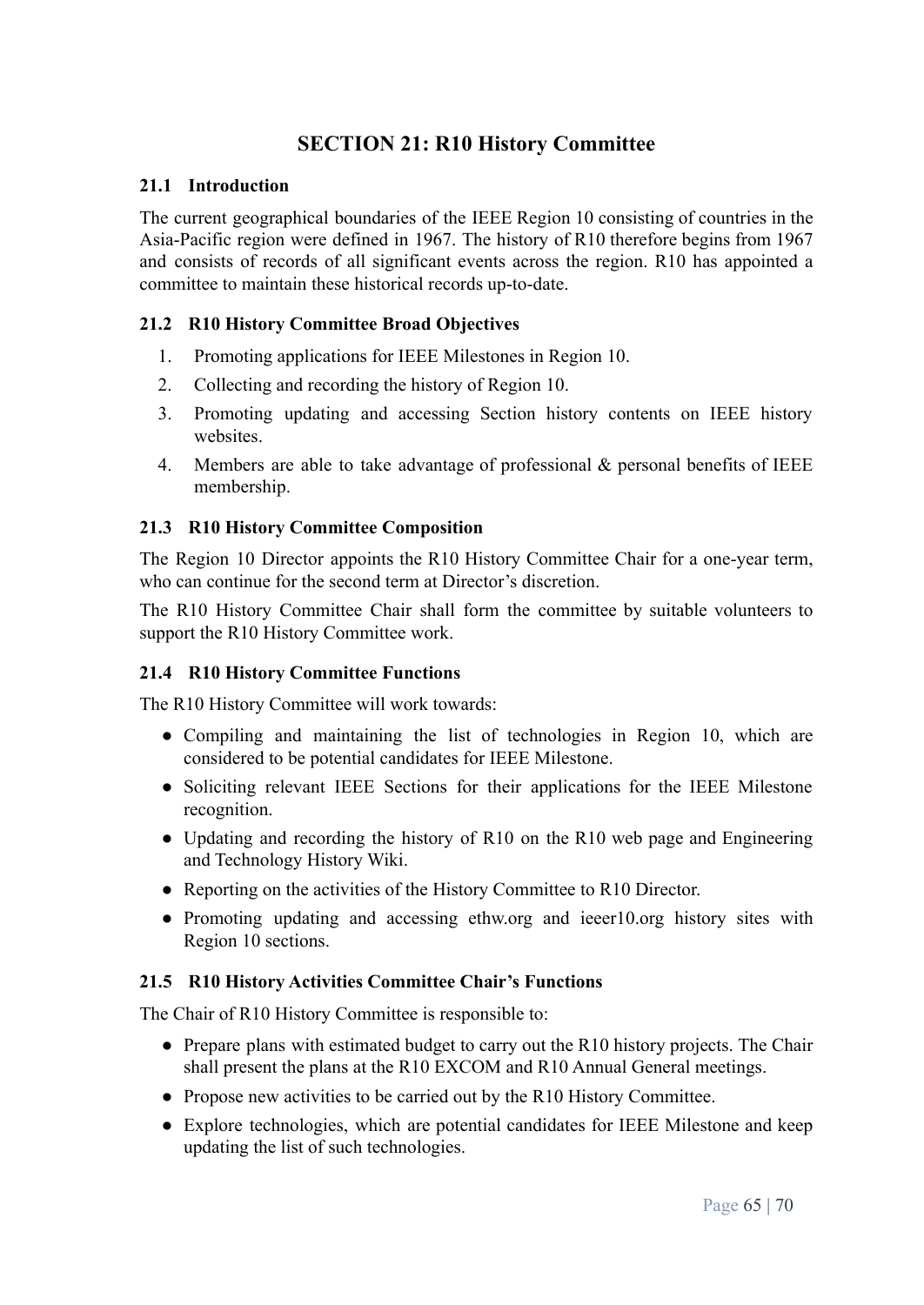- Solicit relevant IEEE Sections for their applications for IEEE Milestone.
- Provide R10 History Committee activities for uploading on the R10 website and Engineering and Technology History Wiki.
- Promote updating Section activities and history contents on ethw.org and ieeer10.org and publicize new history events among R10 Sections.

# <span id="page-65-0"></span>**21.6 Point of Contact for R10 History Committee**

Prof Jong Chang Yi, Chair R10 History Committee ([wave@hongik.ac.kr](mailto:wave@hongik.ac.kr))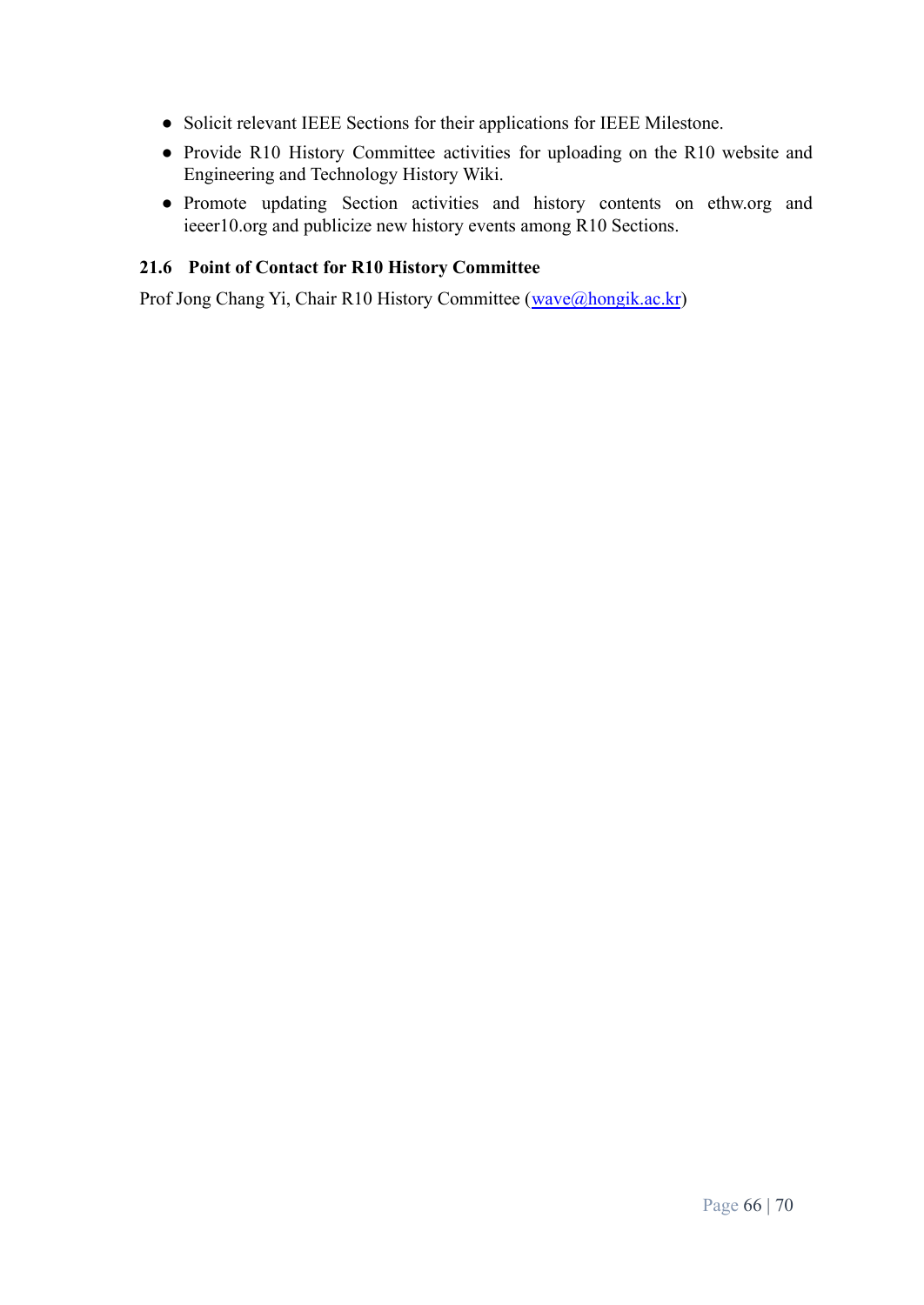# <span id="page-66-0"></span>**SECTION 22: R10 Individual Benefits & Services Committee**

#### <span id="page-66-1"></span>**22.1 Introduction**

It is important that IEEE members understand and value the benefits of IEEE membership and take full advantage of their membership and association with IEEE entities. Numerous benefits of IEEE membership can be helpful members for their professional development and advancement of career. However, these benefits may not be very obvious to members and it is important to bring those benefits to members' attention. Realisation of IEEE membership benefits can be helpful to persuade members to retain their membership.

#### <span id="page-66-2"></span>**22.2 R10 Individual Benefits & Services Committee Broad Objectives**

- 1. Providing individual benefits & services via adding IEEE community values and social prestige.
- 2. Highlight IEEE benefits to members to fully avail them.
- 3. Seek additional benefits for IEEE members

#### <span id="page-66-3"></span>**22.3 R10 Individual Benefits & Services Committee Composition**

The Region 10 Director appoints the R10 IB&S Committee Chair for a one-year term, who can continue for the second term at Director's discretion.

The R10 IB&S Committee Chair shall form the committee by suitable volunteers to support the R<sub>10</sub> IB&S Committee work and assist the Chair to achieve R<sub>10</sub> goals.

#### <span id="page-66-4"></span>**22.4 R10 Individual Benefits & Services Activities Committee Functions**

The IB&S Committee will assist the Chair to:

- Encourage Sections to seek possibilities in providing members' Individual Benefits & Services (IBS) such as insurance coverage, discount, vouchers, professional networking information/opportunities etc. in collaboration with IEEE office(s). and other relevant organizations, companies and industries.
- Explore hidden benefits of IEEE membership benefits and bring them to members' attention.
- Contemplate potential benefits that can be arranged for members locally and internationally.
- Publicity of IEEE individual benefits and services on social media, websites and by email.
- Conduct surveys where benefit requirements are identified through the exchange and sharing of information and experiences among all academia, industry, research, and young professional members within Region 10.

#### <span id="page-66-5"></span>**22.5 R10 Individual Benefits & Services Activities Committee Chair's Functions**

• Prepare IB&S plans with estimated budget for presentation at R10 EXCOM and Annual General meetings for approval.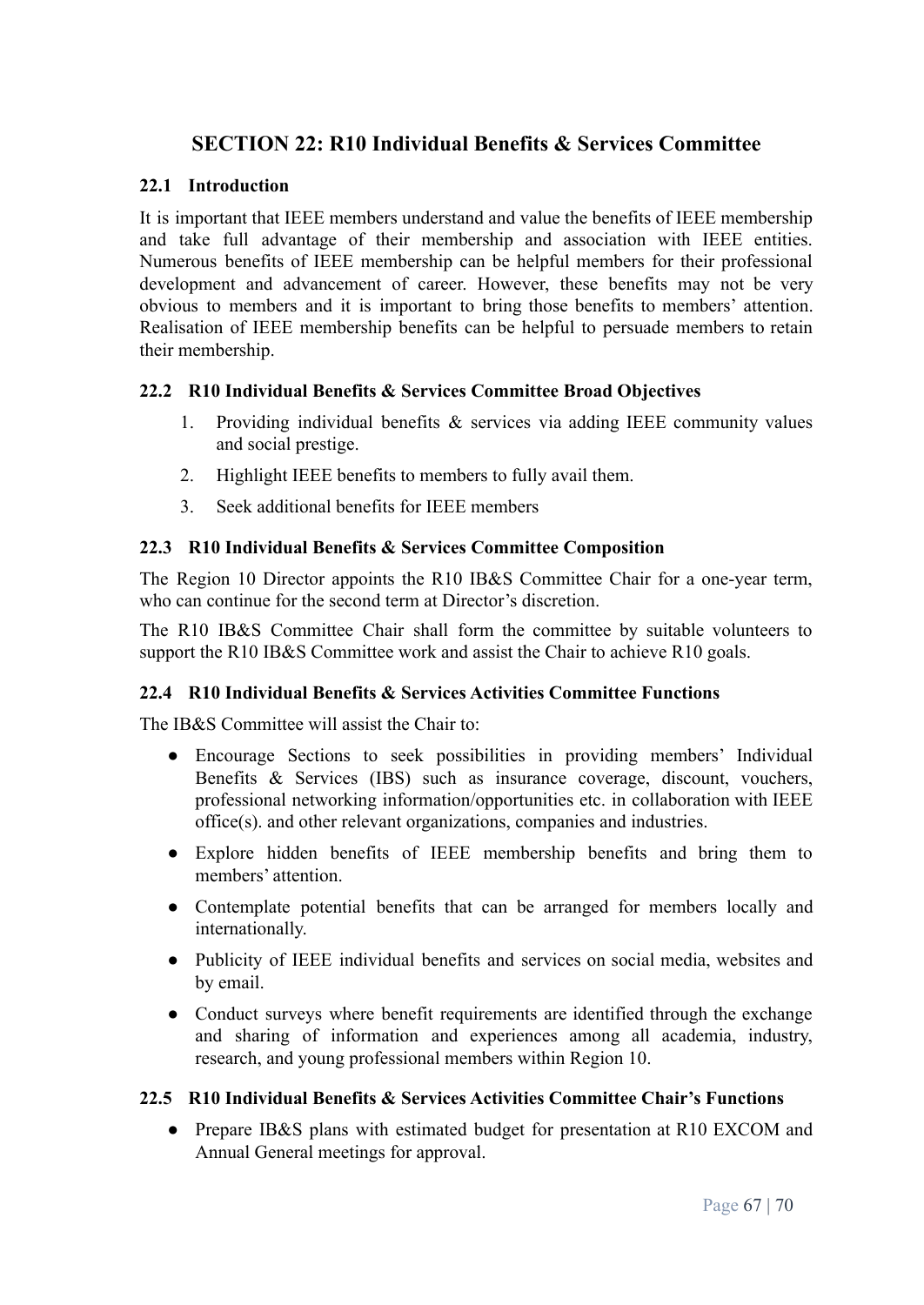- Motivate and encourage activities by Sections' leadership by writing timely articles for the Region 10 Newsletter and Council/Section Newsletters.
- Harmonize the conceiving, developing, implementing and monitoring of Region 10 Individual Benefits & Services Programs in partnering with IEEE MBPAC.
- In collaboration with the three aforementioned offices, establish links with relevant organizations, companies, and industries in providing relevant benefits and services such as insurance coverage, discount vouchers, professional networking information/opportunities, etc.
- Encourage the appointment of active IBS Chair in all Area/Council and Section organizations. It is recommended that each Section IBS Chair be a corresponding member of the Region 10 IBS committee.
- Collaborate with the MD, PA, SA, YP, WIE, LMAG and Conference Committees to perform surveys to promote and monitor IBS activities such as IBS promotion events, IBS publicity projects and IBS development tours.
- Through the existing Special Interest Group on Humanitarian Technologies (SIGHT), promote organization of Joint Creation Camps (JCC) which are forums for addressing the pain spots of industries in triggering brainstorming of academia, research, and young professional/student members for possible solutions.
- Motivate and encourage activities by the Region 10 leadership by writing timely articles for the Region 10 Newsletter and Council/Section Newsletters.
- Report and communicate IBS activities to IEEE MBPAC as well as Region 10 Executive Committee. Share successful Region 10 IBS programs with other Regions. Bring successful Institute and other worthwhile Region IBS initiatives to Region 10.

# <span id="page-67-0"></span>**22.6 Point of Contact for R10 IB&S Committee**

Prof Jong Chang Yi, Chair R10 IB&S Committee ([wave@hongik.ac.kr](mailto:wave@hongik.ac.kr))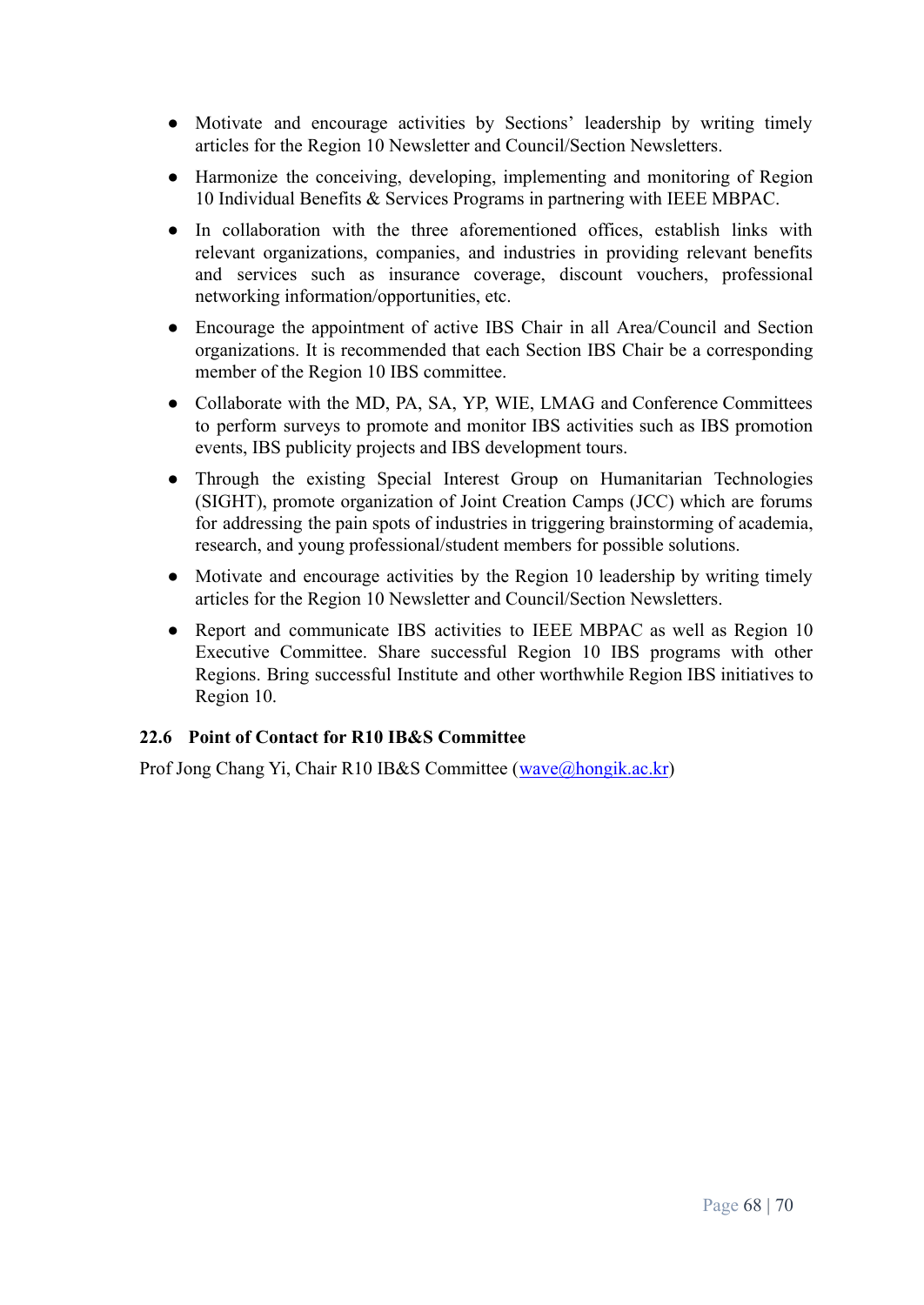| <b>R10 Operations Manual Section</b>                     | <b>Updated by</b>       | Date          |
|----------------------------------------------------------|-------------------------|---------------|
| <b>Title Page</b>                                        | Dr Zia Ahmed            | December 2021 |
| Definitions                                              | Ewell Tan               | December 2021 |
| OpsMan Opening Chapter                                   | Dr Zia Ahmed            | November 2021 |
| <b>SECTION 1:</b>                                        |                         |               |
| R10 DIRECTOR/R10 DELEGATE                                |                         |               |
|                                                          |                         |               |
| <b>SECTION 2:</b>                                        | Prof. Akinori Nishihara |               |
| R10 NOMINATIONS AND ADVISORY<br><b>COMMITTEE</b>         |                         |               |
| <b>SECTION 3:</b>                                        | Sameer S M              |               |
| <b>RUNNING OF THE REGION</b>                             |                         |               |
| <b>SECTION 4:</b>                                        | Rajendrasinh Jadeja     |               |
| R10 FINANCIAL MANAGEMENT                                 |                         |               |
| <b>SECTION 5:</b>                                        | Wu Qun                  |               |
| R10 AWARDS & RECOGNITIONS<br><b>COMMITTEE</b>            |                         |               |
| <b>SECTION 6:</b>                                        | Prof Takao Onoye        | November 2021 |
| R10 CONFERENCE AND TECHNICAL<br><b>SEMINAR COMMITTEE</b> |                         |               |
| <b>SECTION 7:</b>                                        | Dr Michael Ong          | November 2021 |
| R10 CONFERENCE QUALITY AND<br>MANAGEMENT COMMITTEE       |                         |               |
| <b>SECTION 8:</b>                                        | Prof Preeti Bajaj       | November 2021 |
| R10 EDUCATIONAL ACTIVITIES<br><b>COMMITTEE</b>           |                         |               |
| <b>SECTION 9:</b>                                        | Parkash Lohana          | November 2021 |
| R10 PROFESSIONAL ACTIVITIES<br><b>COMMITTEE</b>          |                         |               |
| <b>SECTION 10:</b>                                       | Dr Zia Ahmed            | December 2021 |
| R10 INDUSTRY RELATIONS COMMITTEE                         |                         |               |
| <b>SECTION 11:</b>                                       | Dr Nia Kurnianingsih    | November 2021 |
| R10 INFORMATION MANAGEMENT<br><b>COMMITTEE</b>           |                         |               |

# <span id="page-68-0"></span>**Annex I: Record of Changes**